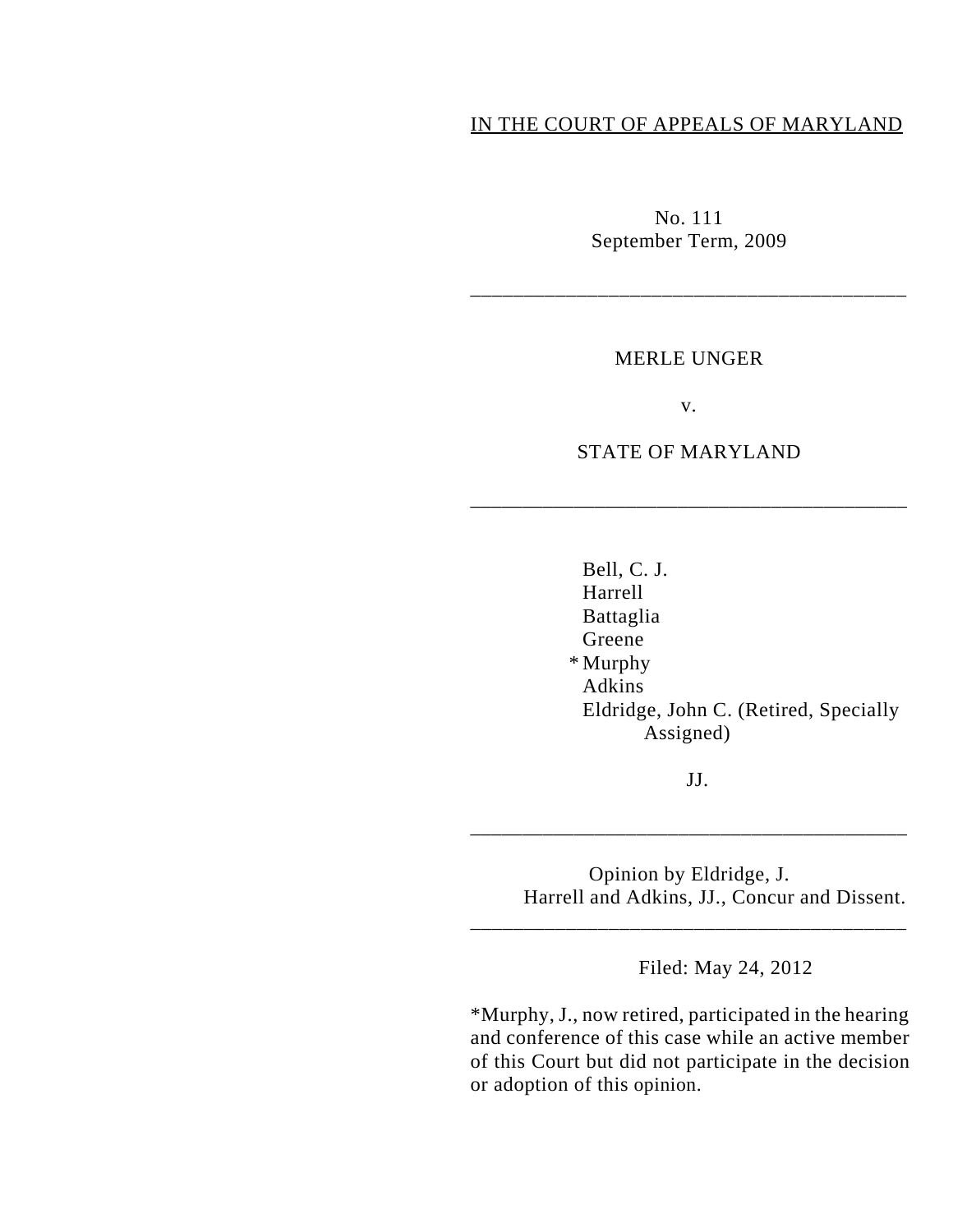This is an action under the Maryland Uniform Postconviction Procedure Act, now codified as Maryland Code (2001, 2008 Repl. Vol.), § 7-101 *et seq.* of the Criminal Procedure Article. The action involves the Maryland constitutional provision, Article 23, paragraph one, of the Maryland Declaration of Rights, which provides in mandatory language as follows:

> "In the trial of all criminal cases, the Jury shall be the Judges of Law, as well as of fact, except that the Court may pass upon the sufficiency of the evidence to sustain a conviction."1

Before turning to the facts of the present case, a brief review of a few cases since 1980, dealing with the above-quoted provision, would be helpful.

In *Stevenson v. State*, 289 Md. 167, 423 A.2d 558 (1980), the majority opinion of this Court refused to interpret Article 23 in accordance with the plain meaning of its language.<sup>2</sup> Instead, the *Stevenson* opinion construed Article 23 as limiting the jury's

I.

<sup>1</sup> Hereafter in this opinion, all references to Article 23 of the Declaration of Rights shall be to the first paragraph of Article 23.

<sup>2</sup> *Stevenson*, 289 Md. at 181-188, 423 A.2d at 565-569, indicated that a literal interpretation and application of Article 23, paragraph one, would violate the Due Process Clause of the Fourteenth Amendment and perhaps violate the Jury Trial Clause of the Sixth Amendment. As pointed out in *Stevenson* and subsequent cases, a judge's instructions to the jury concerning the burden of proof, the presumption of innocence, proof beyond a reasonable doubt, and other matters implicating federal constitutional requirements, must be binding upon the jury.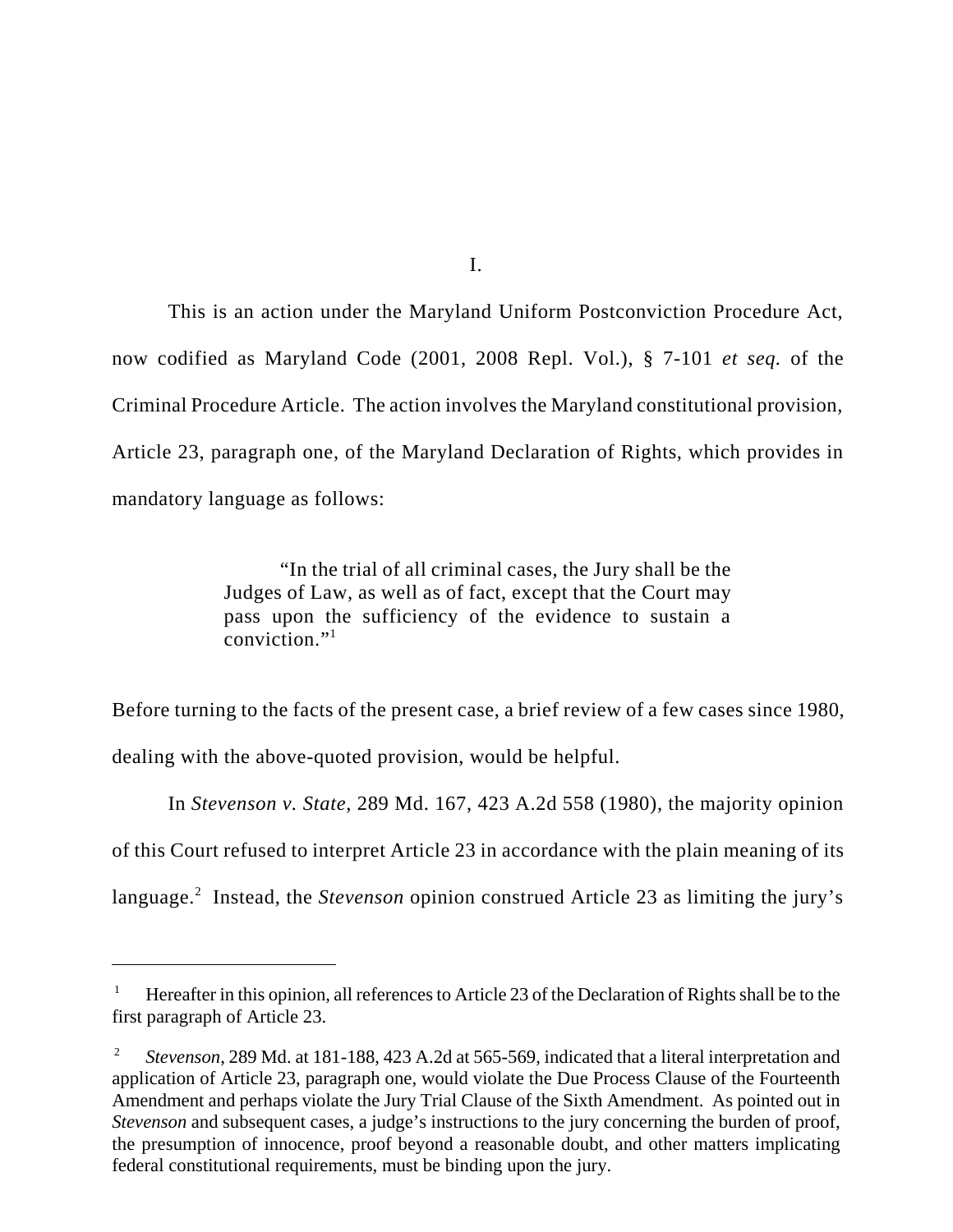role of deciding the law to non-constitutional "disputes as to the substantive 'law of the crime,' as well as the 'legal effect of the evidence,'" *Stevenson*, 289 Md. at 180, 423 A.2d at 565. The *Stevenson* opinion stated "that all other legal issues are for the judge alone to decide." 289 Md. at 179, 423 A.2d at 565. Furthermore, the majority in *Stevenson* held that its construction of Article 23 was not a new interpretation of the provision and that "this Court has consistently interpreted this constitutional provision as restraining the jury's law deciding power to this limited . . . area." 289 Md. at 178, 423 A.2d at 564. Finally, the majority in *Stevenson*, 289 Md. at 181-188, 423 A.2d at 566-570, held that Article 23, as interpreted by the majority, did not on its face violate the Constitution of the United States. $3$ 

The *Stevenson* interpretation of Article 23 was reaffirmed in *Montgomery v. State*, 292 Md. 84, 89, 437 A.2d 654, 657 (1981), where the majority of the Court held that the jury's role as judge of the law

> "is limited to those instances when the jury is the final arbiter of the law of the crime. Such instances arise when . . . [there is] a dispute as to the proper interpretation of the law of the crime for which there is a *sound basis*." (Emphasis in original).

In *Montgomery*, the trial judge had instructed the jury that "*all*" of his instructions

 $3$  In the present case, no one has raised the question of whether Article 23, as interpreted in *Stevenson*, violates the Due Process Clause of the Fourteenth Amendment and/or the Jury Trial Clause of the Sixth Amendment, applicable to the states by virtue of the Fourteenth Amendment. In this connection, *see Sparf v. United States*, 156 U.S. 51, 64-107, 15 S.Ct. 273, 278-295, 39 L.Ed. 343, 347-363 (1895); *Stevenson v. State*, 289 Md. 167, 189-194, 423 A.2d 558, 570-572 (1980) (Eldridge, J. and Davidson, J., dissenting); and *State v. Adams*, 406 Md. 240, 299-301, 958 A.2d 295, 331-332 (2008) (Bell, C.J., Battaglia, J., and Eldridge, J., dissenting).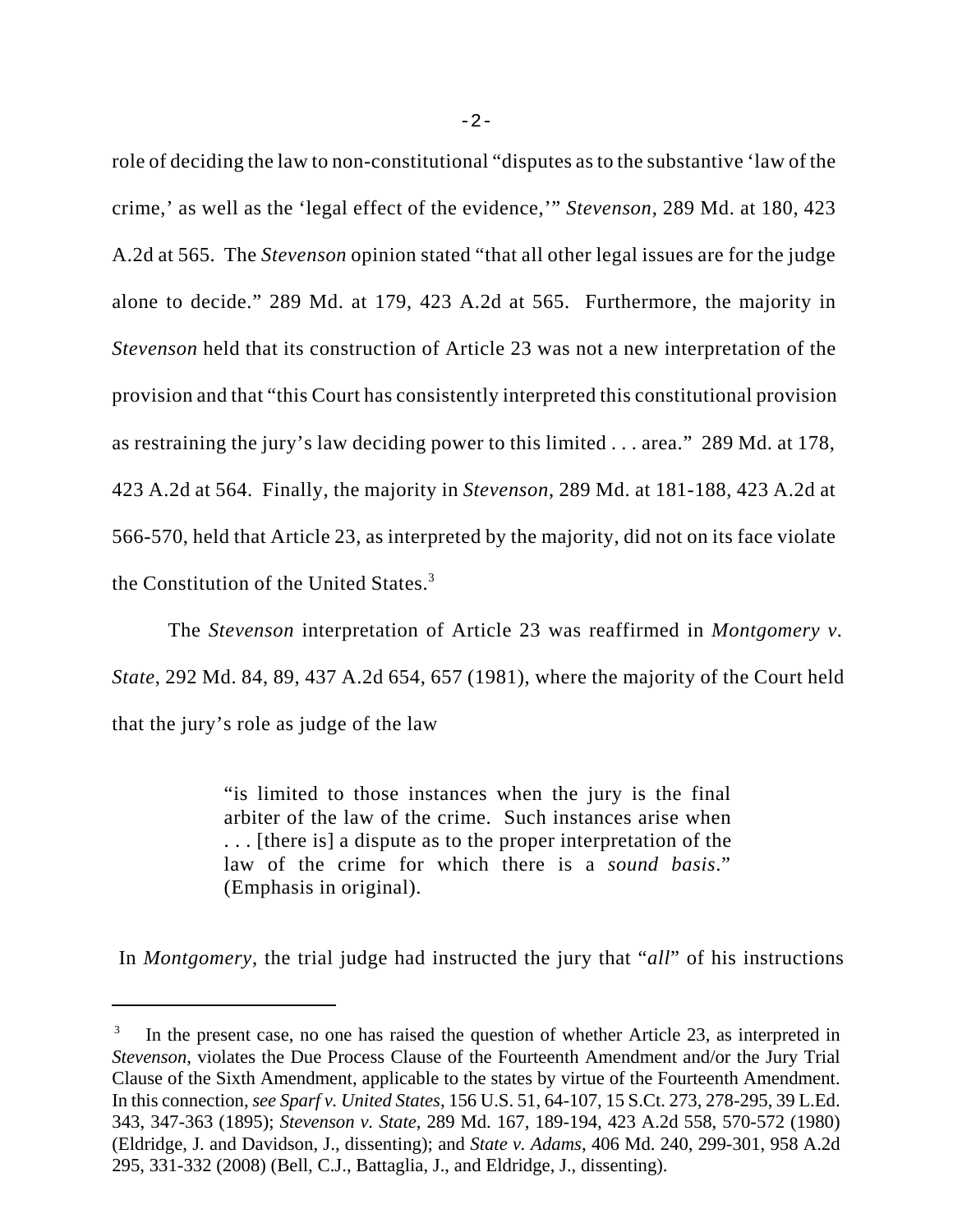were advisory. This included instructions on the burden of proof in criminal cases, the requirement that the State prove guilt beyond a reasonable doubt, and the presumption that the defendant is innocent. This Court held in *Montgomery* that such instructions did not concern the "law of the crime" and that, therefore, they were binding upon the jury. We ordered a reversal of Montgomery's conviction and directed a new trial.

Several years after the *Stevenson* and *Montgomery* decisions, the United States Court of Appeals for the Fourth Circuit in a habeas corpus case, *Jenkins v. Hutchinson*, 221 F.3d 679 ( $4<sup>th</sup>$  Cir. 2000), held that the state trial judge at Jenkins's criminal trial, by telling the jury that all of the judge's instructions were advisory, and particularly the proof beyond a reasonable doubt instruction, violated the defendant's right to due process under the Fourteenth Amendment. The Fourth Circuit also held that, under the circumstances, Jenkins's failure at his criminal trial to object to the advisory nature of the jury instructions did not constitute a waiver of the due process issue.

More recently, the majority of this Court in *State v. Adams*, 406 Md. 240, 256, 958 A.2d 295, 305 (2008), *cert. denied*, 556 U.S. 1133, 129 S.Ct. 1624, 173 L.Ed.2d 1005 (2009), a postconviction action, reiterated that, under Article 23, the jury's role as judge of the law in a criminal case is confined "to the law of the crime" and that "all other legal issues are for the judge alone to decide." (Internal quotation marks omitted). The majority in *Adams* also stated that the *Stevenson* interpretation of Article 23 "did not announce new law." *Ibid.* In addition, the *Adams* majority held that defense counsel's failure to object to the advisory nature of the jury instructions at Adams's criminal trial amounted to a waiver precluding a Fourteenth Amendment

-3-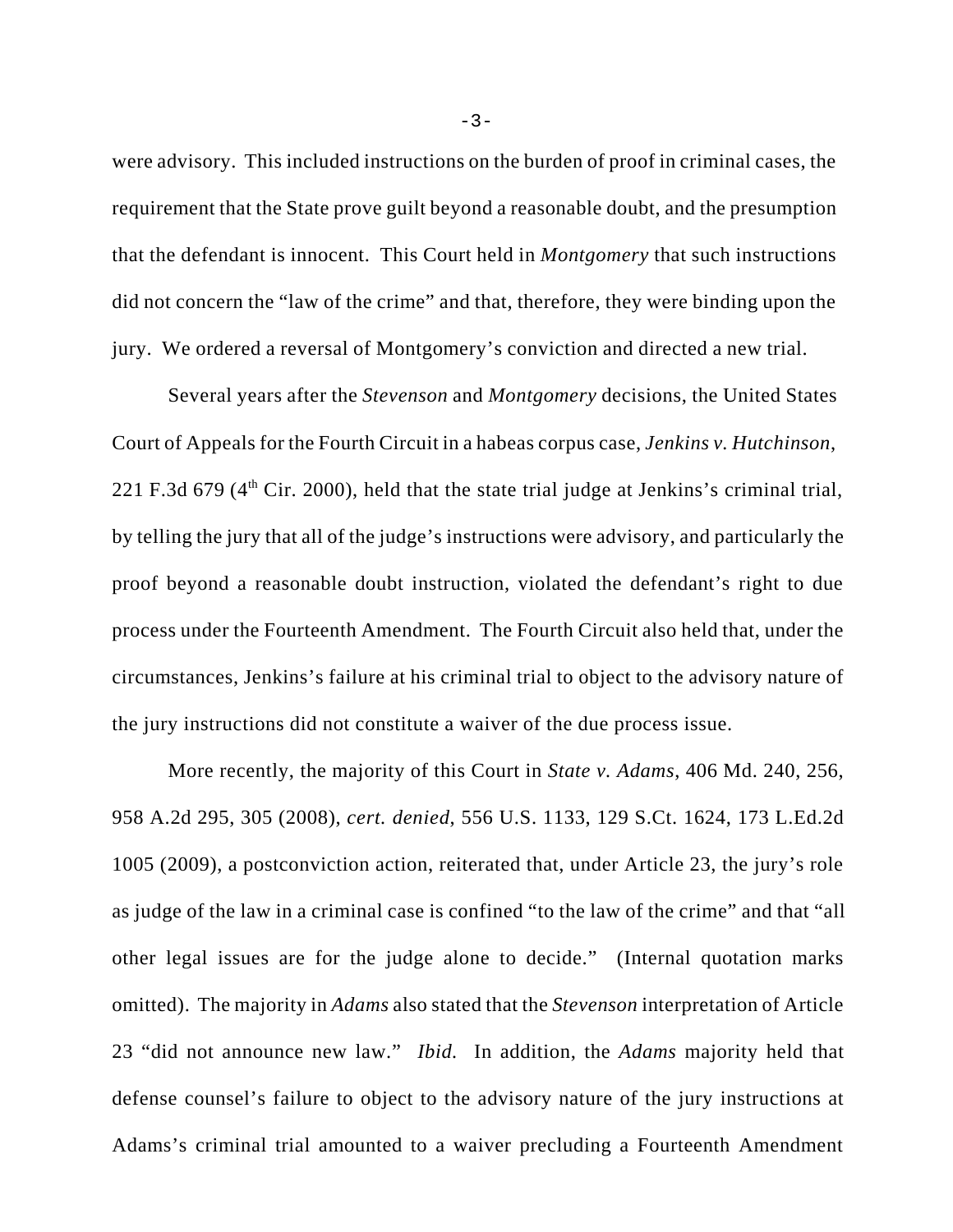challenge to the instructions in the postconviction case.

Article 23, of the Maryland Declaration of Rights, as well this Court's opinions in *Stevenson*, *Montgomery*, and *Adams*, furnish the background for the issues that have been raised at various stages in the present case. Moreover, some of the issues in this case implicate the holding in *Stevenson*, reaffirmed in *Montgomery* and *Adams*, that the *Stevenson* interpretation of Article 23 did not set forth a new constitutional standard.

The issue of whether the *Stevenson* and *Montgomery* interpretation of Article 23 delineated a new constitutional standard is important in, *inter alia*, a postconviction case where the criminal trial occurred prior to the *Stevenson* opinion, where the judge at that trial instructed the jury generally that the judge's instructions on the law were advisory and not binding, and where the defendant did not object to the advisory nature of the judge's instructions. The "failure to object to a jury instruction ordinarily constitutes a waiver of any later claim that the instruction was erroneous," *Walker v. State*, 343 Md. 629, 645, 684 A.2d 429, 436 (1996), and cases there cited. Nevertheless, in cases governed by the waiver provisions of the Postconviction Procedure Act,  $\S$  7-106(c)(2) of that Act provides as follows:

> "(c) *Effect of judicial decision that Constitution imposes new standard.* – (1) This subsection applies after a decision on the merits of an allegation of error or after a proceeding in which an allegation of error may have been waived.

> "(2) Notwithstanding any other provision of this title, an allegation of error may not be considered to have been finally litigated or waived under this title if a court whose decisions are binding on the lower courts of the State holds that: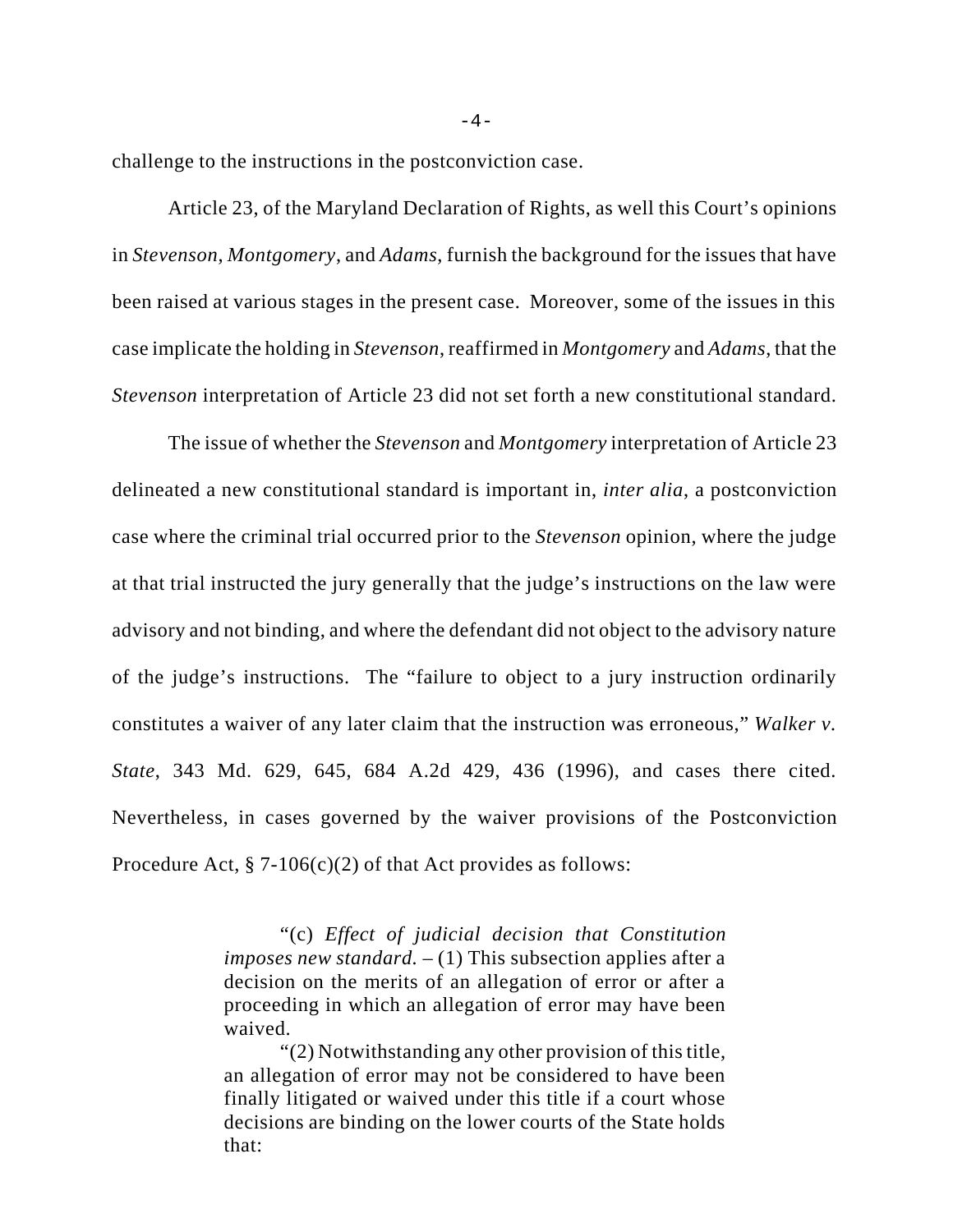(i) the Constitution of the United States or the Maryland Constitution imposes on State criminal proceedings a procedural or substantive standard not previously recognized; and

(ii) the standard is intended to be applied retrospectively and would thereby affect the validity of the petitioner's conviction or sentence."

In postconviction actions where the waiver provisions of the Postconviction Procedure Act are inapplicable, as well as in direct appeals from criminal convictions, our decisions have adopted and applied a principle similar to that embodied in § 7- 106(c)(2). Numerous cases in this Court have held that the failure to raise an issue at trial was not a waiver of the issue when there was a relevant post-trial United States Supreme Court or Maryland Court of Appeals ruling changing the applicable legal standard. Many of these cases are collected and discussed in *State v. Adams, supra*, 406 Md. at 308-311, 958 A.2d at 336-338 (dissenting opinion). *See also, e.g., Franklin v. State*, 319 Md. 116, 122-123, 571 A.2d 1208, 1210-1211 (1990); *State v. Colvin*, 314 Md. 1, 25, 548 A.2d 506, 517-518 (1988); *State v. Evans*, 278 Md. 197, 211, 362 A.2d 629, 637 (1976).<sup>4</sup>

In the case at bar, in Part V of this opinion, we shall hold that the *Stevenson* and *Montgomery* opinions substantially changed the state constitutional standard embodied in Article 23. Accordingly, failure to object to advisory only jury instructions in

<sup>4</sup> In *Squire v. State*, 280 Md. 132, 368 A.2d 1019 (1977), this Court held that the principle was applicable when the Supreme Court case changing the legal standard was rendered four days *before* the defendant Squire's trial rather than after the trial. We held that defense counsel's failure to object to a jury instruction, which was legally incorrect under the just decided Supreme Court case, would not be a fatal waiver. Because of the erroneous instruction, we ordered a new trial.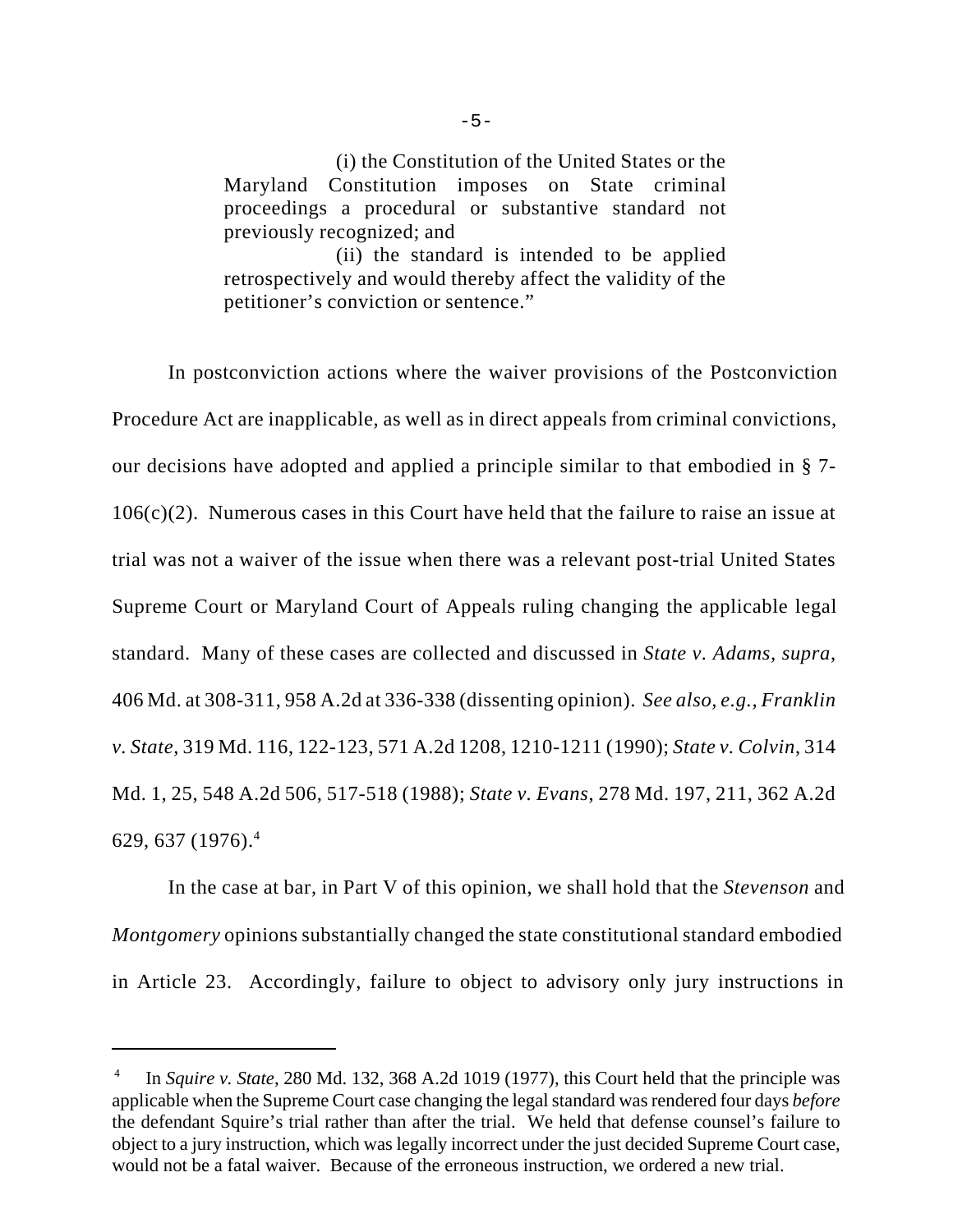-6-

criminal trials prior to *Stevenson* will not constitute a waiver.

II.

In July 1976, the petitioner Merle Unger was indicted in the Circuit Court for Washington County on one count of felony murder, one count of armed robbery, and two counts of using a handgun in the commission of a felony. The charges were based upon the armed robbery of a store in Hagerstown, Maryland. During the robber's escape, he was pursued by an officer of the Hagerstown Police Force. While pursuing the robber, the officer was shot and later died in a hospital. The case was removed to the Circuit Court for Talbot County, and was tried before a jury from November 22, 1976, through November 24, 1976.

After the jury was selected at Unger's trial, the trial judge began to give the jury instructions, stating (emphasis added):

> "Now, Mr. Foreman, and Ladies and Gentlemen of the Jury, it is now the duty of the Court to instruct you on the law applicable generally to criminal cases. Under the Constitution of Maryland, the jury in a criminal case is the Judge of the Law as well as the facts. Therefore, *anything which I may say about the law, including any instructions which I may give you, is merely advisory and you are not in any way bound by it. You may feel free to reject my advice on the law* and to arrive at your own independent conclusions."

After the above-quoted instruction, the courtroom clerk realized that the jury had not been sworn, so the trial judge interrupted his instructions for the courtroom clerk to swear the jury. Following the swearing of the jury, the judge resumed his instructions, repeating the above-quoted instruction as follows (emphasis added):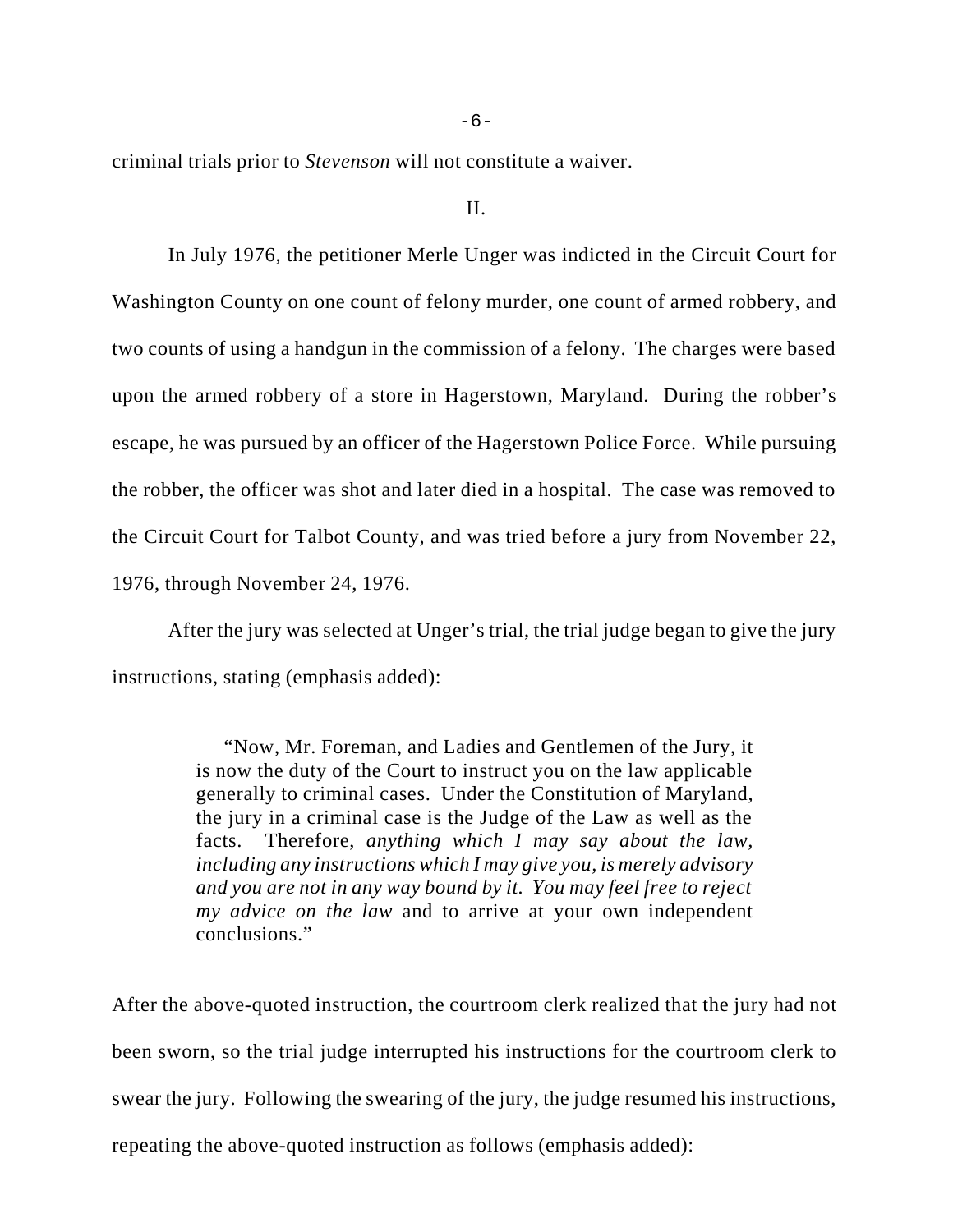"Mr. Foreman, Ladies and Gentlemen of the Jury, it is now the duty of the Court to instruct you on the law applicable generally to criminal cases. Under the Constitution of Maryland, the jury in a criminal case is the Judge of the Law as well as the facts. Therefore, *anything which I may say about the law, including any instructions which I may give you, is merely advisory and you are not in any way bound by it. You may feel free to reject my advice on the law* and to arrive at your own independent conclusions.

"You are to make the sole determination as to what the evidence is and what the law is....  $***$ "

Shortly after giving the above-quoted instruction, the trial judge instructed the jury with regard to the burden of proof, the reasonable doubt standard including a definition of reasonable doubt, and the presumption of innocence. The burden of proof, the reasonable doubt standard, and the presumption of innocence instructions were not, however, stated to be exceptions to the instruction that the jury was free to reject any of the judge's instructions on the law. Thus, under the trial judge's instructions, the jury could place the burden of proof upon the defendant, could utilize a different standard than reasonable doubt such as preponderance of the evidence, and could adopt a presumption of guilt.

On the third day of trial, after the close of evidence, the trial judge gave the jury the final instructions. He began as follows (emphasis added):

> "Mr. Foreman, Ladies and Gentlemen of the Jury, the time has now arrived for me to give you your final instructions on the law. These instructions are specific and pertinent to this case only, *but are advisory only. And are no more binding upon you than the preliminary instructions* that I have previously given you."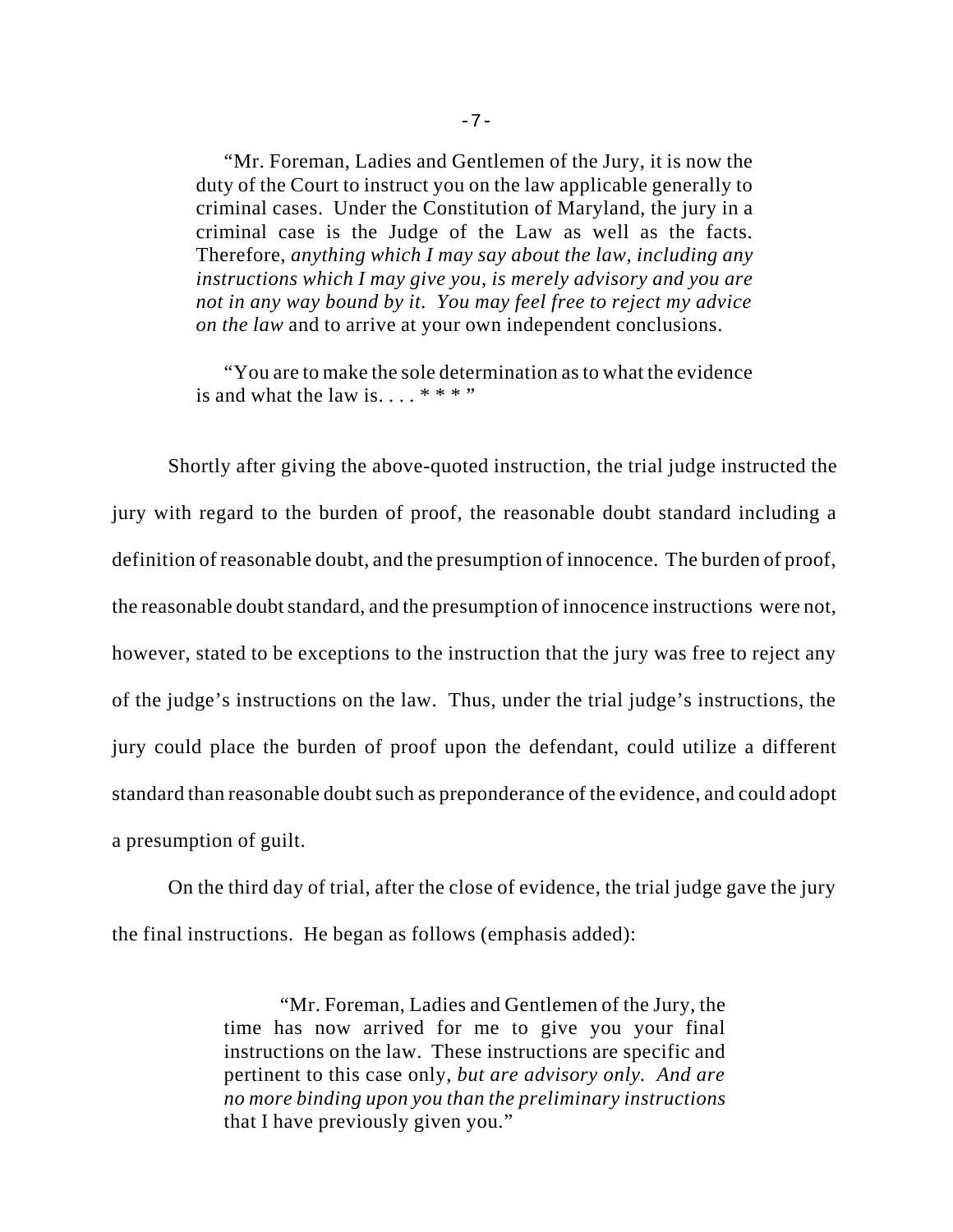Unger's attorney did not object to any of the instructions concerning the role of the jurors as judges of the law.

In his final instructions, the trial judge did reiterate that, in order to find the defendant guilty, the jury "must be convinced beyond a reasonable doubt as herein before defined." The judge did not, however, repeat the definition of reasonable doubt.

The jury on November 24, 1976, found Unger guilty of felony murder, guilty of armed robbery, and guilty of using a handgun in the commission of each of these felonies. On December 2, 1976, the trial judge sentenced Unger to the following terms of imprisonment: life imprisonment for felony murder, 20 years for armed robbery, 15 years for using a handgun in the commission of murder, and 5 years for using a handgun in the commission of armed robbery. The sentences were to run consecutively to each other.

Unger appealed to the Court of Special Appeals which, in an unreported opinion, affirmed the judgments for felony murder and use of handgun in the commission of murder. The intermediate appellate court, however, reversed the judgments for armed robbery and the dependent offense of using a handgun in the commission of armed robbery.5 This Court in November 1977 denied Unger's petition for a writ of certiorari. *Unger v. State*, 281 Md. 745 (1977).

Unger, on August 9, 1995, filed in the Circuit Court for Talbot County a petition under the Maryland Uniform Postconviction Procedure Act, § 7-101 *et seq*. of the

<sup>5</sup> *See State v. Frye*, 283 Md. 709, 393 A.2d 1372 (1978), and *Newton v. State*, 280 Md. 260, 373 A.2d 262 (1977), holding that separate convictions and sentences cannot be imposed for felony murder and the underlying felony where both charges arose from the same act or transaction.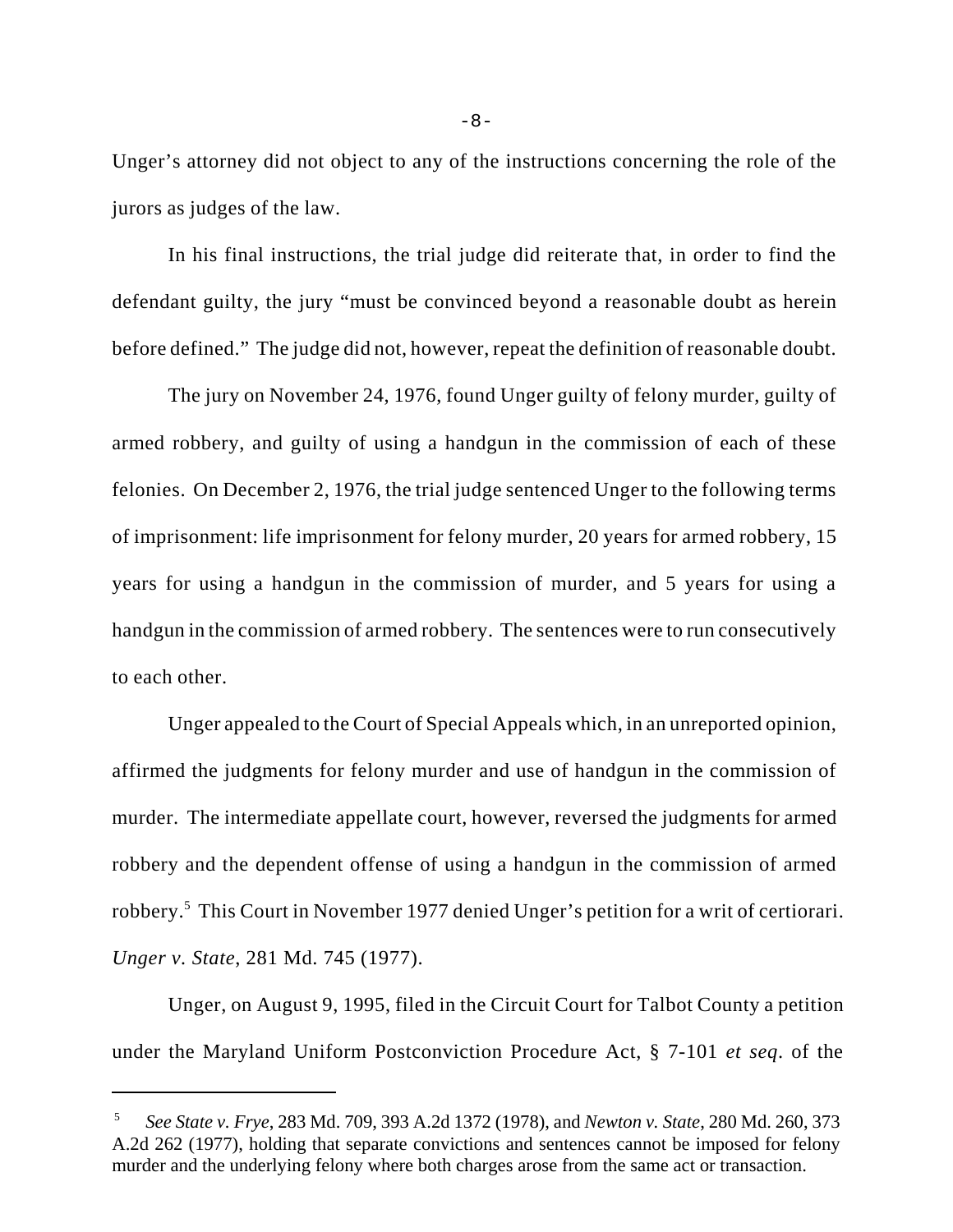Criminal Procedure Article. Five months later, Unger moved to withdraw this petition without prejudice, and his motion was granted by the Circuit Court

On December 4, 1996, Unger, acting without an attorney, began the present action by filing in the Circuit Court for Talbot County another petition under the Postconviction Procedure Act. After a series of postponements, the postconviction case was, on December 4, 1997, transferred to the Circuit Court for Washington County. No hearings on the petition occurred for several years, "presumably because Petitioner was incarcerated in Florida," according to the judge in the postconviction case.

Unger, represented by counsel, filed in the Circuit Court for Washington County, on May 1, 2006, an "amended/supplemental" petition for postconviction relief, and a hearing on the petition was held on December 8, 2006, before the Circuit Court. This was three days after the Court of Special Appeals filed its opinion in *State v. Adams*, 171 Md. App. 668, 912 A.2d 16 (December 5, 2006).6

In *State v. Adams*, the defendant Adams had been convicted of several criminal offenses in a jury trial on December 3-7, 1979. In a later proceeding under the Postconviction Procedure Act, the Circuit Court in 2005 granted Adams a new trial. The Circuit Court decided, *inter alia*, that the trial court's jury instructions at the 1979 trial deprived Adams of due process. The court held that telling the jury that all of the judge's instructions as to the law were advisory, that the instructions were not binding upon the jury, and that they could be disregarded by the jury, violated the Due Process

<sup>6</sup> This Court later reversed, for the most part, the judgment of the Court of Special Appeals, *State v. Adams, supra*, 406 Md. 240, 958 A.2d 295.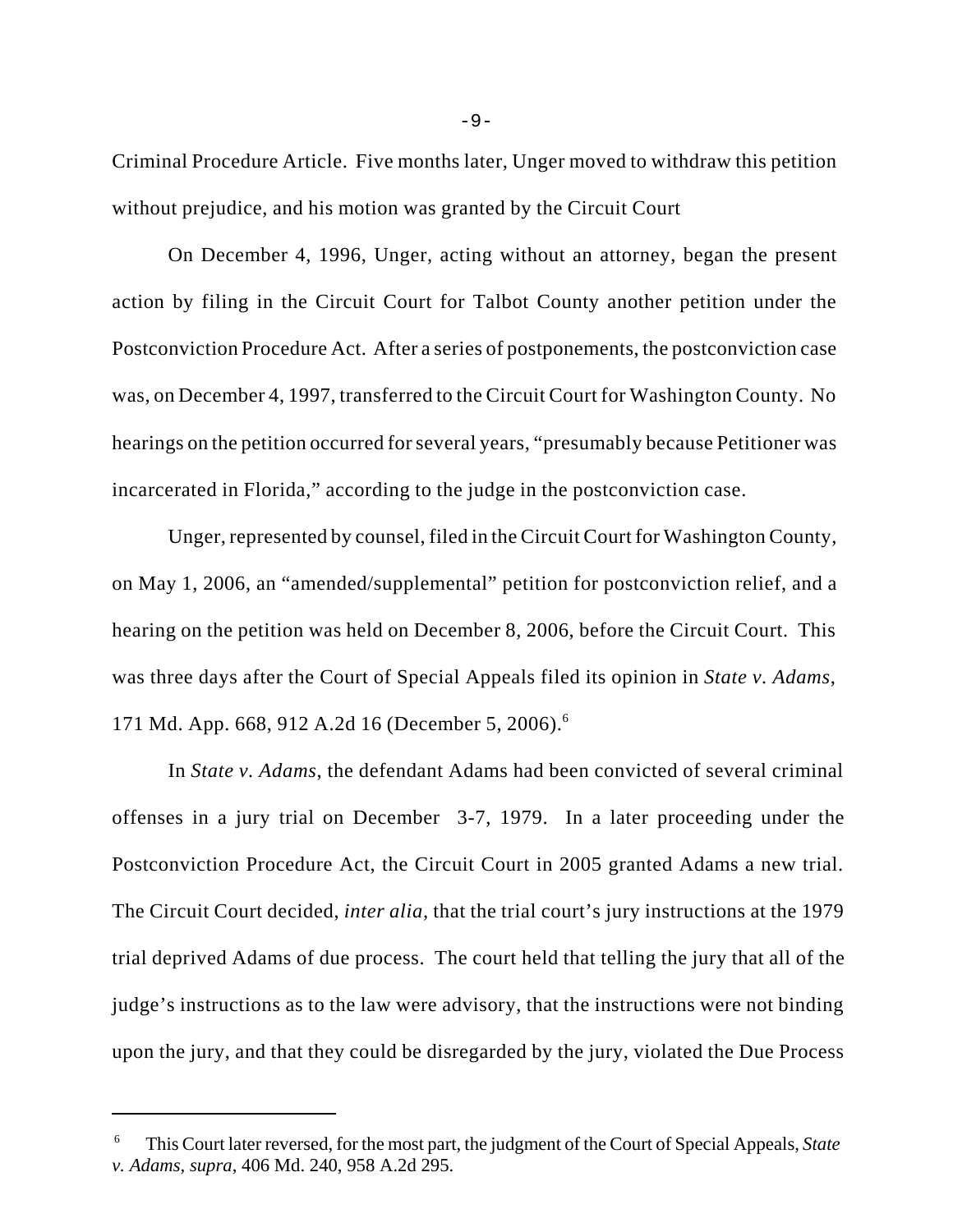Clause of the Fourteenth Amendment. The Circuit Court in Adams's postconviction case also held that defense counsel's failure to object to the instruction that all of the instructions were merely advisory, did not constitute a waiver. The Court of Special Appeals in *Adams* granted the State's application for leave to appeal and affirmed the Circuit Court's judgment, agreeing that "the advisory jury instructions given [in 1979] in this case violated [Adams's] right to due process." *Adams*, 171 Md. App. at 682, 912 A.2d at 24. With regard to defense counsel's failure to object to the "advisory only" jury instructions, the Court of Special Appeals held that several cases after Adams's trial "materially changed the law governing the constitutionality of the advisory jury instruction, thus excusing any waiver." *Ibid.*

At the December 8, 2006, postconviction hearing in Unger's case, the principal matter discussed among the judge and the attorneys was the impact of the Court of Special Appeals' decision in *Adams*, rendered three days earlier. Thereafter, the Circuit Court on March 16, 2007, filed an order vacating Unger's 1976 convictions and granting Unger a new trial. In an opinion also filed on March  $16<sup>th</sup>$ , the Circuit Court reviewed the *Stevenson*, *Montgomery*, and Court of Special Appeals' *Adams* opinions, as well as the Fourth Circuit's opinion in *Jenkins v. Hutchinson*, *supra*, 221 F.3d 679. The Circuit Court concluded that, because of the jury instructions at Unger's trial, he had been denied due process of law guaranteed by the Fourteenth Amendment. As to the State's argument that the federal constitutional issue was waived because of counsel's failure at Unger's trial to object to the "advisory" nature of the instructions, the Circuit Court concluded that there had been no waiver.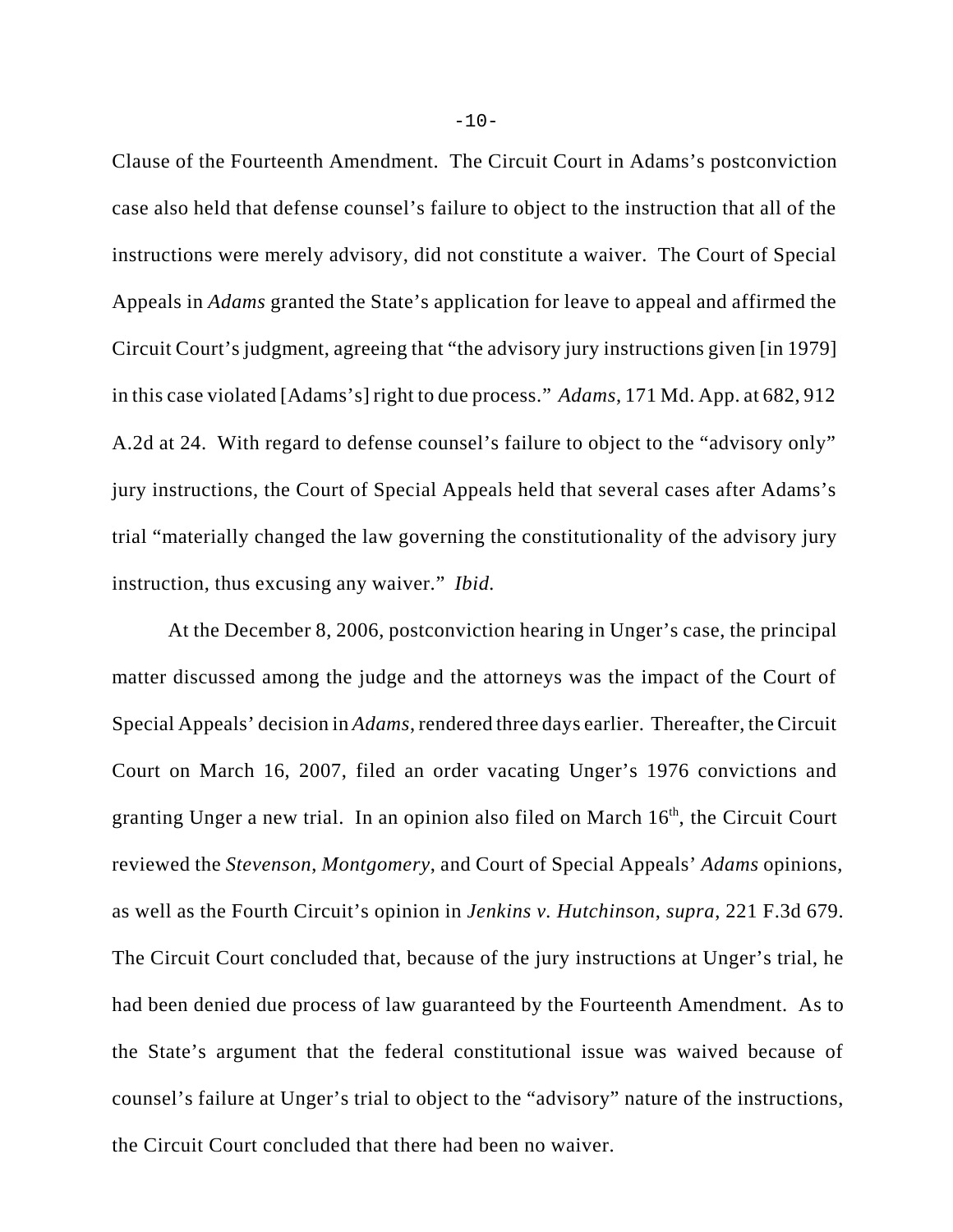Subsequently, the Circuit Court filed a supplemental opinion dealing with other issues that had been raised in Unger's petition for postconviction relief. *See* Maryland Rule 4-407(a). In his petition, Unger claimed that trial counsel at his 1976 trial and appellate counsel at his 1977 appellate proceedings had rendered ineffective assistance in several respects. None of the allegations of ineffective assistance related to the advisory nature of the jury instructions. One of the allegations was that trial counsel in 1976 was ineffective for not requesting a jury instruction, explaining reasonable doubt, at the close of the evidence. The Circuit Court's supplemental opinion examined each allegation of ineffective assistance by counsel and held that neither trial counsel nor appellate counsel had rendered ineffective assistance for the reasons alleged.

On April 16, 2007, the State filed in the Court of Special Appeals an application for leave to appeal. Unger responded by filing in the intermediate appellate court an opposition to the State's application and a conditional cross-application for leave to appeal.

While the State's application and Unger's conditional cross-application for leave to appeal were pending in the Court of Special Appeals, this Court on October 15, 2008, filed its opinion in *State v. Adams, supra*, 406 Md. at 256-282, 958 A.2d at 305- 321, which reversed the relevant portion of the Court of Special Appeals' judgment. The majority in *Adams* held, *inter alia*, that defense counsel's failure at Adams's 1979 trial to object to the trial court's giving of "advisory" and non-binding jury instructions, and counsel's failure to raise the issue on direct appeal, constituted a waiver and precluded postconviction relief. Because Unger's attorney at his 1976 trial did not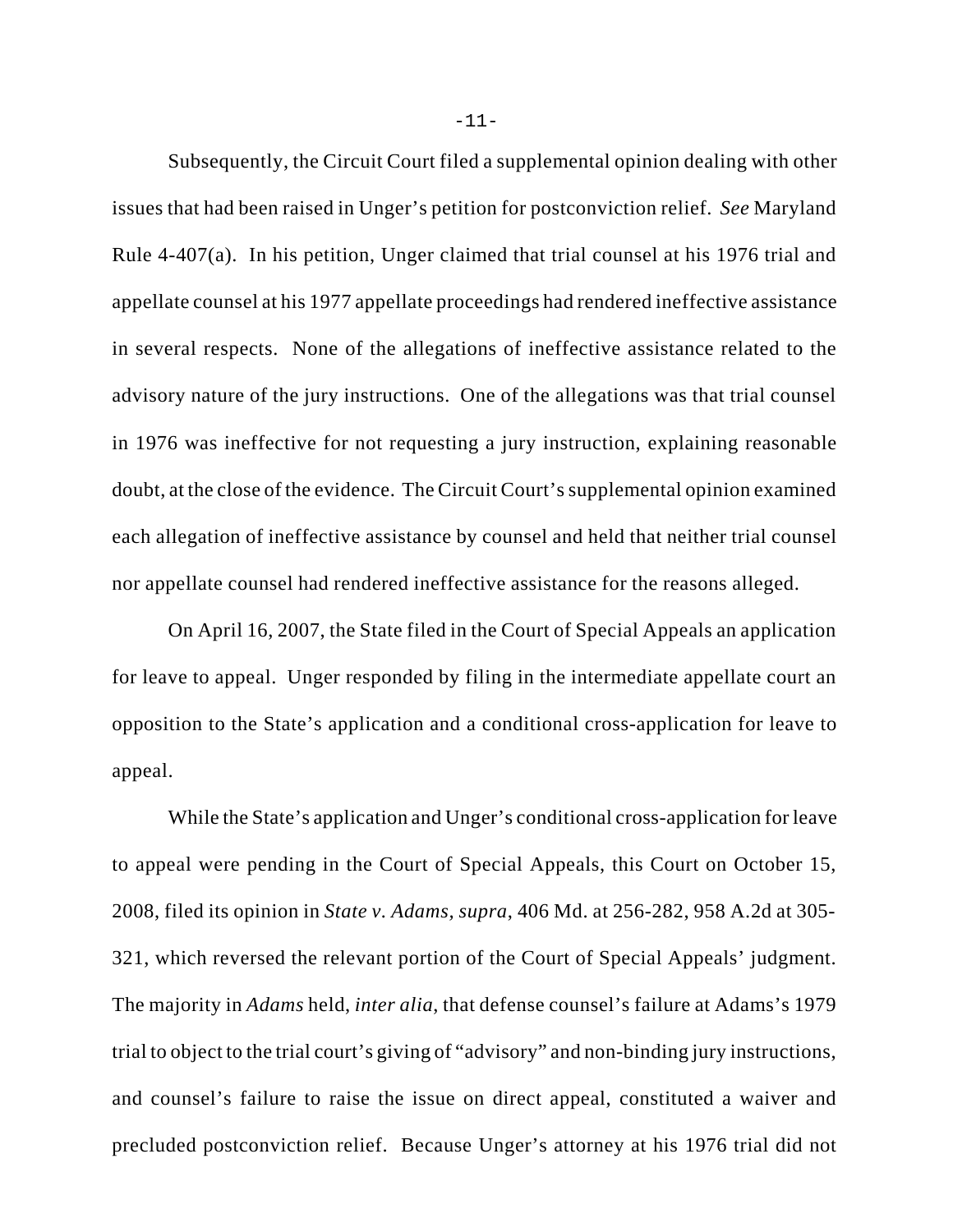object to the trial judge's telling the jury that the judge's instructions were advisory and not binding, and because the issue was not raised on direct appeal, this Court's decision in *Adams* completely undercut the basis for the Circuit Court's judgment vacating Unger's 1976 convictions and granting him a new trial.

In November 2008, Unger filed in the Court of Special Appeals a "Supplement" to his opposition to the State's application for leave to appeal and to his conditional cross-application for leave to appeal. In the Supplement, Unger argued, in light of the Court of Appeals' majority opinion in *Adams*, that during Unger's 1976

> "trial, defense counsel reasonably should have objected . . . to the 'advisory only' jury instructions. Consequently, [Unger's] trial attorney performed deficiently by not objecting to the unconstitutional instructions."

The Court of Special Appeals on July 6, 2009, filed an unreported opinion holding as follows:

> "Unger did not object to the advisory instructions given in his case... [U]nder the holding [of the Court of Appeals] in *State v. Adams, supra*, [Unger] waived his right to receive post conviction relief on the matter."

With regard to Unger's cross-application for leave to appeal, the Court of Special

Appeals disagreed with Unger's position on the merits, saying:

"Mr. Unger has filed a cross-application complaining about the hearing judge's denial of relief on another allegation. . . . [The allegation] was a claim of ineffective assistance of counsel. That allegation was premised on the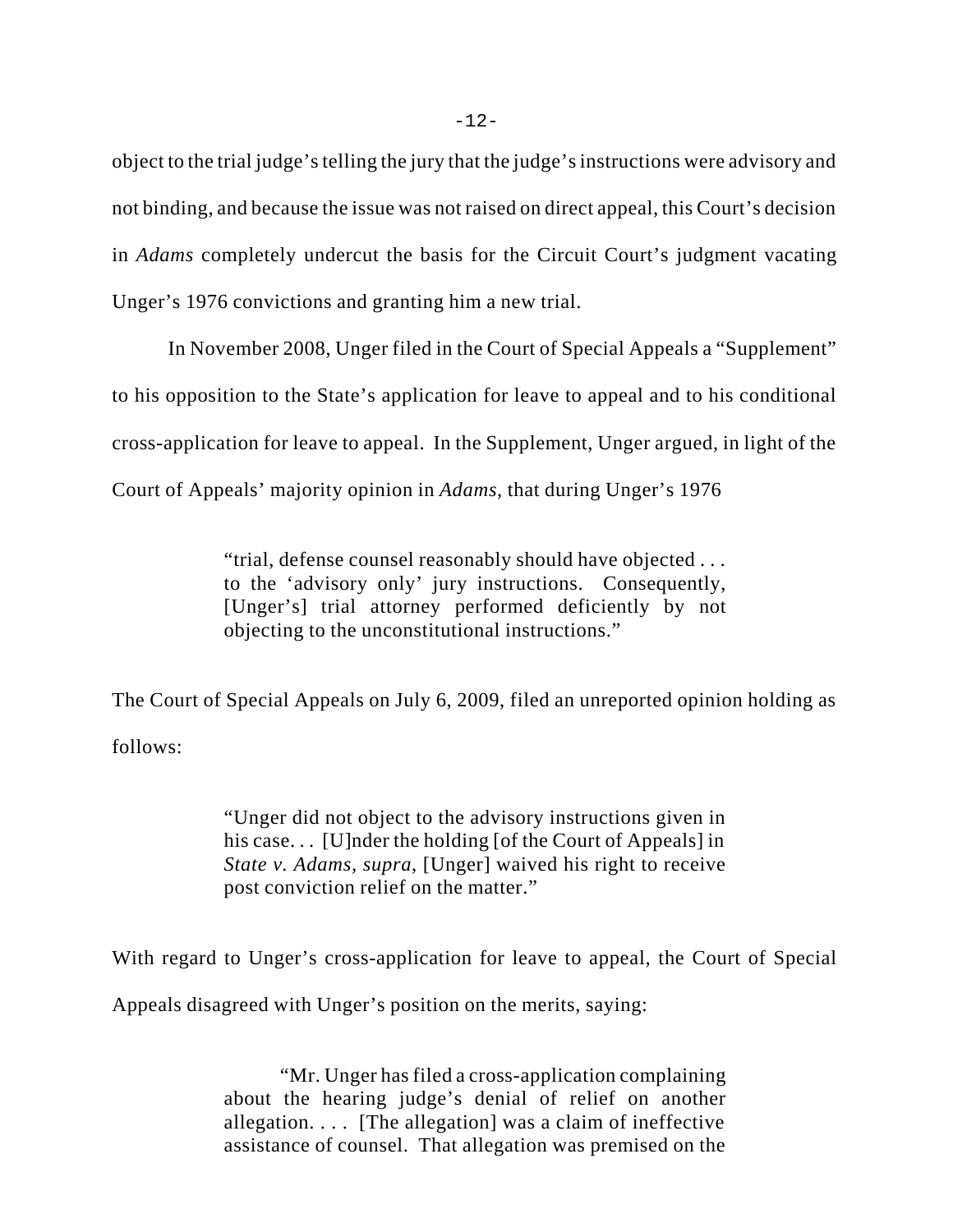timing of the trial judge's [reasonable doubt] instruction. The problem with the . . . instruction was that the trial judge gave the instruction at the beginning of the trial but did not re-new it at the close of all the evidence. In 1976, when the trial was held, this practice was considered proper. In 1980, the Court of Appeals, in the case of *Lansdowne v. State*, 287 Md. 232 (1980), ruled that a reasonable doubt instruction must be given at the close of all of the evidence and it is error not to do so. Mr. Unger argues that trial counsel's failure to have objected to the trial judge's failure to give the reasonable doubt instruction at the end of all of the evidence was ineffective representation. Courts should not, aided by hindsight, second guess counsel's decisions. *Gilliam v. State*, 331 Md. 651, 666 (1993), *cert. denied*, 510 U.S. 1077 (1994). Counsel's actions must be judged based on the law as it existed at the time the questioned action was taken. *Wiggins v. State*, 352 Md. 580, 604, *cert. denied*, 528 U.S. 832 (1999). At the time of Mr. Unger's trial, it was considered proper to give the reasonable doubt instruction only at the beginning of the trial. Consequently, trial counsel was not ineffective for failing to have objected that the instruction was not given at the close of evidence."

The Court of Special Appeals failed to mention the Supplement to Unger's crossapplication. As previously pointed out, Unger argued in the Supplement that, at his 1976 trial, defense counsel's representation was also ineffective because counsel failed to object to the "advisory only" jury instructions. The Court of Special Appeals' judgment granted the State's application for leave to appeal and vacated the postconviction trial court's order granting a new trial. The judgment "denied" Unger's cross-application for leave to appeal.

Unger filed in this Court a petition for a writ of certiorari, arguing that the trial judge's instructions at Unger's 1976 trial violated Unger's right to due process of law because, *inter alia,* they "empowered jurors to ignore the law, including the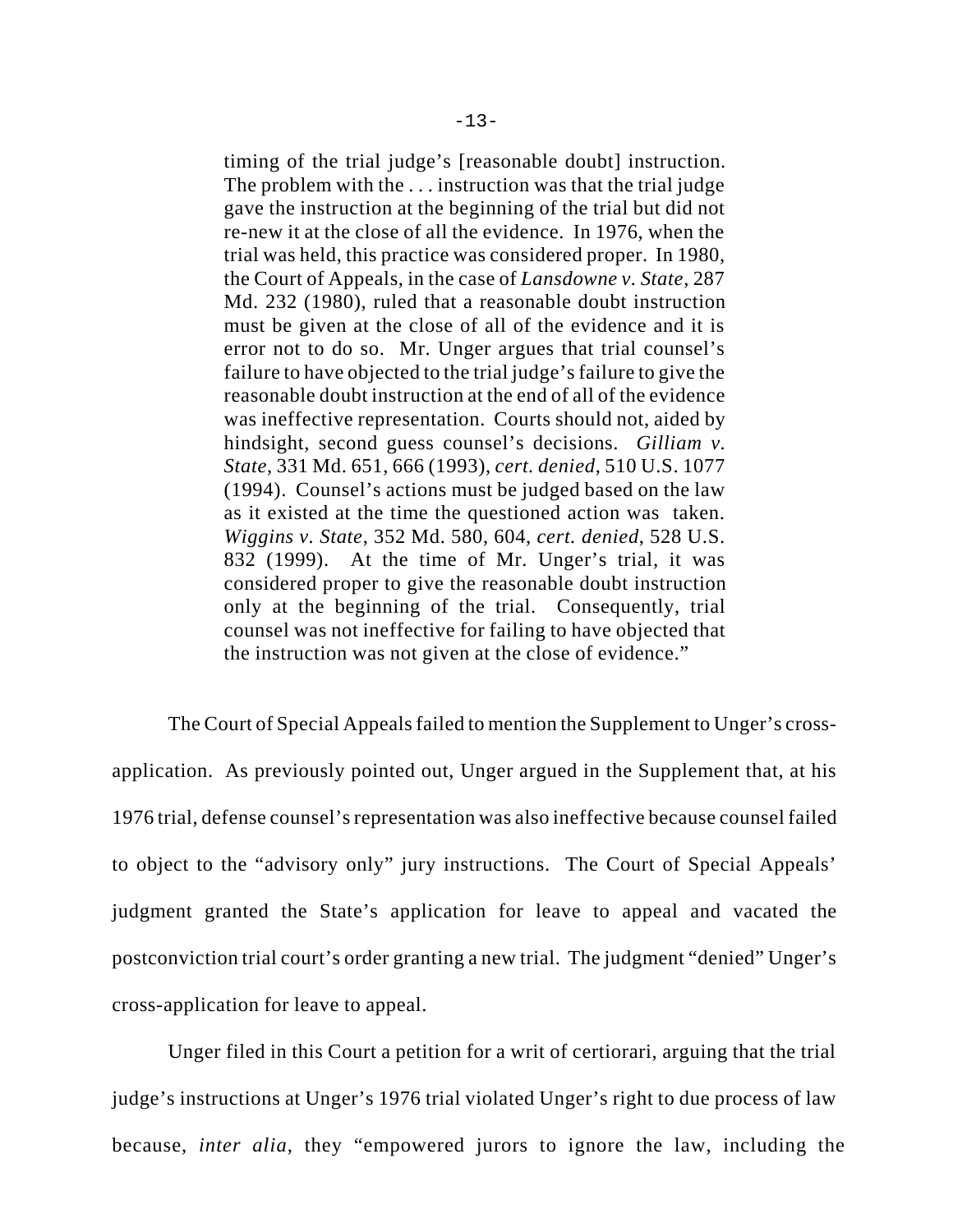reasonable doubt standard" and "freed them to disregard the constitutional requirement that the State prove Petitioner's guilt beyond a reasonable doubt." (Unger's certiorari petition at 9). In his petition, Unger discussed this Court's waiver holding in *State v. Adams, supra*, and argued that "the Court's reasoning in *Adams* demonstrates that Petitioner's trial attorney performed deficiently by failing to object to the unconstitutional, 'advisory only' instructions in this case" (*id*. at 10). Unger also argued that the attorney at his 1976 trial rendered ineffective assistance by not objecting to the trial judge's failure to define or explain reasonable doubt in the instructions given after the close of evidence (*id.* at 14).<sup>7</sup>

The State filed a motion to dismiss and an answer, arguing that the certiorari petition either should be dismissed for lack of jurisdiction or should be denied. The State did not, however, file a conditional cross-petition for certiorari. The State argued that the Court lacked jurisdiction over any issues concerning the alleged ineffective representation by counsel, raised in Unger's cross-application for leave to appeal, because of Maryland Code (1974, 2006 Repl. Vol.), § 12-202(1) of the Courts and Judicial Proceedings Article. Section 12-202 provides as follows (emphasis added):

"**§ 12-202. Exceptions.**

A review by way of certiorari may not be granted by the Court of Appeals in a case or proceeding in which the Court of Special Appeals has denied or granted: (1) *Leave to prosecute an appeal in a post conviction*

*proceeding*;

Because we shall rule in Unger's favor on other grounds, we need not and shall not reach the issue of ineffective assistance of counsel by counsel's not objecting to the trial judge's failure to define or explain "reasonable doubt" at the close of the evidence.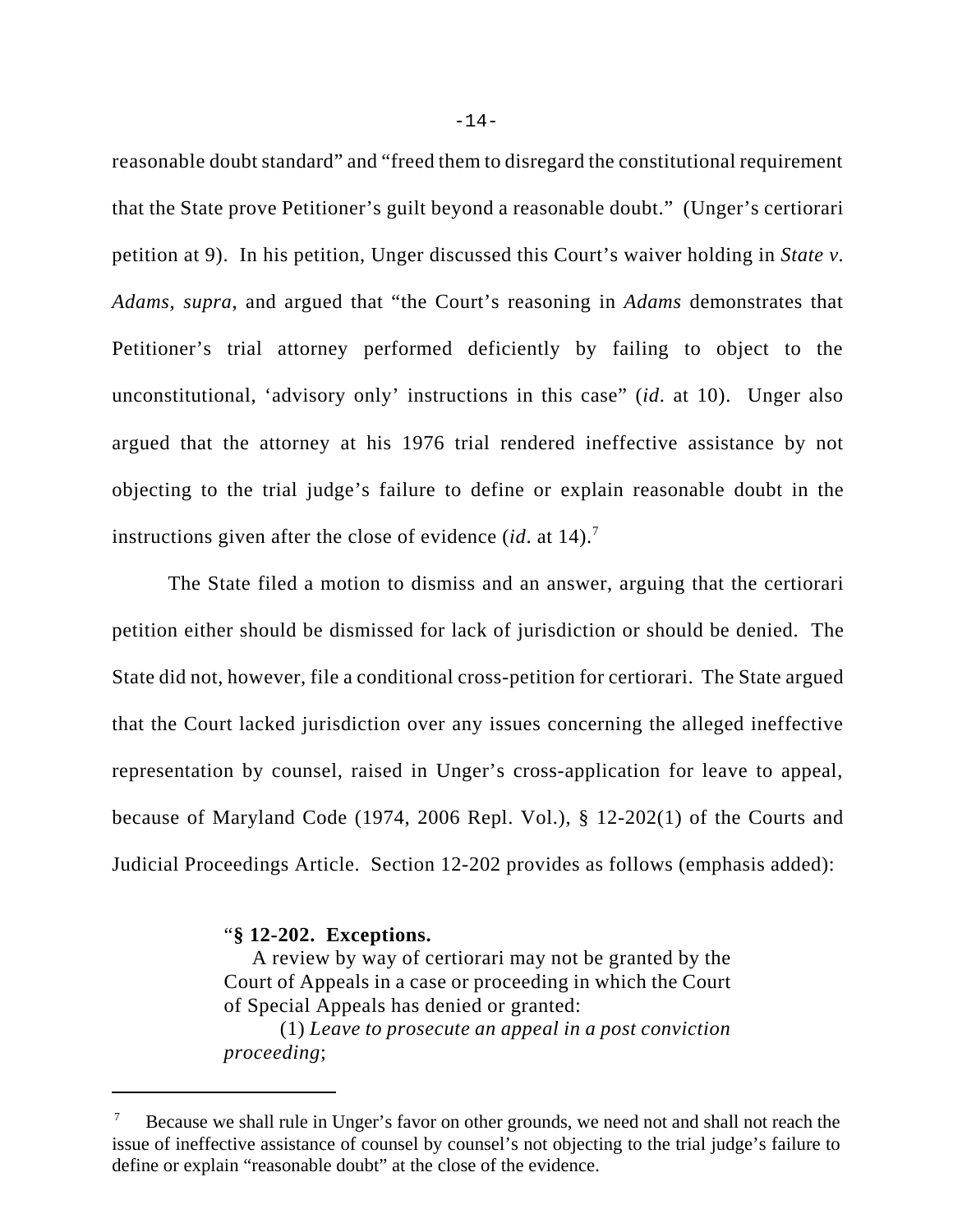(2) Leave to appeal from a refusal to issue a writ of habeas corpus sought for the purpose of determining the right to bail or the appropriate amount of bail;

(3) Leave to appeal in an inmate grievance commission proceeding;

(4) Leave to appeal from a final judgment entered following a plea of guilty in a circuit court; or

(5) Leave to appeal from an order of a circuit court revoking probation."

In addition, the State asserted that Unger's contention, that trial counsel in 1976 rendered deficient representation by not objecting to the "advisory only" jury instructions, was never presented to the postconviction court and, therefore, was waived. The State also argued that, if the issue was not waived, Unger's trial counsel's representation was not deficient.

This Court granted Unger's certiorari petition, *Unger v. State*, 411 Md. 355, 983 A.2d 431 (2009). Sometime after granting the certiorari petition, we ordered that the parties brief and the argue the issue raised in the State's motion to dismiss, namely whether we had jurisdiction in light of  $\S$  12-202(1) of the Courts and Judicial Proceedings Article. We shall deny the State's motion to dismiss, vacate the judgment of the Court of Special Appeals, and order an affirmance of the Circuit Court's judgment.

#### III.

The State's argument, that we lack jurisdiction over the issues that were raised in Unger's cross-application for leave to appeal, is based on the Court of Special Appeals' denial of Unger's cross-application and on § 12-202(1) of the Courts and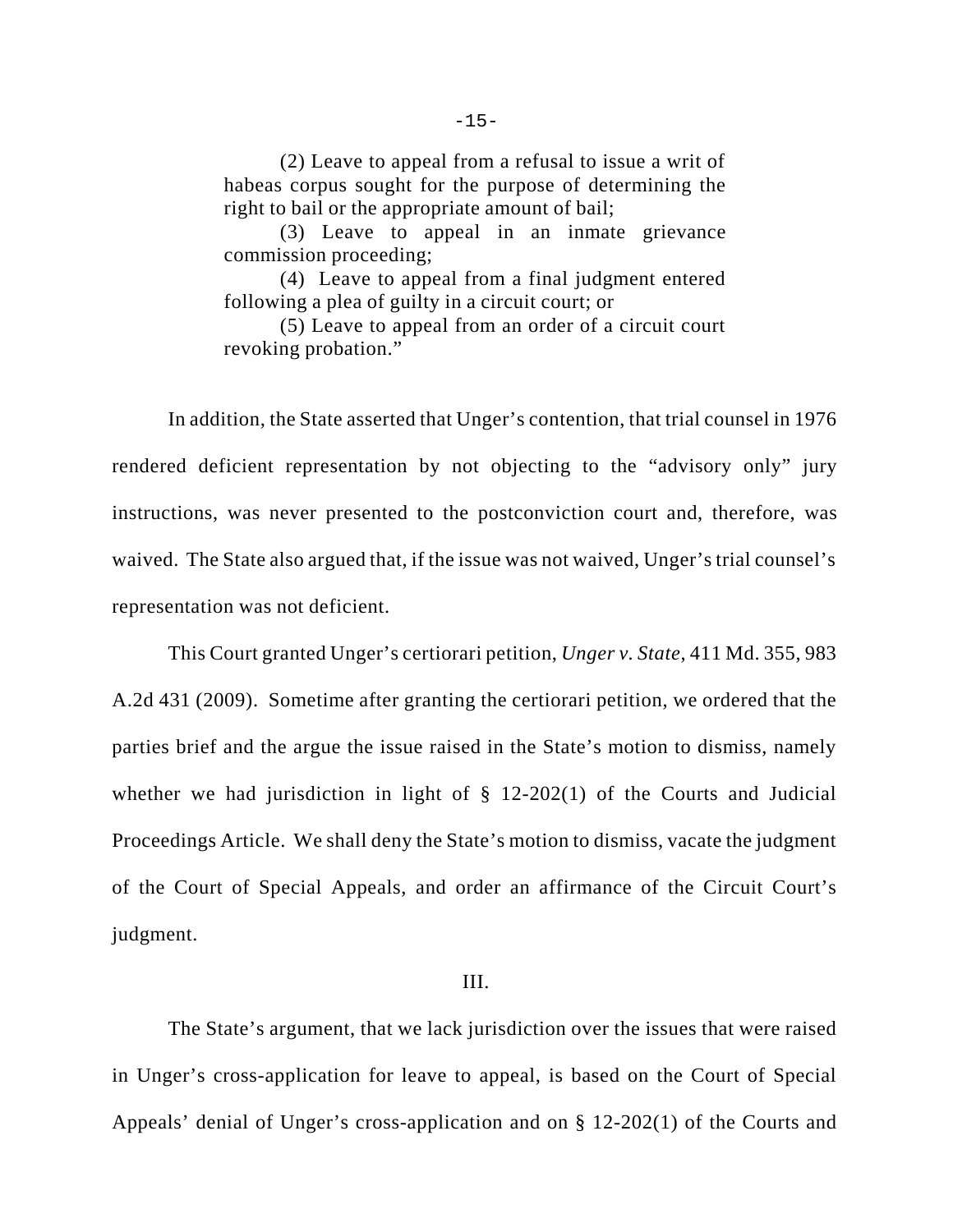Judicial Proceedings Article. Section 12-202(1), quoted in Part II above, precludes our exercise of certiorari jurisdiction where "the Court of Special Appeals has denied or granted . . . [l]eave to prosecute an appeal in a post conviction proceeding. . . ." The State claims that the Court of Special Appeals' denial of Unger's application for leave to appeal brings this case within § 12-202(1). There are two answers to the State's argument, either one of which compels the rejection of the argument.

First, Unger's cross-application for leave to appeal was entirely unnecessary and, as a technical matter, was improper. Instead of treating it as a cross-application for leave to appeal, it should be viewed simply as a statement of alternative arguments for affirmance in the State's appeal. The reason for this is that a litigant is not, under Maryland law, entitled to appeal from a judgment which is wholly in his or her favor. See Bowen v. Annapolis, 402 Md. 587, 618, 937 A.2d 242, 260 (2007).<sup>8</sup> The only substantive relief which Unger sought in his amended postconviction petition was for the Circuit Court to "Grant[] a new trial and new sentencing." The judgment of the Circuit Court vacated the 1976 judgments and ordered a new trial. This judgment was

<sup>8</sup> In addition to *Bowen v. Annapolis*, numerous cases in this Court have held that a cross-appeal by the prevailing party was improper because a party is not entitled to appeal from a *judgment* wholly in his or her favor, regardless of what may have been said by the trial judge in an opinion or with respect to alternative grounds. *See, e.g., Rush v. State*, 403 Md. 68, 103, 939 A.2d 689, 709 (2008) ("Although Rush could not file a 'cross-appeal,' she was entitled to raise the . . . issue in the State's appeal, in order to defend the [trial court's] ruling on an alternative ground"); *Wolfe v. Anne Arundel County*, 374 Md. 20, 25 n.2, 821 A.2d 52, 55 n.2 (2003) ("We note that the . . . cross-appeal was improper. \*\*\* [O]ne may not appeal or cross-appeal from a judgment wholly in his favor. \* \* \* [T]hat party may, as an appellee and without taking a cross-appeal, argue as a ground for affirmance the matter that was" the subject of the cross-appeal); *Montrose Christian School v. Walsh*, 363 Md. 565, 577-578 n.3, 770 A.2d 111, 118 n.3 (2001); *Insurance Commissioner v. Equitable*, 339 Md. 596, 612 n. 8, 664 A.2d 862, 870 n.8 (1995); *Paolino v. McCormick & Company*, 314 Md. 575, 579, 552 A.2d 868, 870 (1989); *Offutt v. Montgomery Co. Bd. of Ed.*, 285 Md. 557, 564 n.4, 404 A.2d 281, 285 n.4 (1979).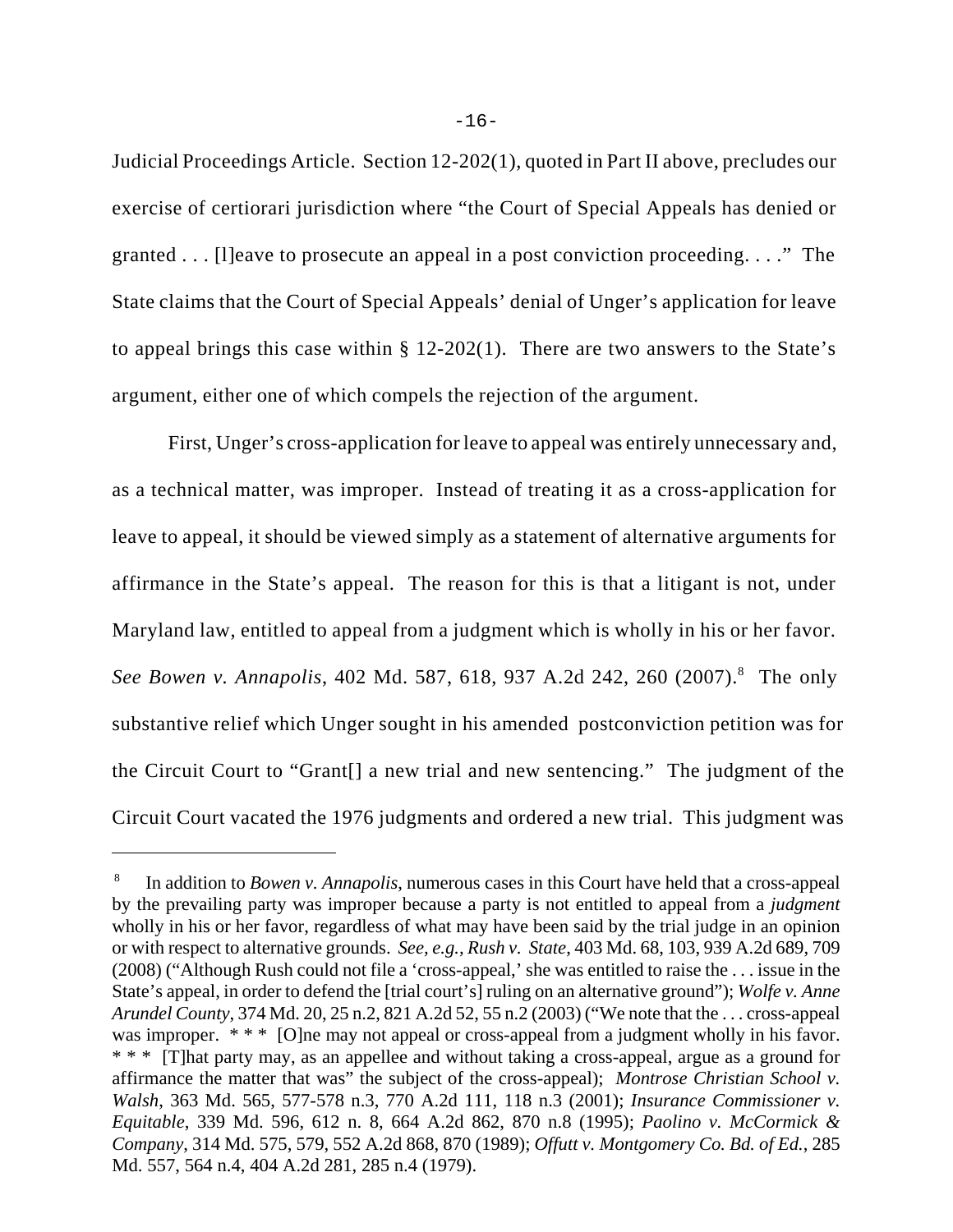entirely in Unger's favor. As discussed in Part IV A of this opinion, *infra*, the arguments made in Unger's cross-application were properly arguments for affirming the Circuit Court's judgment on alternative grounds. Section 12-202 has no application to an appellee's arguments for affirming a judgment on alternative grounds.

Second, even if a cross-application for leave to appeal were necessary for Unger's arguments to be considered on appeal, the judgment of the Court of Special Appeals in this case would not come within the ambit of § 12-202. In *Williams v. State*, 292 Md. 201, 438 A.2d 1301 (1981), this Court traced the history of § 12-202 and held (292 Md. at 210-211, 438 A.2d at 1305):

> "[T]he limitation upon this Court's jurisdiction set forth in § 12-202 of the Courts and Judicial Proceedings Article relates only to the action of the Court of Special Appeals in granting or denying an application for leave to appeal. Except for the nonreviewability of that specific action, we have jurisdiction over the type of cases listed in § 12-202 to the extent that such jurisdiction is conferred by § 12-201 or other statutory provisions. Therefore, in the present case, although we may not review the Court of Special Appeals' exercise of discretion in granting the State's application for leave to appeal, *we are authorized to review that court's decision on the merits* . . . ." (Emphasis added).

The same is true where the Court of Special Appeals denies or dismisses an application for leave to appeal but goes on to rule on the merits or on the viability of the appeal or the status of a party. For example, *Grayson v. State*, 354 Md. 1, 728 A.2d 1280 (1999), involved applications for leave to appeal in two cases under the Postconviction Procedure Act. In one case the Court of Special Appeals denied leave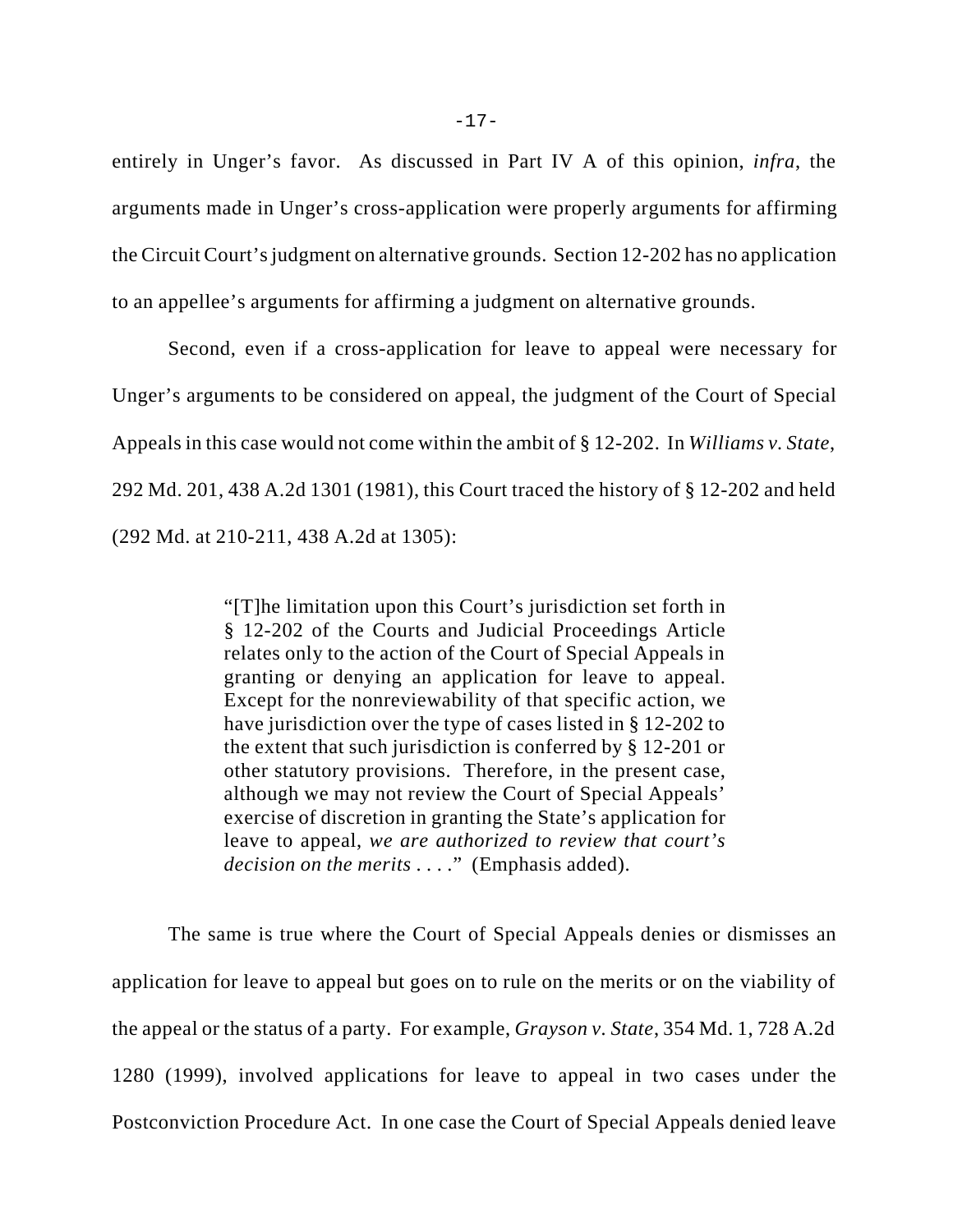to appeal, and in the other case the Court of Special Appeals "dismissed" the application for leave to appeal. Nevertheless, in both cases the Court of Special Appeals went on to rule upon the viability of the postconviction actions. This Court issued writs of certiorari in both cases and held that we had jurisdiction notwithstanding § 12-202 of the Courts and Judicial Proceedings Article. We explained (354 Md. at 12, 728 A.2d at 1285):

> "The Court of Special Appeals' decisions in the two cases at bar were not simply discretionary determinations that there should be no appeals. Rather, the Court of Special Appeals decided the merits of an issue raised by both Grayson and Jackson, namely whether the instant petitions were allowable under [the Postconviction Procedure Act]. Despite the insertion of the sentences stating that the applications for leave to appeal were denied, the intermediate appellate court did not simply exercise its discretionary authority not to entertain appeals. Instead, the Court of Special Appeals in both cases held that the postconviction petitions were not allowable as a matter of law."

Most recently, in *Stachowski v. State*, 416 Md. 276, 6 A.3d 907 (2010), we reaffirmed our prior holdings that this Court does not have certiorari jurisdiction where the Court of Special Appeals simply denies or grants leave to appeal and goes no farther, but that we do have jurisdiction where the Court of Special Appeals, in addition to denying or granting leave to appeal, rules upon the merits or viability of the appeal or the rights or status of a party. *See also, e.g., Cianos v. State*, 338 Md. 406, 407, 659 A.2d 291, 293 (1995); *McElroy v. State*, 329 Md. 136, 145, 617 A.2d 1068, 1073 (1993); *Sherman v. State*, 323 Md. 310, 311, 593 A.2d 670, 670 (1991); *Jourdan v.*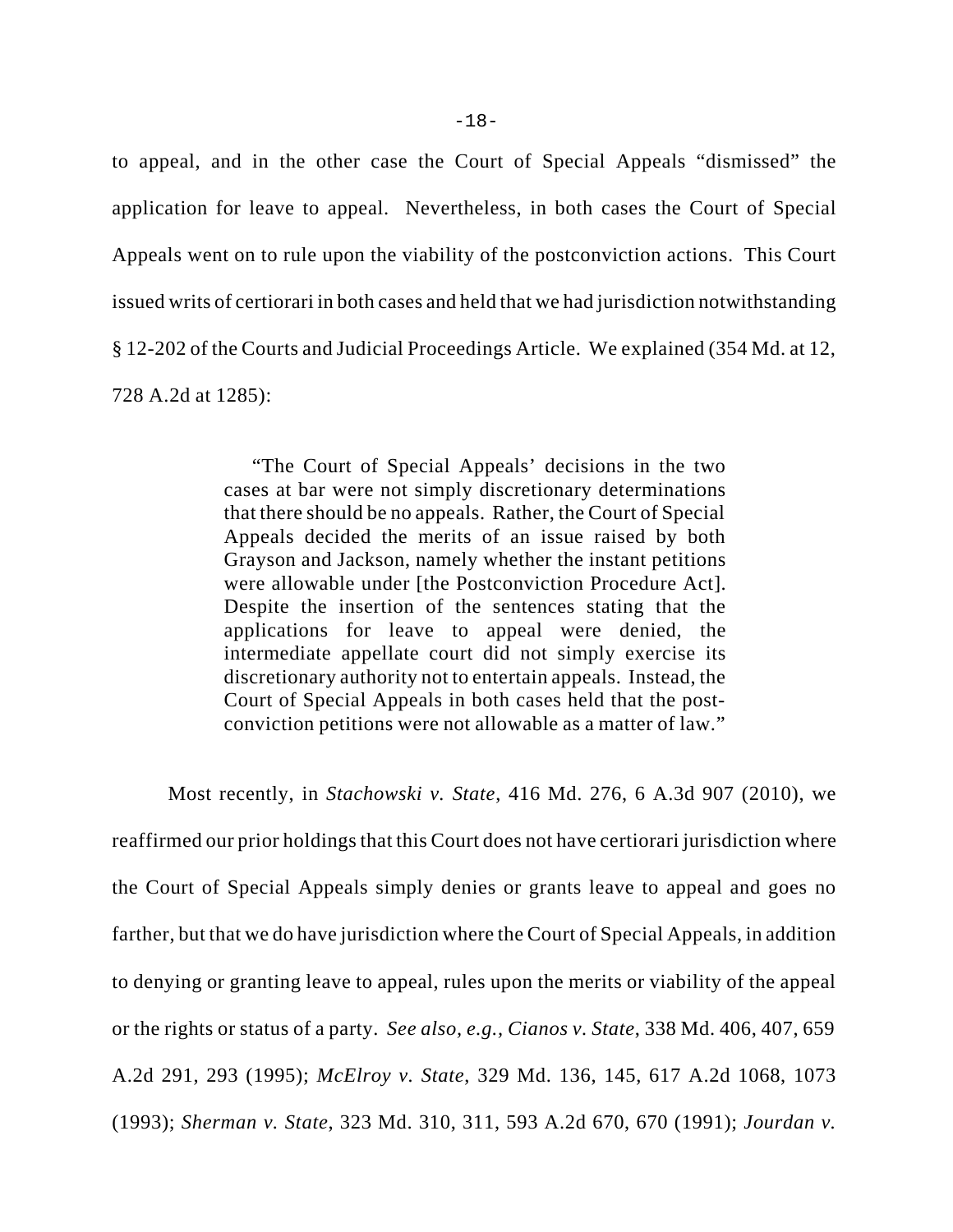*State*, 275 Md. 495, 506 n.4, 341 A.2d 388, 394-395 n.4 (1975).

In the case at bar, if a cross-application for leave to appeal were necessary for appellate consideration of Unger's alternative arguments, (and it was not necessary), the Court of Special Appeals ruled upon the merits of Unger's cross-application even though the appellate court purported to deny the application. Consequently, § 12- 202(1) would not deprive this Court of jurisdiction.

#### IV.

In the Court of Special Appeals and in this Court, Unger maintained that, in light of this Court's decision in *State v. Adams, supra*, 406 Md. 240, 958 A.2d 295, defense counsel at Unger's 1976 trial rendered ineffective assistance by not objecting to the advisory and non-binding nature of the trial judge's jury instructions. The State and Judge Harrell in dissent argue that Unger waived this particular claim of defense counsel's ineffective assistance because the issue was not raised in the postconviction trial court. For several reasons, this "waiver" argument lacks merit. We shall discuss two of those reasons.

### A.

Most importantly, the State overlooks the fact that Unger prevailed in the postconviction trial court. Unger's 1976 convictions were vacated; he was awarded a new trial, and he was the appellee on appeal. The State's and dissent's argument is inconsistent with the principle, reiterated recently by Judge Adkins for the Court in *State v. Cates*, 417 Md. 678, 691-692, 12 A.3d 116, 124 (2011), that an appellee is "'ordinarily *entitled* to assert any ground shown by the record for upholding the trial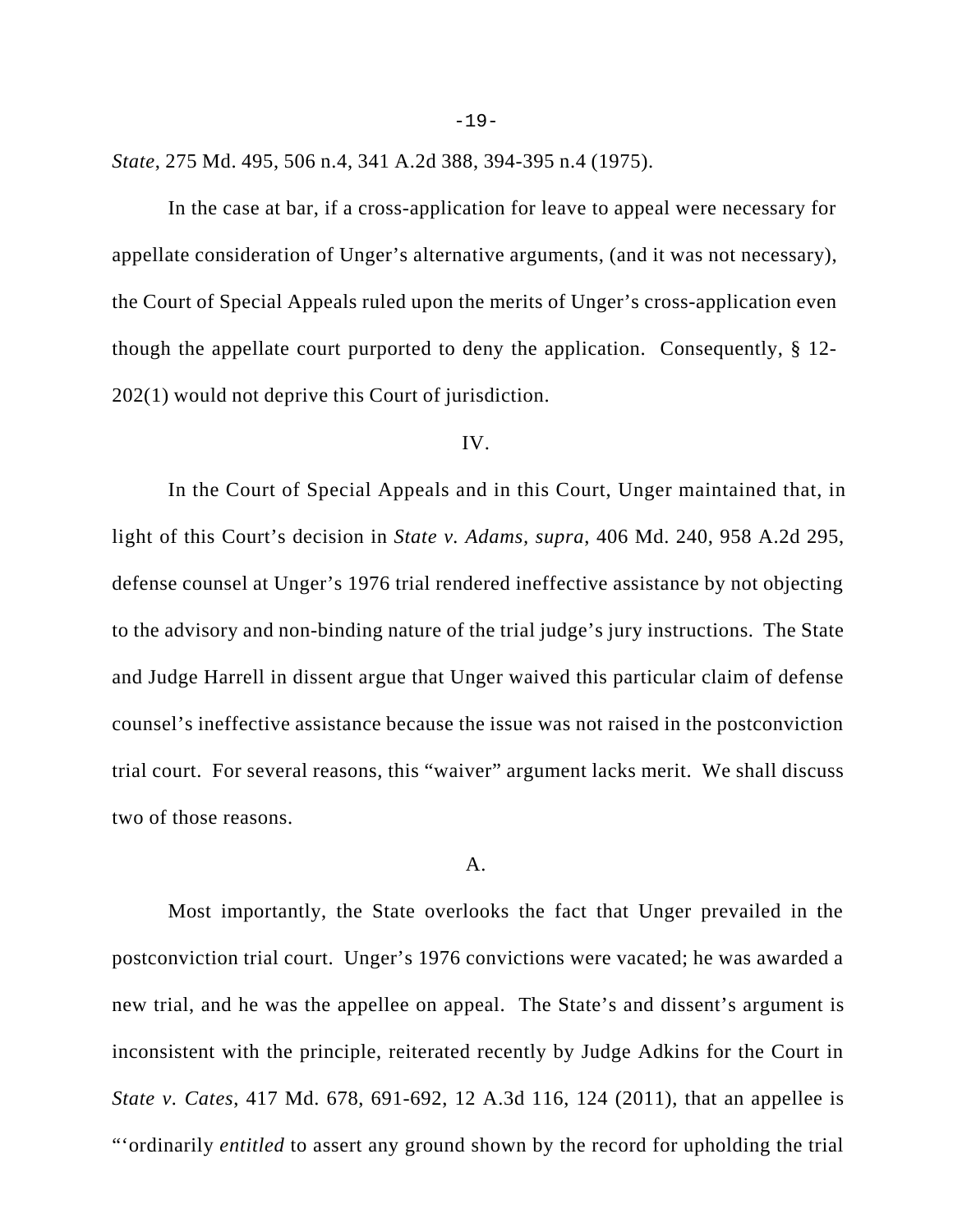court's decision even though the ground was not relied on by the trial court and *was perhaps not raised in the trial court by the parties*,'" quoting *Grant v. State*, 299 Md. 47, 53 n.3, 472 A.2d 459, 462 n.3 (1984) (emphasis added). This principle is fully applicable in postconviction cases. *See, e.g., State v. Thomas*, 325 Md. 160, 176, 599 A.2d 1171, 1178 (1992).

The *Cates* opinion, quoting *Robeson v. State*, 285 Md. 498, 502, 403 A.2d 1221, 1223 (1979), *cert. denied*, 444 U.S. 1021, 100 S.Ct. 680, 62 L.Ed.2d 654 (1980), also noted an exception to the above-mentioned principle where the case has been decided by an intermediate appellate court and this Court has granted a certiorari petition. In that situation, the principle is applicable only if the issue was raised in the certiorari petition or a cross-petition or an order by this Court. *See also Parker v. State,* 402 Md. 372, 398, 936 A.2d 862, 878 (2007) ("The rule, permitting an affirmance on any ground adequately shown by the record, would also be applicable [in this Court] where . . . the appellee" raises the ground in a petition or cross-petition for certiorari); *Wynn v. State*, 351 Md. 307, 322, 718 A.2d 588, 595 (1998), quoting *State v. Lancaster*, 332 Md. 385, 402 n.12, 631 A.2d 453, 462 n.12 (1993) ("'In a case before us which has been decided by the Court of Special Appeals, the principle that a trial court will be affirmed for any reason adequately shown by the record is applicable only if the ground was presented in a petition for a writ of certiorari'"); *Temoney v. State*, 290 Md. 251, 262 n.8, 429 A.2d 1018, 1023-1024 n.8 (1981) (The rule concerning affirmance on an alternate ground "is as fully applicable in this Court as in the Court of Special Appeals," if the ground "is encompassed within a petition for certiorari"). In the case at bar, the issue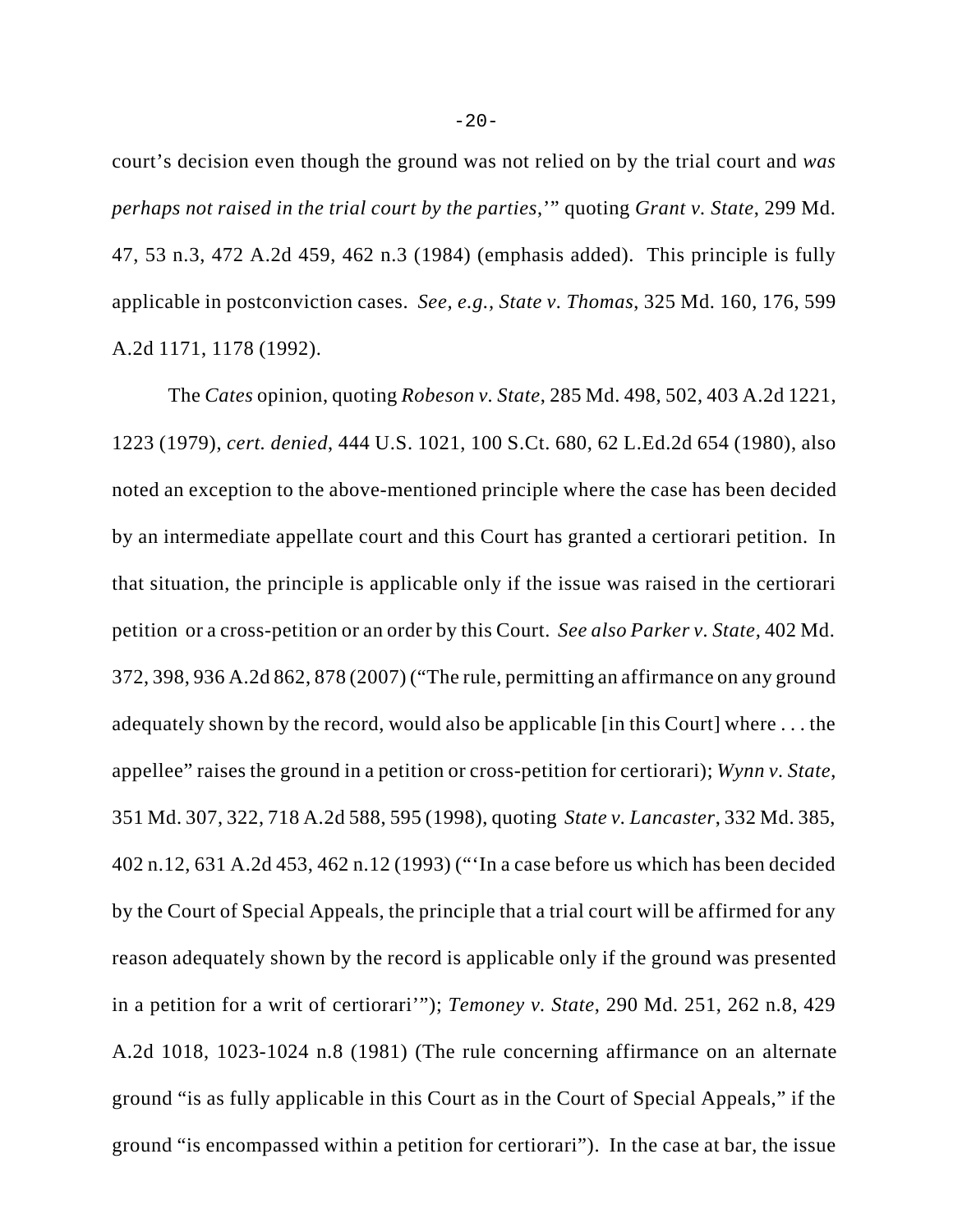was presented in Unger's certiorari petition.<sup>9</sup>

As indicated in the *Cates* opinion quoted above, and as stated in numerous other opinions by this Court, an appellee's failure to raise an issue in the trial court does not preclude him or her from asserting that issue on appeal as a ground for affirming the trial court. *See Offutt v. Montgomery Co. Bd. of Ed.*, 285 Md. 557, 563, 404 A.2d 281, 285 (1979) ("We shall affirm the judgment below, although on a ground not relied upon by the circuit court and not suggested by the parties"). *See also, e.g., Dorsey v. Bethel A.M.E. Church*, 375 Md. 59, 68-69, 825 A.2d 388, 393 (2003); *State v. Lancaster, supra*, 332 Md. at 402 n. 12, 631 A.2d at 462 n.12.

Recently, Judge Greene for the Court in *Elliott v. State*, 417 Md. 413, 435, 10 A.3d 761, 773 (2010), pointed out that the principle authorizing an affirmance on any ground adequately shown by the record is a "[w]ell-recognized *exception*[,] to [the] general principle" embodied in Maryland Rule 8-131(a). Rule 8-131(a) provides that an issue is ordinarily waived on appeal unless it was "raised in or decided by the trial

<sup>&</sup>lt;sup>9</sup> There are a few other exceptions to the principle that an appellate court will affirm a trial court on any ground adequately shown by the record, none of which is applicable in the present case. For example, in reviewing a grant of summary judgment, "'Maryland appellate courts, as a general rule, will consider only the grounds upon which the [trial] court relied in granting summary judgment." *Eid v. Duke*, 373 Md. 2, 10, 816 A.2d 844, 849 (2003), quoting *Lovelace v. Anderson*, 366 Md. 690, 695, 785 A.2d 726, 729 (2001), and *PaineWebber v. East*, 363 Md. 408, 422, 768 A.2d 1029, 1036 (2001). When the "trial" is before an adjudicatory administrative agency, judicial review of the agency's decision is generally limited to the grounds raised before the agency or ruled upon by the agency. A reviewing court ordinarily will not affirm an agency decision on a different ground even if the ground is adequately shown by the record. *People's Counsel v. Surina*, 400 Md. 662, 687 n.26, 929 A.2d 899, 914 n. 26 (2007) ("'[J]udicial review of administrative decisions is limited to the issues or grounds dealt with by the administrative agency,'" quoting *Insurance Commissioner v. Equitable*, 339 Md. 596, 634, 664 A.2d 862, 881 (1995)).

Because there are exceptions to the principle of affirming on an alternative ground, many of this Court's opinions use the word "ordinarily" in stating the principle.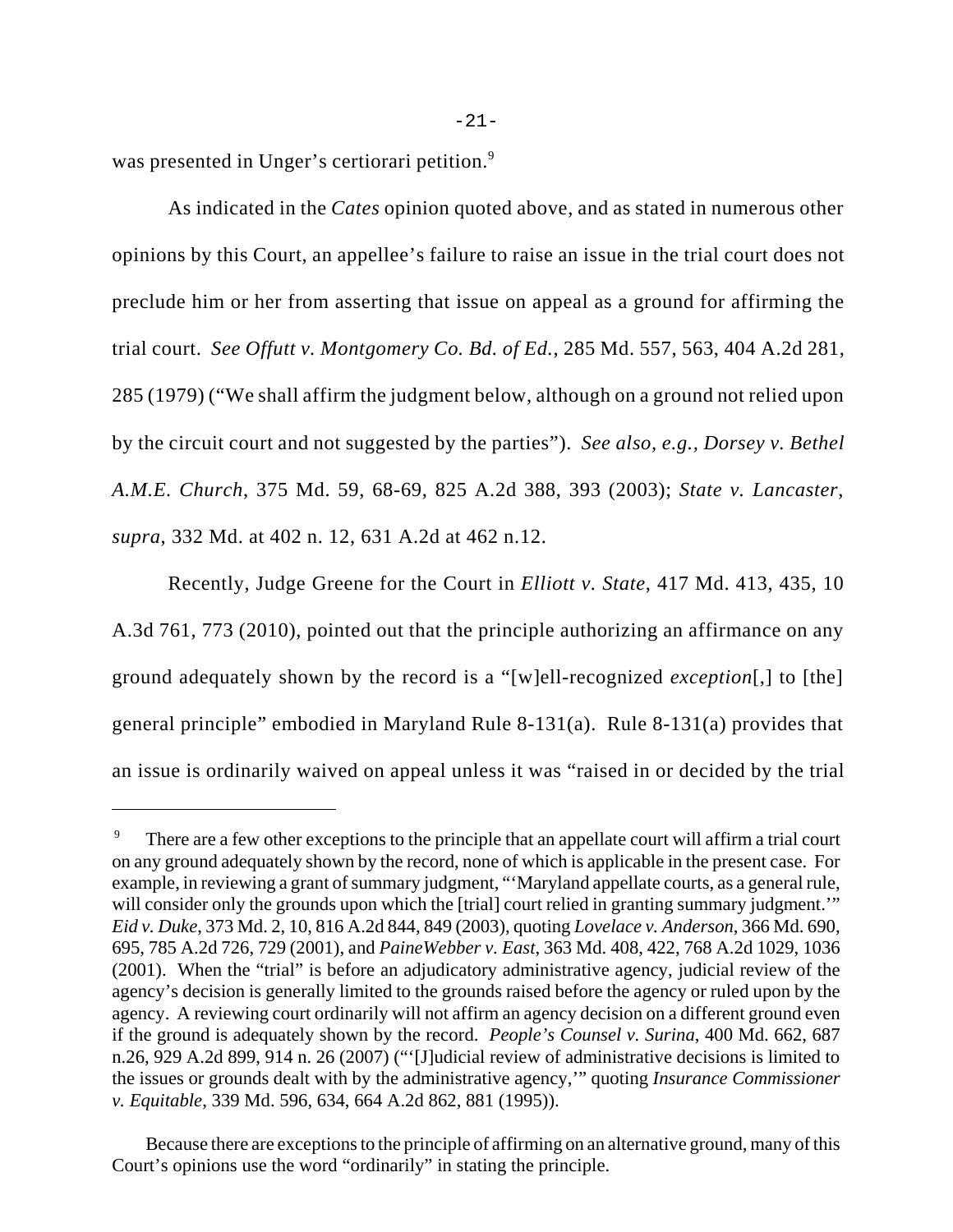court." *See Robeson v. State, supra*, 285 Md. at 502, 403 A.2d at 1223. ("One exception [to the principle that an issue ordinarily must be raised at trial for it to be considered on appeal] is . . . where the record in a case adequately demonstrates that the decision of the trial court was correct, although on a ground not relied upon by the trial court and perhaps not even raised by the parties"); *Davis v. DiPino*, 337 Md. 642, 655, 655 A.2d 401, 407 (1995) ("*Robeson* and *Offutt* 'represent exceptions to the general rule that an appellate court will not address matters that were not raised or decided in the trial court,'" quoting *County Council v. Offen*, 334 Md. 499, 509, 639 A.2d 1070, 1075 (1994)).<sup>10</sup>

Apart from the exceptions previously noted, this Court has consistently taken the position that an appellee is entitled to assert any ground adequately shown by the record for upholding the trial court's decision, even if the ground was not raised in the trial court, and that, if legally correct, the trial court's decision will be affirmed on such alternative ground. Our cases declining to uphold the trial court on an alternative ground are ones, in accordance with the above principle, where the record was not adequate or the ground was not legally correct. *See, e.g., Elliott v. State, supra*, 417 Md. at 434-435, 10 A.3d at 773-774; *Frederick v. Pickett*, 392 Md. 411, 424-425, 897 A.2d 228, 235-236 (2006); *Davis v. DePino, supra*, 337 Md. at 655, 655 A.2d at 408.

It is noteworthy that the United States Supreme Court has long acknowledged that an appellate court will affirm a trial court's judgment on any ground adequately

<sup>&</sup>lt;sup>10</sup> The dissenting opinion, in arguing that the principle of affirming on an alternative ground is an aspect of Rule 8-131, totally ignores the above-cited cases holding that the principle of affirming on an alternative ground is an *exception* to Rule 8-131(a).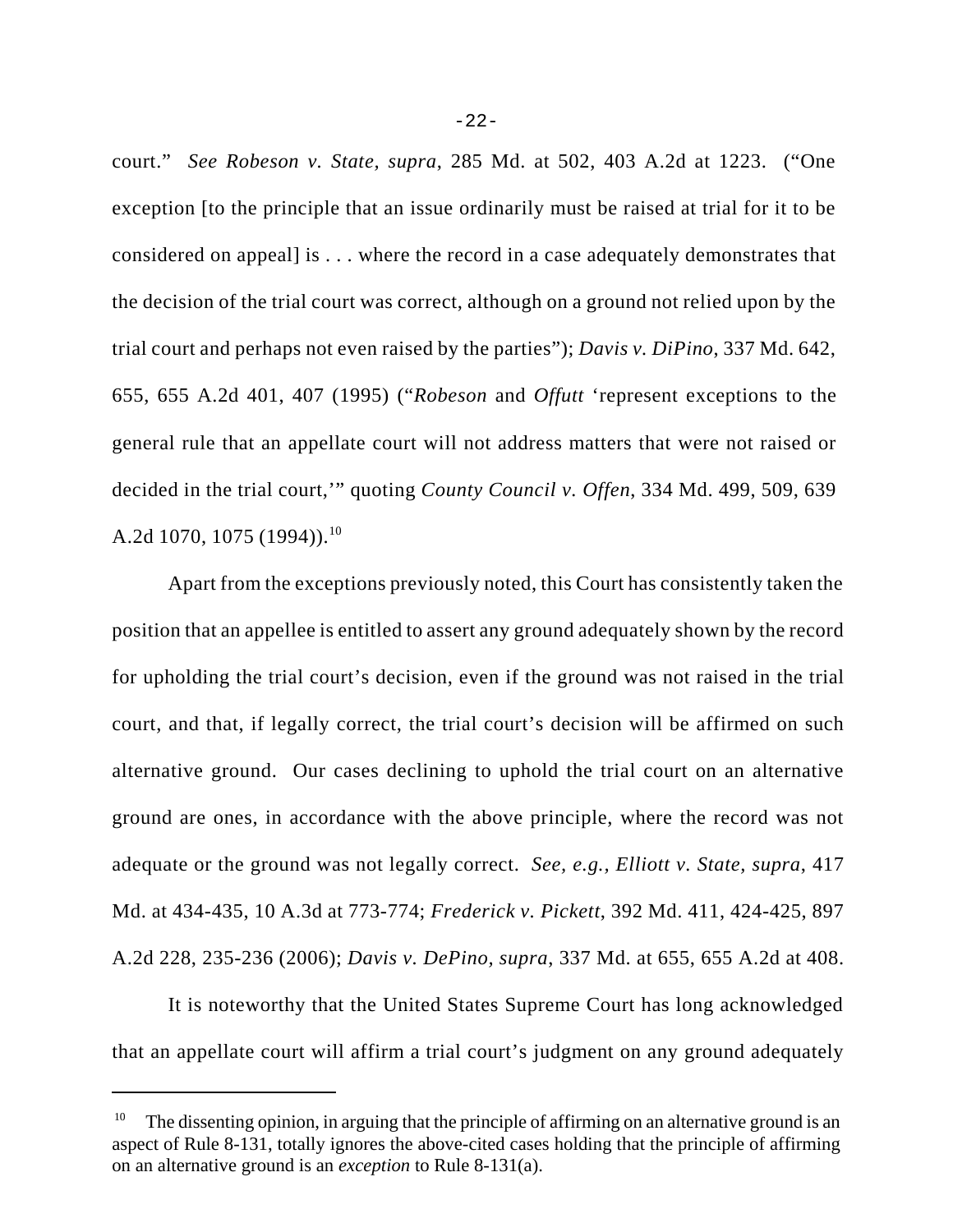supported by the record. *See, e.g., United States v. Arthur Young*, 465 U.S. 805, 814 n.12, 104 S.Ct. 1495, 1501 n.12, 79 L.Ed.2d 826, 834 n.12 (1984) ("our precedents establish that a prevailing party may urge any ground in support of the judgment, whether or not that ground was relied upon or even considered by the court below"); *Smith v. Phillips*, 455 U.S. 209, 215 n.6, 102 S.Ct. 940, 945 n.6, 71 L.Ed.2d 78, 85 n.6 (1982) ("Respondent may, of course, defend the judgment below on any ground which the law and the record permit"); *United States v. New York Telephone Co.*, 434 U.S. 159, 166 n.8, 98 S.Ct. 364, 369 n.8, 54 L.Ed.2d 376, 385 n.8 (1977) ("the prevailing party may defend a judgment on any ground which the law and record permit"); *Securities and Exchange Com. v. Chenery Corp*., 318 U.S. 80, 88, 63 S.Ct. 454, 459, 87 L.Ed. 626, 633 (1943).

As previously mentioned, the issue of defense counsel's alleged deficient performance at Unger's 1976 trial, based upon counsel's failure to object to the advisory nature of the trial judge's jury instructions, was raised in the Court of Special Appeals in a "Supplement" to Unger's application for leave to appeal, filed shortly after this Court's opinion in *State v. Adams.* The belated nature of filing the Supplement in the Court of Special Appeals, emphasized in the State's brief, has no bearing upon Unger's entitlement to rely upon the issue in this Court. In *Bowen v. Annapolis*, *supra*, 402 Md. at 618, 937 A.2d at 260, Judge Greene for the Court explained:

> "In the most basic form, the City contends that because Petitioners did not present the Court of Special Appeals with sufficient argument of this issue, they may not now raise the issue before this Court. This argument ignores a basic rule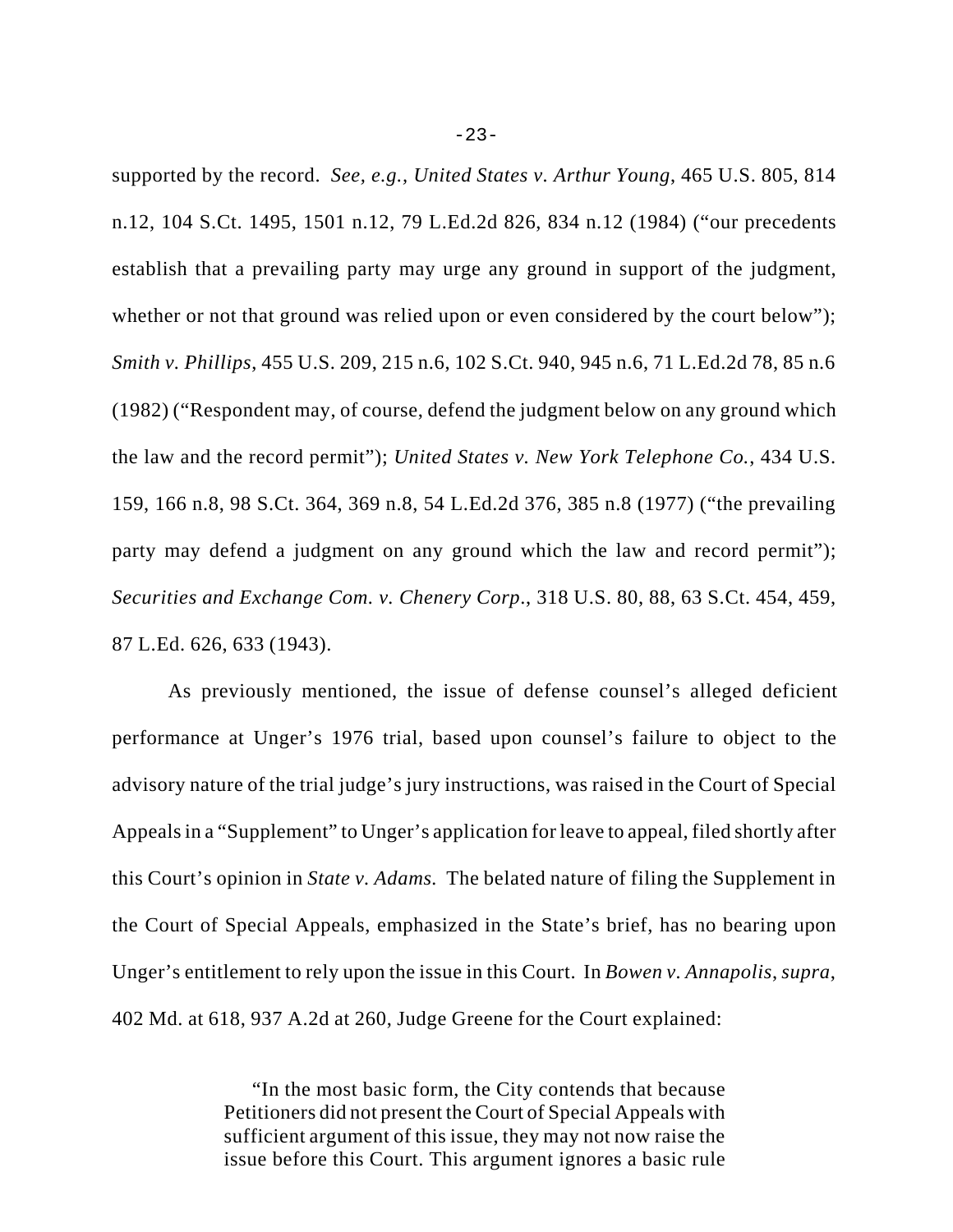of appellate jurisprudence: A party may not appeal a judgment wholly in its favor. *Paolino v. McCormick Co.,* 314 Md. 575, 579, 552 A.2d 868, 870 (1989). Petitioners received a favorable judgment from the Circuit Court and thus had no duty to raise this issue or any other issue before the intermediate appellate court. Rather, the duty to raise issues for appellate review belongs squarely with the aggrieved party. . . ."

#### B.

The State's waiver argument is unsound for another reason. In the context of this and similar cases, the issue of whether trial counsel rendered ineffective assistance by not objecting to the advisory nature of the jury instructions, and the issue of whether a challenge to the non-binding jury instructions was waived because of no objection, are so intertwined that they should be treated as a single issue for purposes of preservation.

It is a settled principle of Maryland procedure that, for purposes of preservation in various contexts, where the issue raised by a litigant is sufficiently interrelated with another issue not raised, the court will treat them as if both issues were raised by the litigant. *See, e.g., Delphey v. Frederick,* 396 Md. 180, 196 n.15, 913 A.2d 28, 37-38 n.15 (2006) (A property owner asserted in this Court that the City in a condemnation action violated two statutes, although the property owner had previously raised only one. This Court considered both statutes, as the issue under one "is inextricably interrelated to" the issue under the other); *Ross v. Board of Elections*, 387 Md. 649, 659, 876 A.2d 692, 698 (2005) ("Where . . . two grounds are so interrelated that they cannot be properly considered as separate and distinct, the appellate court" will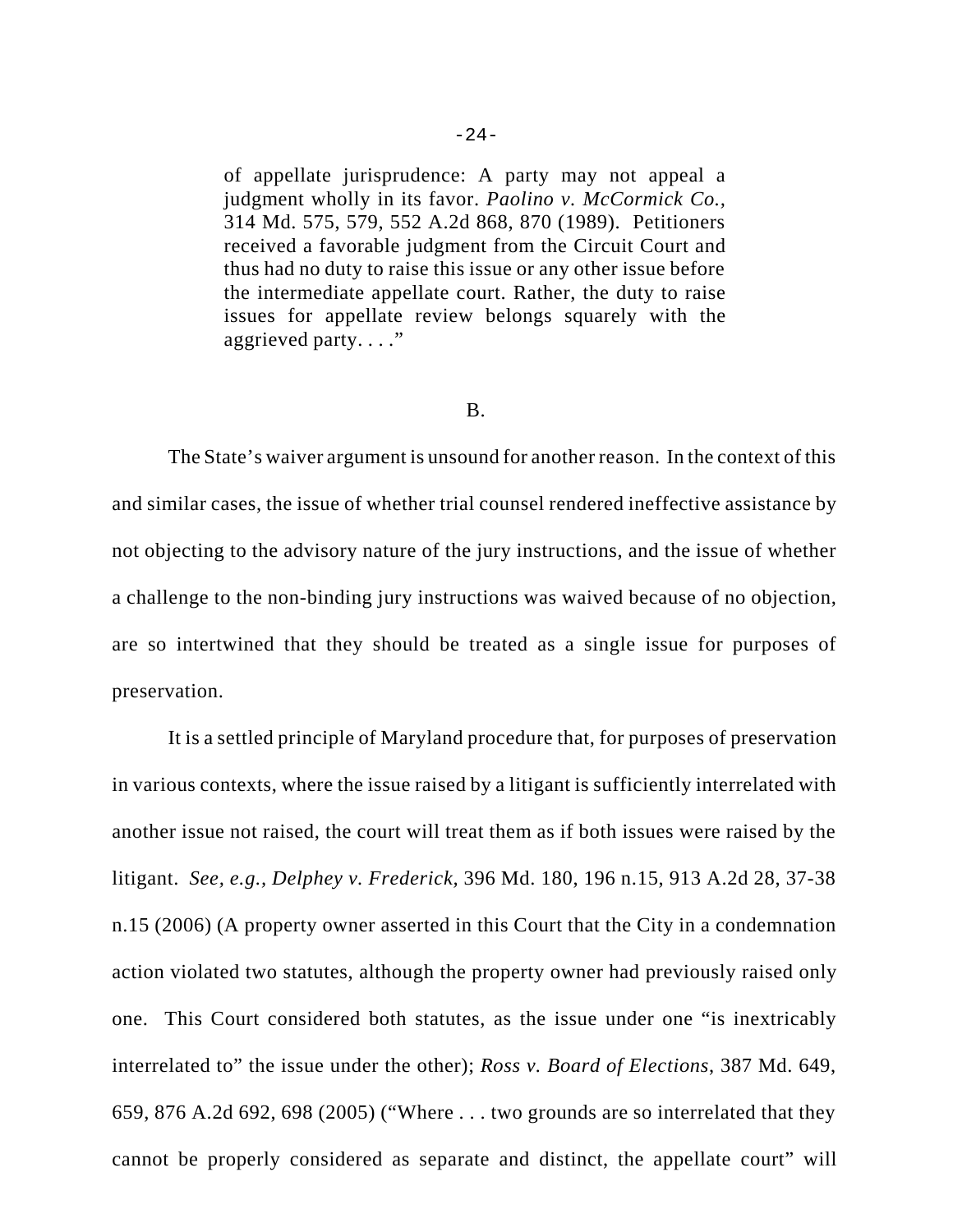consider both even though only one ground was relied upon); *Melton v. State*, 379 Md. 471, 481 n.6, 842 A.2d 743, 749 n.6 (2004) (The State argued that one of petitioner's arguments had not been raised, but this Court considered it because it was "inextricably intertwined with" another argument raised by petitioner); *Jenkins v. College Park*, 379 Md. 142, 153, 840 A.2d 139, 145 (2003) ("Although [the issue] was not presented as a specific issue to this Court, it is inextricably intertwined with the issues presented to this Court," and the Court therefore considered it); *Eid v. Duke*, 373 Md. 2, 11, 816 A.2d 844, 849 (2003).

In this case, the ineffective assistance of counsel issue and the issue concerning waiver of a constitutional challenge to the non-binding jury instructions, are both dependent upon the question of whether the interpretation of Article 23 in the *Stevenson* and *Montgomery* majority opinions set forth a new state constitutional standard. If that interpretation did not constitute a new constitutional standard, as held in the *Stevenson*, *Montgomery* and *Adams* majority opinions, there would be a sound basis for arguing that Unger's trial counsel should have been aware of Article 23's limited scope, should have objected to the advisory nature of the instructions, and that, therefore, trial counsel's representation was deficient.

On the other hand, if the *Stevenson* and *Montgomery* interpretation of Article 23 did set forth a new state constitutional standard which was intended to be retroactive, Unger's trial counsel's failure to object to the non-binding nature of the jury instructions would not be a waiver under the principle discussed in Part I of this opinion, and reflected in § 7-106(c)(2) of the Post Conviction Procedure Act and in this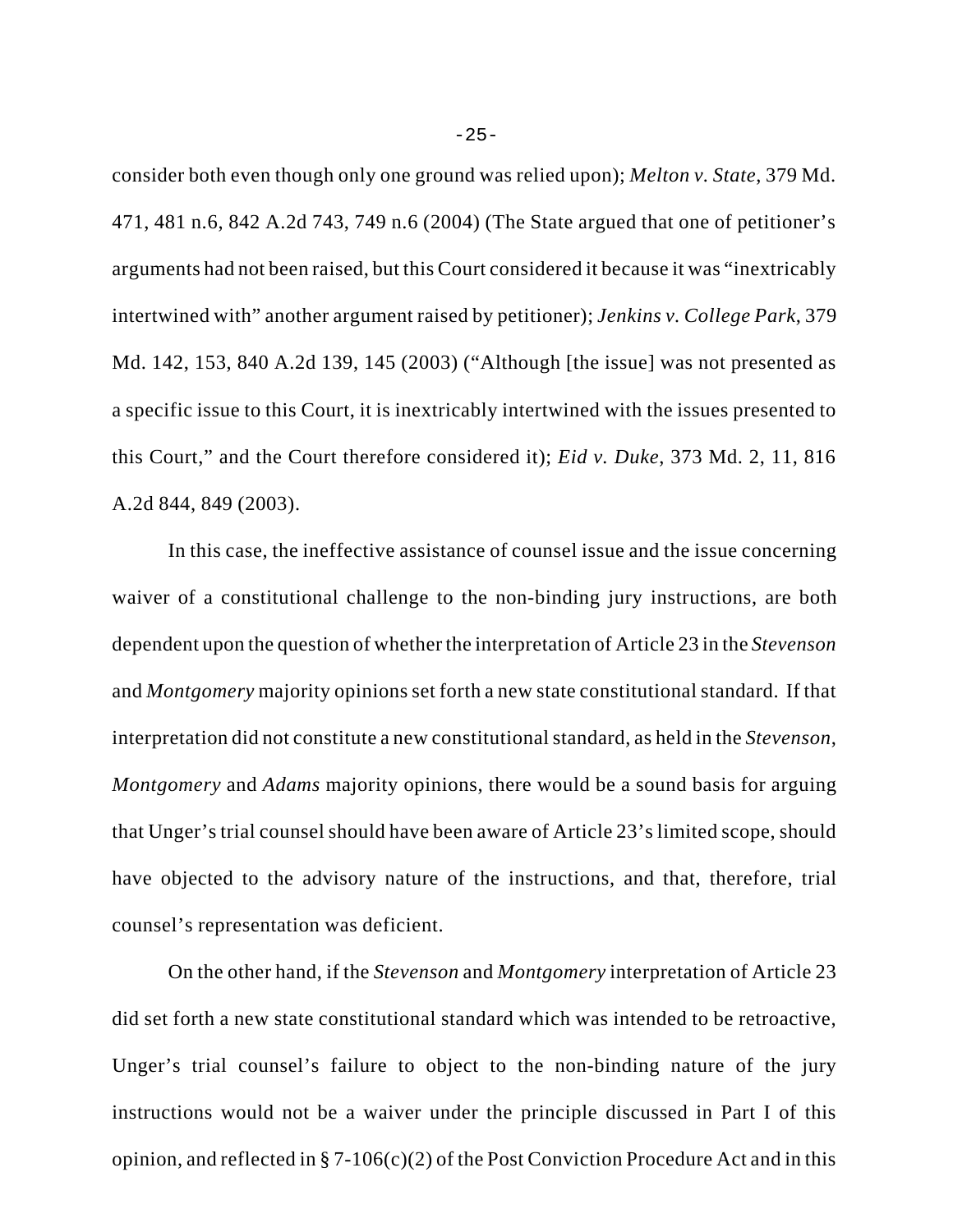Court's opinions. Moreover, trial counsel's failure to object would not constitute a deficiency in representing Unger. A lawyer trying a criminal case 4½ years prior to *Stevenson* and *Montgomery* would not know that the non-binding nature of the jury instructions would be deemed erroneous under a new interpretation of Article 23 to be rendered in the future. Attorneys are not required to be clairvoyant.

The interrelationship of the two issues, *i.e.*, whether Unger waived the federal constitutional challenge to the jury instructions at his 1976 trial and whether counsel at that trial rendered deficient performance by not objecting to those jury instructions, is illustrated by the efforts of counsel and the courts below to follow the most recent appellate opinions relating to Article 23.

As earlier pointed out, several years after the *Stevenson* and *Montgomery* cases, the United States Court of Appeals for the Fourth Circuit in *Jenkins v. Hutchinson, supra*, 221 F.3d 679, held that a state trial judge's jury instructions, which, *inter alia*, allowed the jury to reject the reasonable doubt instruction required by the Fourteenth Amendment's Due Process Clause, was a violation of the Fourteenth Amendment. The United States Court of Appeals in *Jenkins* also held that defense counsel's failure to object to that jury instruction did not preclude a grant of relief.

Next, the Court of Special Appeals in *State v. Adams, supra*, 171 Md. App. at 704, 912 A.2d at 37-38, stating that "[w]e are guided by and base our holding on the reasoning in *Jenkins*," held that a tria1 judge's telling the jury that all of the judge's instructions were advisory and may be disregarded was a violation of due process. The Court of Special Appeals further held that counsel's failure to object to the advisory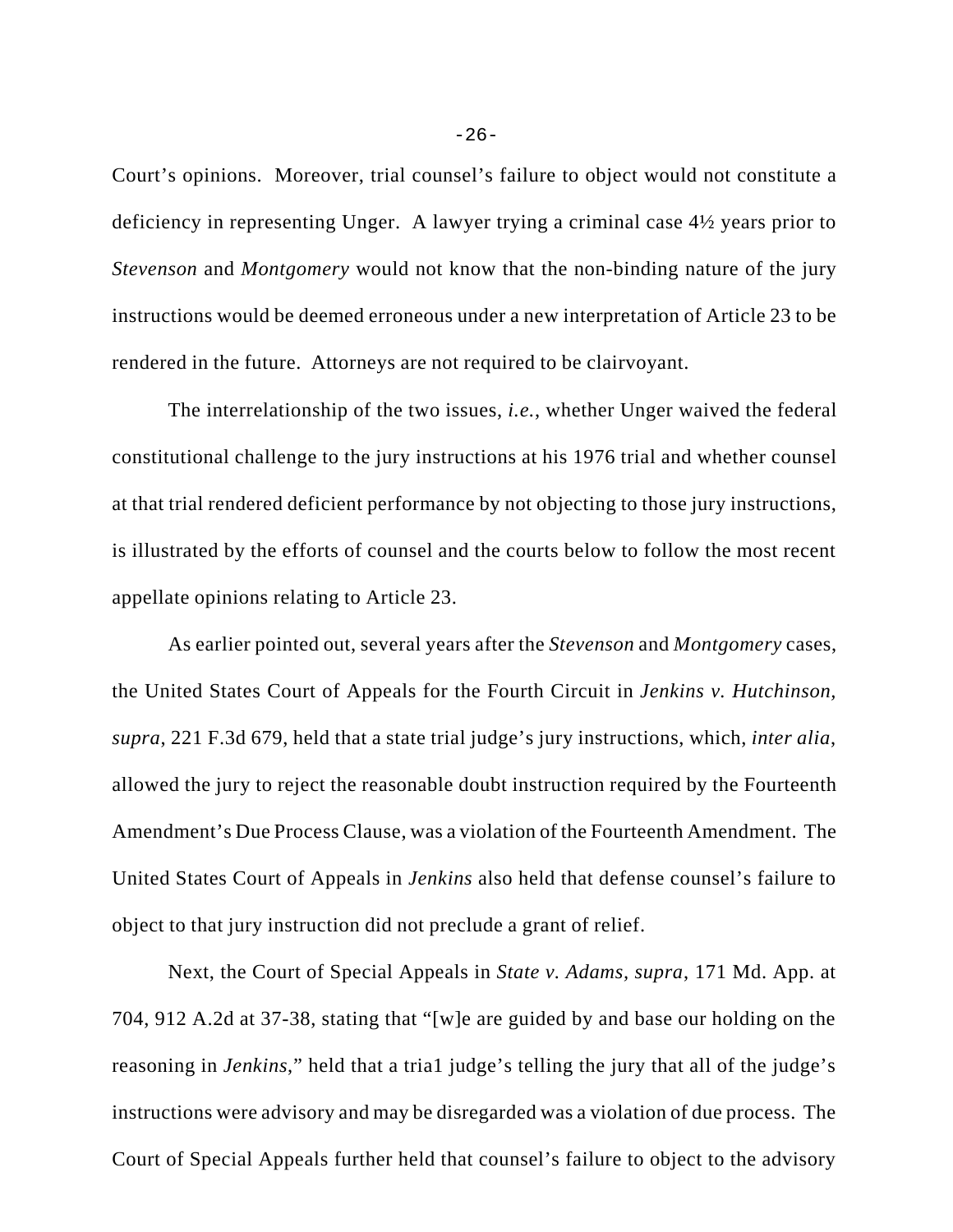nature of the instructions at Adams's 1979 trial was not a fatal waiver because subsequent cases "materially changed the law governing the constitutionality of the advisory jury instruction, thus excusing any waiver." *Adams*, 171 Md. App. at 682, 912 A.2d at 25.

Three days after the Court of Special Appeals' opinion in *Adams*, the hearing in the present postconviction case occurred. The trial judge, following the most recent appellate cases at the time, *Adams* in the Court of Special Appeals and *Jenkins*, held that the advisory jury instructions violated Unger's Fourteenth Amendment rights and that there was no waiver. The postconviction trial court thus vacated Unger's 1976 convictions and ordered a new trial. There would have been no basis for Unger's attorney to have argued before the postconviction trial court that counsel's "waiver" at the 1976 trial, by failing to object to the advisory nature of the jury instructions, constituted deficient representation. As held in the then most recent appellate cases, there was no waiver.

While the *Unger* case was pending before the Court of Special Appeals, however, this Court in a 4-3 decision reversed the pertinent portion of the Court of Special Appeals' *Adams* opinion, held that *Stevenson* and *Montgomery* "did not announce new law," and held that counsel's failure to object to the advisory nature of the jury instructions at Adams's trial was a fatal waiver. *Adams*, 406 Md. at 256, 958 A.2d at 305. The majority decision in *Adams* changed, for *Unger*'s counsel, the nature of the issue in *Unger* from waiver to one of inadequate representation by counsel because of the failure to object. Unger's counsel promptly raised that issue by filing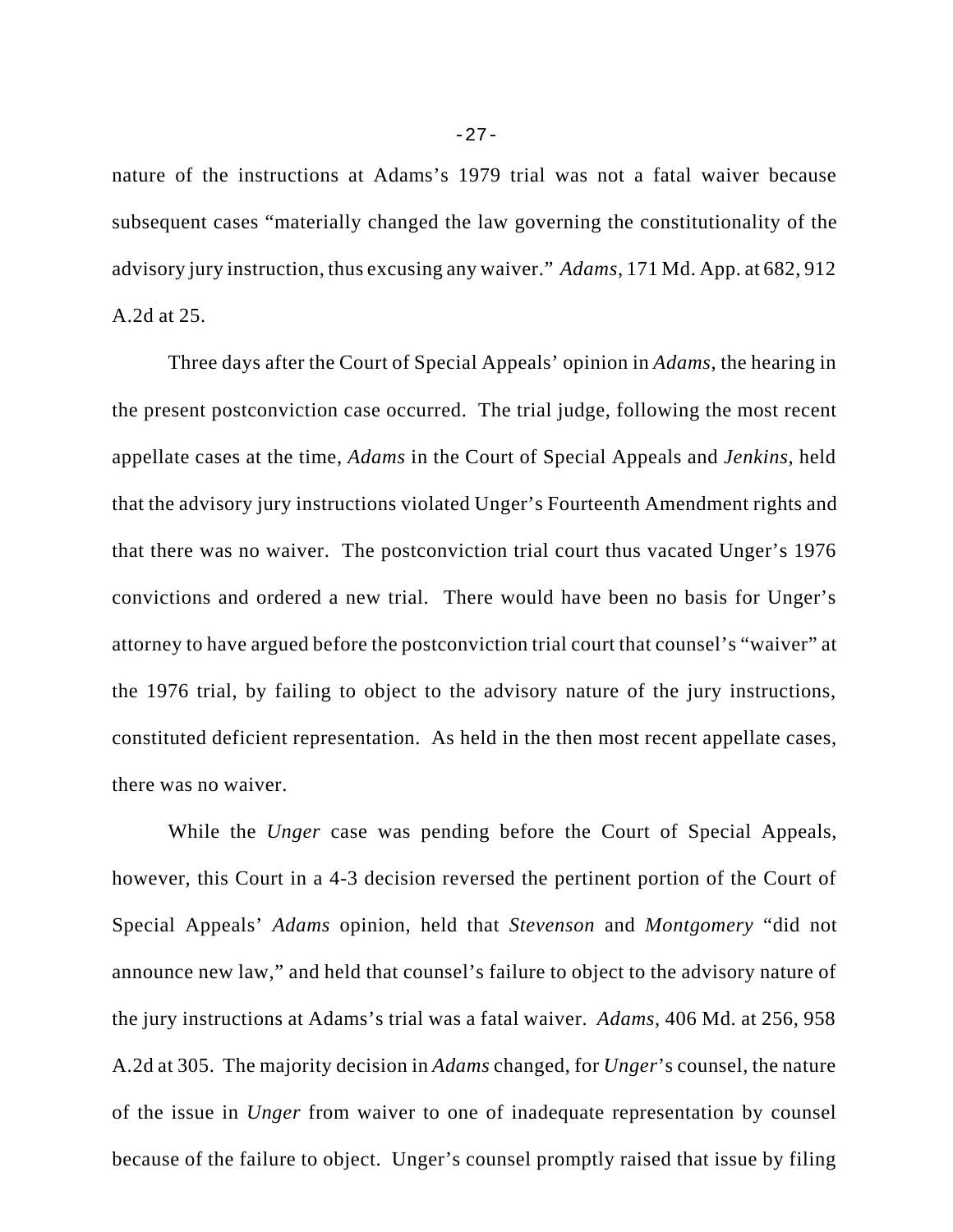a "Supplement" in the Court of Special Appeals.

It is obvious that, in the context of the present case, the waiver issue and the deficient representation of counsel issue are inextricably interrelated. For this reason also, there is no merit to the State's argument that Unger waived the issue of trial counsel's deficient representation in 1976 by not objecting to the advisory nature of the jury instructions.

Therefore, we do have before us the merits of the issue concerning trial counsel's alleged deficient representation of Unger at his 1976 trial, based on counsel's failure to object to the advisory nature of the jury instructions.

#### V.

For the reasons set forth in Parts III and IV of the dissenting opinion in *State v. Adams, supra*, 406 Md. At 312-340, 958 A.2d at 339-356, some of which are reiterated below, we shall hold that the *Stevenson* and *Montgomery* opinions set forth a new interpretation of Article 23 and established a new state constitutional standard. Consequently, defense counsel's failure to object to the advisory nature of the trial judge's jury instructions at Unger's 1976 trial did not amount to deficient representation. Concomitantly, the lack of objection to the same jury instructions did not constitute a waiver under the previously discussed principle reflected in §7- 106(c)(2) of the Postconviction Procedure Act and in this Court's opinions.

The Maryland constitutional provision stating that juries are the judges of the law in "all criminal cases" was initially adopted in the Maryland Constitution of 1851, and it has continuously remained part of Maryland's constitutional provisions. The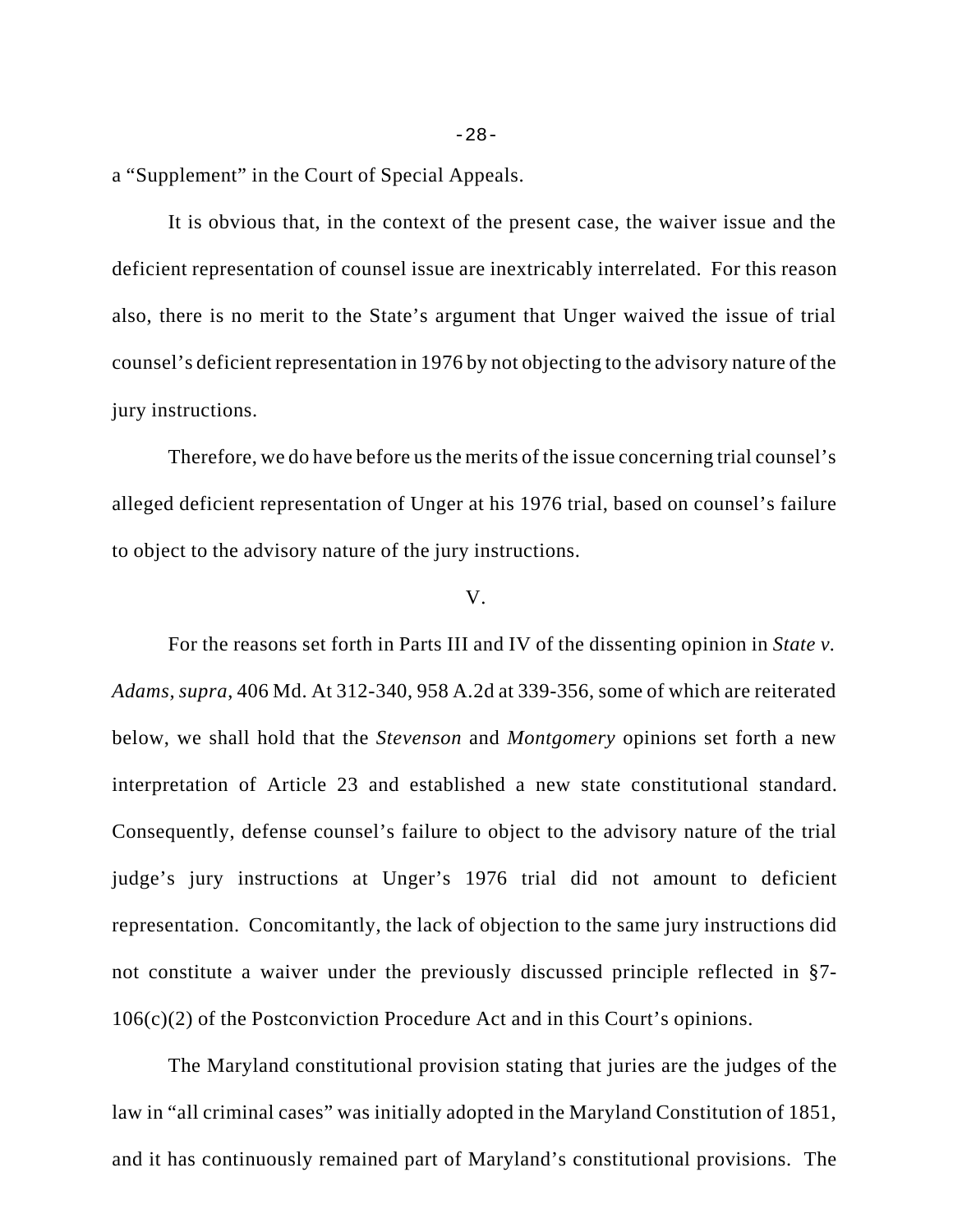only substantive change in the provision occurred in 1950 when a constitutional amendment added the following language: "except that the Court may pass upon the sufficiency of the evidence to sustain a conviction."

From 1851 until 1980-1981, when *Stevenson* and *Montgomery* were decided, no opinion by this Court held, suggested or intimated that the constitutional provision making juries the judges of the law in criminal cases was "limited to deciding 'the law of the crime,' . . . as well as 'the legal effect of the evidence'" (*Stevenson,* 289 Md. at 178, 423 A.2d at 564), or was "limited" to resolving "a dispute as to the proper interpretation of the law of the crime for which there is a *sound basis*"(*Montgomery,* 292 Md. at 89, 437 A.2d at 657, emphasis in original). The majority in *Stevenson* took, out of context, the phrase "law of the crime" from *Wheeler v. State*, 42 Md. 563, 570 (1875), and the phrase "the legal effect of the evidence" from *Beard v. State*, 71 Md. 275, 280, 17 A. 1044, 1045 (1889), and inserted the prefatory language that the jury's "authority is limited to deciding." Neither *Wheeler* nor *Beard* states that the jury's "authority is limited to deciding" the law of the crime, etc., and neither opinion even uses the word "limited" or its equivalent. Moreover, limiting the jury's Article 23 function to resolving "a dispute as to...the law of the crime for which there is a *sound basis*," as *Montgomery* held, finds no support in this Court's opinions. The phrase "for which there is a sound basis" does not appear in any pre-*Stevenson/Montgomery* opinion of this Court dealing with Article 23.

An examination of this Court's opinions regarding Article 23, rendered prior to *Stevenson* and *Montgomery*, demonstrates that Maryland juries had a broad function in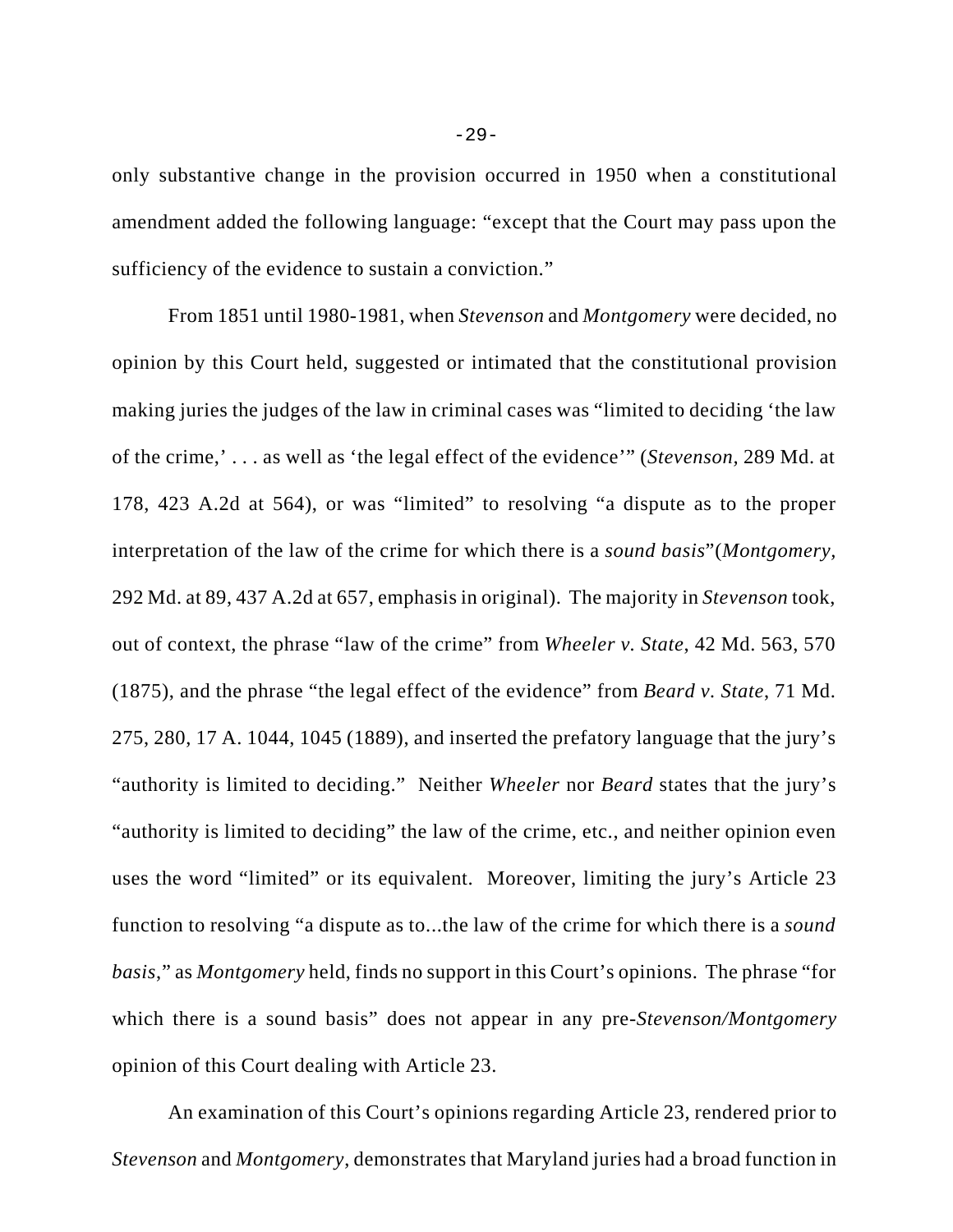deciding the law in criminal cases. There were only two court-created exceptions to juries being the judges of the law in criminal cases. The two exceptions under this Court's opinions were (1) deciding the constitutionality of statutes enacted by Congress or the Maryland General Assembly and (2) rulings on the admissibility of evidence. Furthermore, cases in this Court prior to *Stevenson* took the position that the "presumption of innocence" instruction, the "beyond a reasonable doubt" instruction, and other instructions implicating federal constitutional requirements, were only "advisory."

The first case discussing the provision which became Article 23 was *Franklin v. State*, 12 Md. 236 (1858). The conviction in *Franklin* was reversed because of a defective indictment. Justice Bartol delivered the opinion of the Court (12 Md. at 249- 250), which agreed in dicta with a concurring opinion by Chief Justice LeGrand (12 Md. at 245-246) that the constitutional provision making juries the "judges of the law" in criminal cases did not authorize the jury to decide the constitutionality of an Act of Congress or of the State Legislature. The *Franklin* opinion did not discuss or recognize any other exception to the provision making juries the judges of the law in criminal trials. Several subsequent opinions of this Court also recognized the exception for a ruling on the constitutionality of a statute enacted by Congress or by the Maryland General Assembly, although these opinions did not embrace any other exceptions. *See, e.g., Hitchcock v. State,* 213 Md. 273, 280-284, 131 A.2d 714, 718-719 (1957); *Hopkins v. State,* 193 Md. 489, 497-498, 69 A.2d 456, 459-460 (1949), *appeal dismissed,* 339 U.S. 940, 70 S.Ct. 797, 94 L.Ed. 1357 (1950); *Slansky v. State,* 192 Md. 94, 105, 63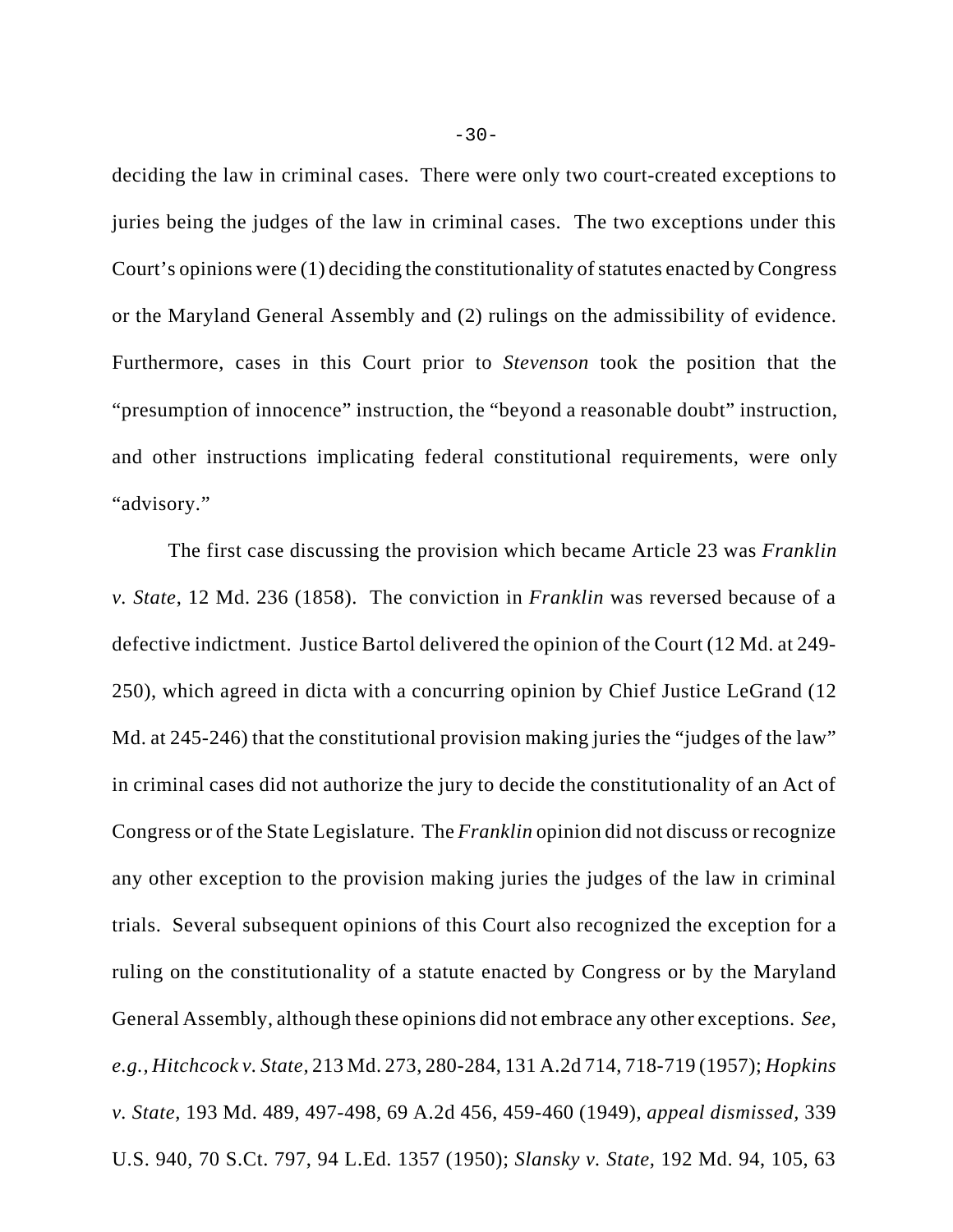A.2d 599, 603 (1949); *Esterline v. State,* 105 Md. 629, 636-637, 66 A. 269, 272 (1907). It is important to point out that this exception was confined to the validity of statutes enacted by Congress or the General Assembly. No pre-*Stevenson* case in this Court made an exception for other types of constitutional issues.

Several cases have recognized the admissibility of evidence as an exception to the constitutional provision making juries the judges of the law in criminal cases, without recognizing any other exception. These include *Wheeler v. State, supra,* and *Beard v. State, supra,* relied on in *Stevenson*. *See also Lewis v. State*, 285 Md. 705, 723-724, 404 A.2d 1073, 1083 (1979); *Jackson v. State*, 180 Md. 658, 664, 26 A.2d 815, 818 (1942); *Dick v. State*, 107 Md. 11, 17-18, 68 A. 286, 288 (1907); *Bloomer v. State*, 48 Md. 521, 539 (1878); and *Broll v. State*, 45 Md. 356, 360 (1876).<sup>11</sup> Two opinions of this Court recognized both the exception for rulings on the admissibility of evidence and the exception for deciding the constitutionality of Acts of Congress and statutes enacted by the General Assembly. *See Wilson v. State*, 239 Md. 245, 254-255, 210 A.2d 824, 827-829 (1965); *Giles v. State,* 229 Md. 370, 383, 183 A.2d 359, 365 (1962), *appeal dismissed,* 372 U.S. 767, 83 S.Ct. 1102, 10 L.Ed.2d 137 (1963).

Until the *Stevenson* case in 1980, this Court's opinions regularly emphasized the breadth of the jury's function of deciding the law in criminal cases. Thus in *Dillon v. State*, 277 Md. 571, 580, 357 A.2d 360, 366 (1976), decided about six months before

-31-

 $11$  In a sense, the admissibility of evidence is not really an "exception" to the jury being the judge of the law. The function of the jury in deciding what the law is occurs after the evidentiary portion of the trial. That function does not begin until the case is submitted to the jury. Rulings on the admissibility of evidence, however, are normally earlier, during the evidentiary portion of the trial.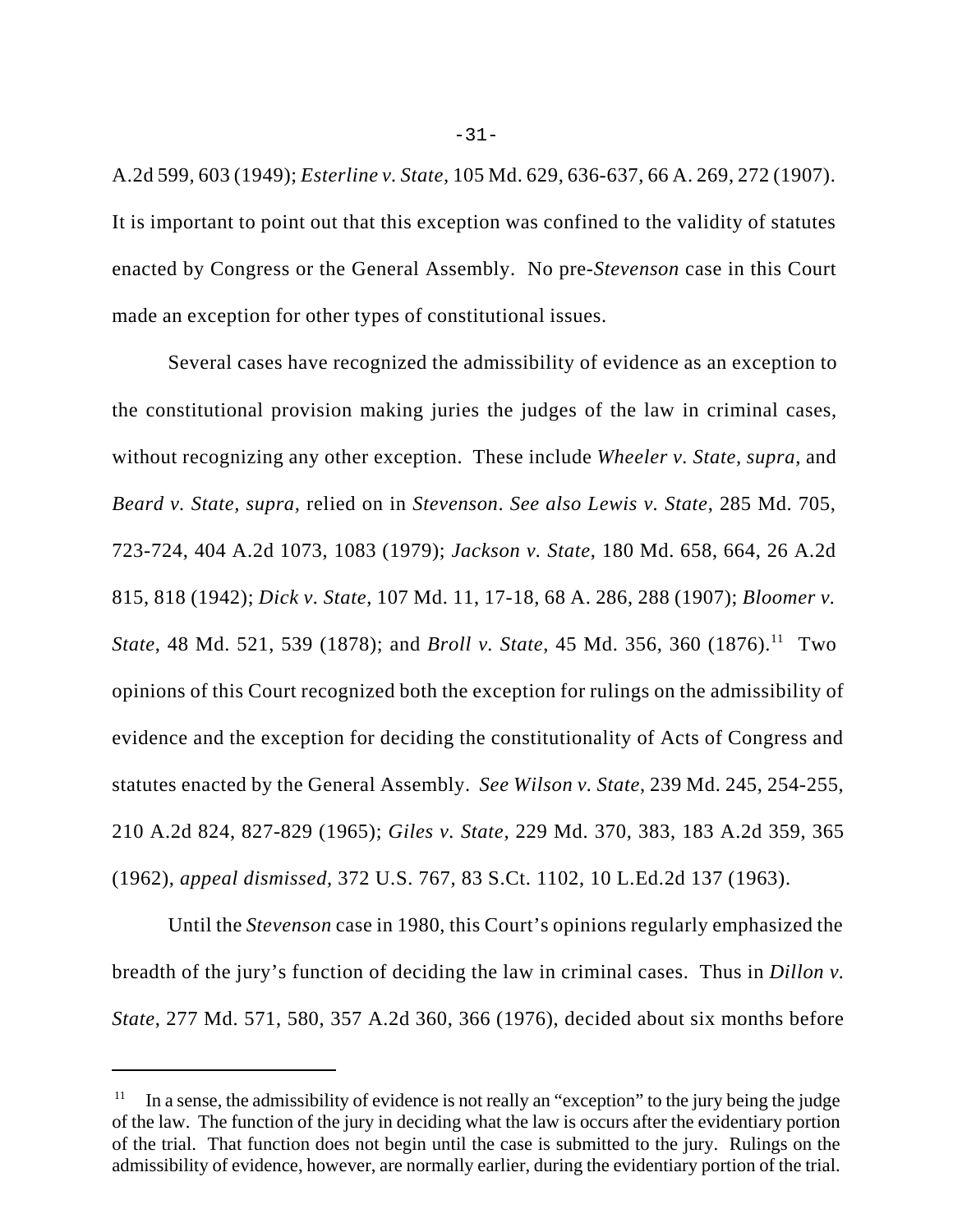Unger's trial, Judge O'Donnell stated (emphasis added):

"Under 'our almost unique Constitutional provision *any instructions on the law* which the [trial] court may give' are purely advisory and the jury must be so informed. *Schanker v. State*, 208 Md. 15, 21, 116 A.2d 363, 366 (1955)."12

*See also, e.g., Bruce v. State*, 218 Md. 87, 97, 145 A.2d 428, 433 (1958) (An "instruction on *every* essential question or point of law" is an "advisory" instruction) (emphasis added); *Esterline v. State, supra*, 105 Md. at 636, 66 A. at 272 ("Such instructions as [the trial court] may give are *merely advisory*, and may be disregarded by the jury") (emphasis in original); *Beard v. State, supra*, 71 Md. at 279-280 ("Whenever, however, the judge has thought it proper to instruct, it has always been deemed necessary that he should be careful to put the instruction in an advisory form, so that the jury be left *entirely free* to find their verdict in accordance with their own judgment of the law, as well as the facts") (emphasis added); *Forwood v. State*, 49 Md. 531, 537 (1878) ("[I]n criminal cases, [the jurors] being judges of law and of the facts, they were not bound by *any* instructions of the court, but were only to give such instruction such weight as in their judgment they saw proper") (emphasis added); *Bloomer v. State, supra*, 48 Md. at 539 ("'The jury then, being judges of law, as well

<sup>12</sup> Judge O'Donnell's opinion did not mention any exceptions to the constitutional provision making juries the judges of the law in criminal cases. Many other opinions of this Court discussing the provision fail to mention any exceptions. *See Hardison v. State*, 226 Md. 53, 60-62, 172 A.2d 407, 411-412 (1961); *Brown v. State*, 222 Md. 290, 301-302, 159 A.2d 844, 850-851 (1960); *Bruce v. State*, 218 Md. 87, 97-98, 145 A.2d 428, 433-434 (1958); *Wilkerson v. State*, 171 Md. 287, 188 A. 813 (1937); *Klein v. State*, 151 Md. 484, 489-490, 135 A. 591 (1926); *Swann v. State*, 64 Md. 423, 1 A. 872 (1885); *Bell, alias Kimball v. State*, 57 Md. 108, 118-121 (1881); *Forwood v. State*, 49 Md. 531, 537 (1878).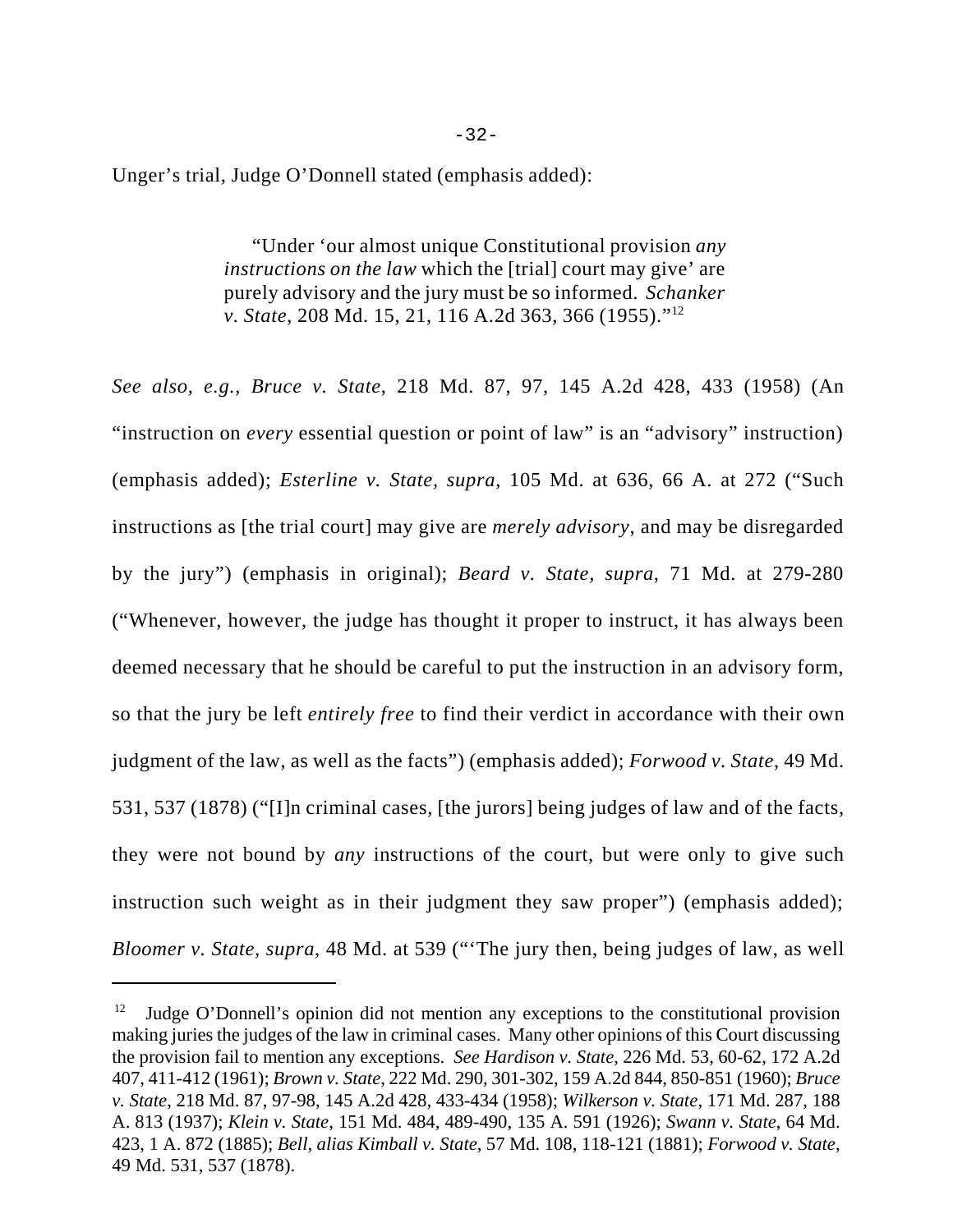as of fact in criminal cases, would not be bound by *any* instructions given by the court, but would be at *perfect liberty to utterly disregard them*'") (emphasis added).

Moreover, the cases in this Court prior to 1980, all holding that juries in criminal cases had the authority to decide almost all legal issues, included cases implicating constitutional rights. *See, e.g., Davis v. State*, 285 Md. 19, 33, 400 A.2d 406, 413 (1979) (Burden of proof instruction was referred to as "the advisory jury instruction here"); *Bruce v. State, supra*, 218 Md. at 97-98, 145 A.2d at 433-434 (Presumption of innocence and reasonable doubt instructions were characterized as "advisory"); *Wilson v. State, supra,* 239 Md. at 254, 210 A.2d at 828 (The criminal conviction was reversed because the trial judge would not allow defense counsel to argue before the jury issues of search and seizure law and the law of arrest); *Slansky v. State, supra*, 192 Md. at 109, 63 A.2d at 606 (Prior to the 1950 constitutional amendment, the sufficiency of the evidence was for the jury, and not even the Court of Appeals could "pass upon . . . the sufficiency of evidence to establish the crime charged"); *Wilkerson v. State*, 171 Md. 287, 289-290, 188 A. 813, 814 (1937) (A criminal conviction was reversed because the trial judge prohibited defense counsel from arguing a principle of self-incrimination law to the jury); *Klein v. State,* 151 Md. 484, 489, 135 A. 591, 593 (1926); *Dick v. State, supra,* 107 Md. at 17, 68 A. at 288.

The wording of Article 23 is very broad, providing that "[i]n the trial of *all criminal cases,* the Jury shall be the Judges of Law . . . ." (Emphasis added). The only exception contained in the constitutional provision itself is that the court may pass upon the sufficiency of the evidence for the case to be submitted to the jury. As the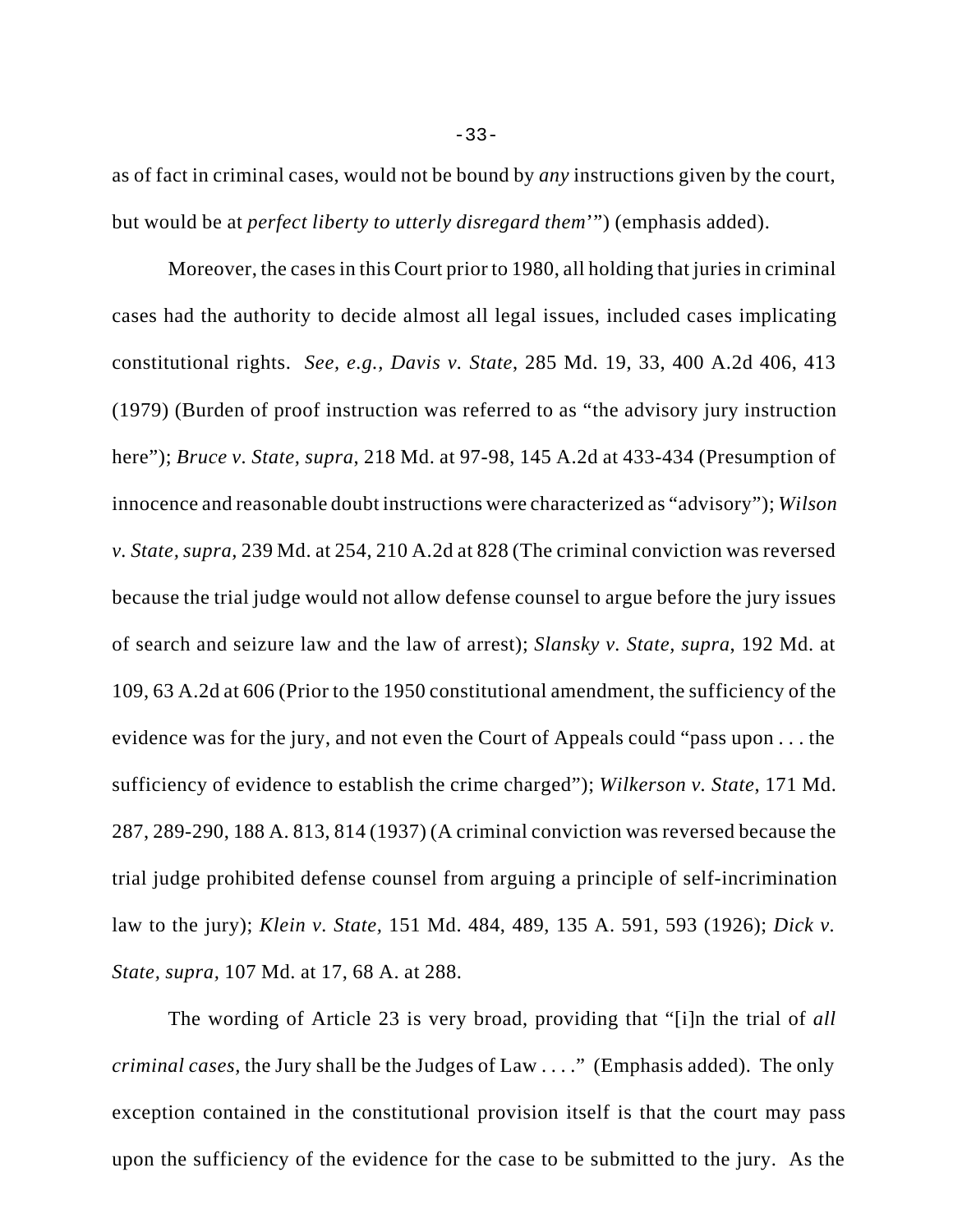cases reviewed in this opinion show, prior to *Stevenson* and *Montgomery*, the opinions of this Court largely construed Article 23 as it read.

In addition, Maryland Rule 756, which was in effect in 1976 at the time of Unger's trial, stated regarding jury instructions in criminal cases (emphasis added):

### "**Rule 756. Advisory Instructions.**

\* \* \*

## b. *How Given.*

The court may and at the request of any party shall, give such advisory instructions to the jury as may correctly state the applicable law; the court may give its instructions either orally or in writing. The court need not grant any requested instruction if the matter is fairly covered by the instructions actually given. The court *shall in every case in which instructions are given* to the jury, instruct the jury that they are *the judges of the law* and that the *court's instructions are advisory only.*"

The Rule made no exceptions to the requirement that juries be told that they are the judges of the law. While the Rule was subsequently re-numbered, the above-quoted language remained the same until after the *Stevenson* and *Montgomery* opinions.

Finally, the *Stevenson* and *Montgomery* opinions were intended by the Court in those cases to be fully retroactive. *Stevenson* and *Montgomery* were clearly intended to be retroactive because neither opinion purported to change the prior interpretation of Article 23. Apart from the Court's intention in *Stevenson* and *Montgomery*, the new interpretation of Article 23 set forth in those opinions was retroactive under our cases. It is a well-established principle of Maryland law that a new interpretation of a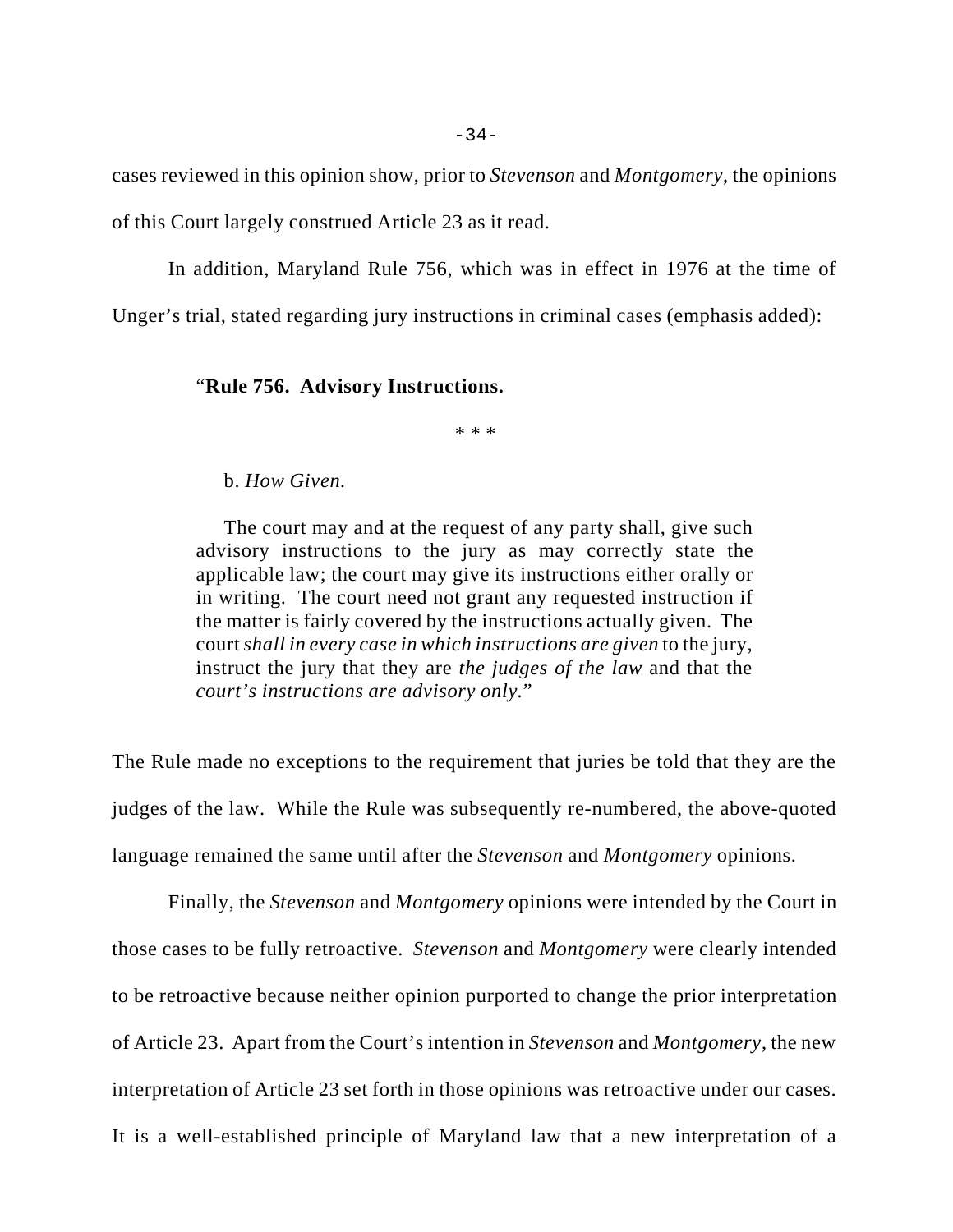constitutional provision or a statute is fully retroactive if that interpretation affects the integrity of the fact-finding process. *See, e.g., State v. Colvin*, *supra*, 314 Md. at 24-25, 548 A.2d at 517-518; *Jones v. State*, 314 Md. 111, 549 A.2d 17 (1988); *State v. Evans, supra*, 278 Md. at 210, 362 A.2d at 637. A new interpretation of the jury's role in a criminal case certainly could have an impact on the fact-finding function. For example, a jury's novel view of the standard of proof clearly could change its conclusion based on the facts of the case. Accordingly, *Stevenson*'s and *Montgomery*'s interpretation of Article 23 applies retroactively.

In sum, the *Stevenson* and *Montgomery* opinions clearly held that "the Maryland Constitution [, in Article 23 of the Declaration of Rights,] impose[d] on State criminal proceedings a procedural or substantive standard not previously recognized." § 7- 106(c)(2)(i) of the Criminal Procedure Article. Therefore, defense counsel's failure to object to the advisory nature of the jury instructions at Unger's 1976 trial did not constitute a waiver.

Those portions of the Court's *Stevenson*, *Montgomery*, and *Adams* opinions, holding that the interpretation of Article 23 in *Stevenson* and *Montgomery* was not a new State constitutional standard, were erroneous and are overruled. While we recognize that, "under the doctrine of *stare decisis*, a court's previous decisions should not be lightly set aside," nevertheless "the rule of *stare decisis* is not an absolute." *State v. Green*, 367 Md. 61, 78-79, 785 A.2d 1275, 1285 (2001). This Court has not hesitated to overrule prior decisions which are clearly wrong. *See, e.g., Cure v. State*, 421 Md. 300, 320-322, 26 A.3d 899, 910-911 (2011) (The Court, in an opinion by

-35-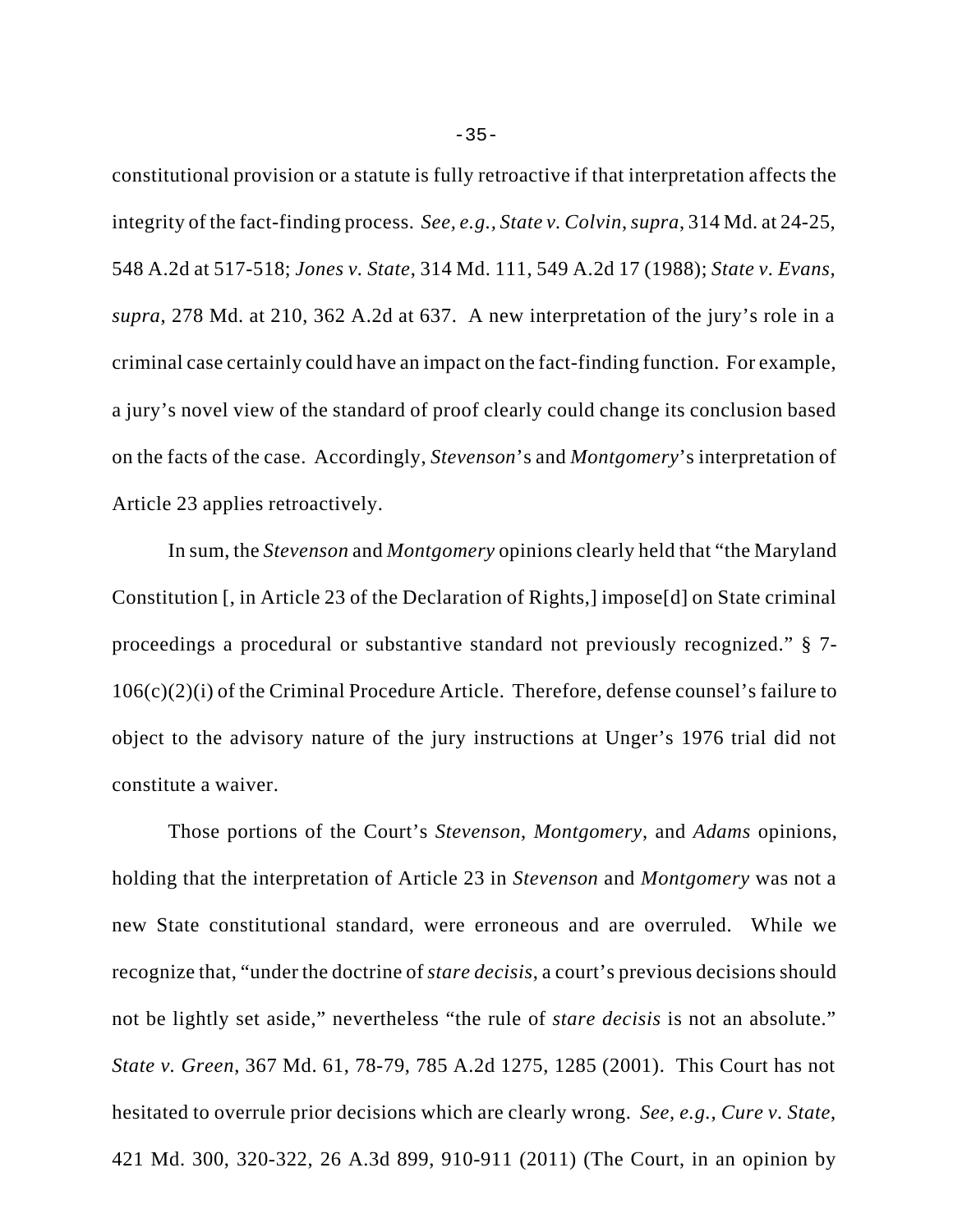Judge Harrell, overruled a prior decision of this court concerning waiver and adopted the position of the three dissenters in that prior case); *Harris v. Board of Education*, 375 Md. 21, 59, 825 A.2d 365, 388 (2003) (Overruling three prior cases and their progeny on the ground that the overruled cases had erroneously inserted in the Workers Compensation Act an additional requirement not included by the Legislature); *State v. Kanaras*, 357 Md. 170, 184, 742 A.2d 508, 516 (1999) (Overrules five prior decisions which had misinterpreted the Postconviction Procedure Act); *Owens-Illinois v. Zenobia*, 325 Md. 420, 470-471, 601 A.2d 633 (1992) (The Court overruled several cases relating to punitive damages on the ground that the "holdings were erroneous and were inconsistent with [prior] Maryland . . . law"); *Townsend v. Beth.-Fair. Shipyard*, 186 Md. 406, 417, 47 A.2d 365, 370 (1946). As shown in this opinion, in the *Stevenson* and *Adams* dissenting opinions, and in numerous opinions of this Court prior to *Stevenson*, it is clear that *Stevenson* and *Adams* were wrongly decided and that portions of *Montgomery* were erroneous. Consequently, their "waiver" holdings are no longer valid.

It is undisputed that the trial judge's instructions at Unger's 1976 trial, telling the jury that all of the court's instructions on legal matters were "merely advisory," were clearly in error, at least as applied to matters implicating federal constitutional rights. Consequently, the post-conviction trial court correctly granted a new trial.

> MOTION TO DISMISS DENIED. JUDGMENT OF THE COURT OF SPECIAL APPEALS REVERSED AND CASE REMANDED TO THAT COURT WITH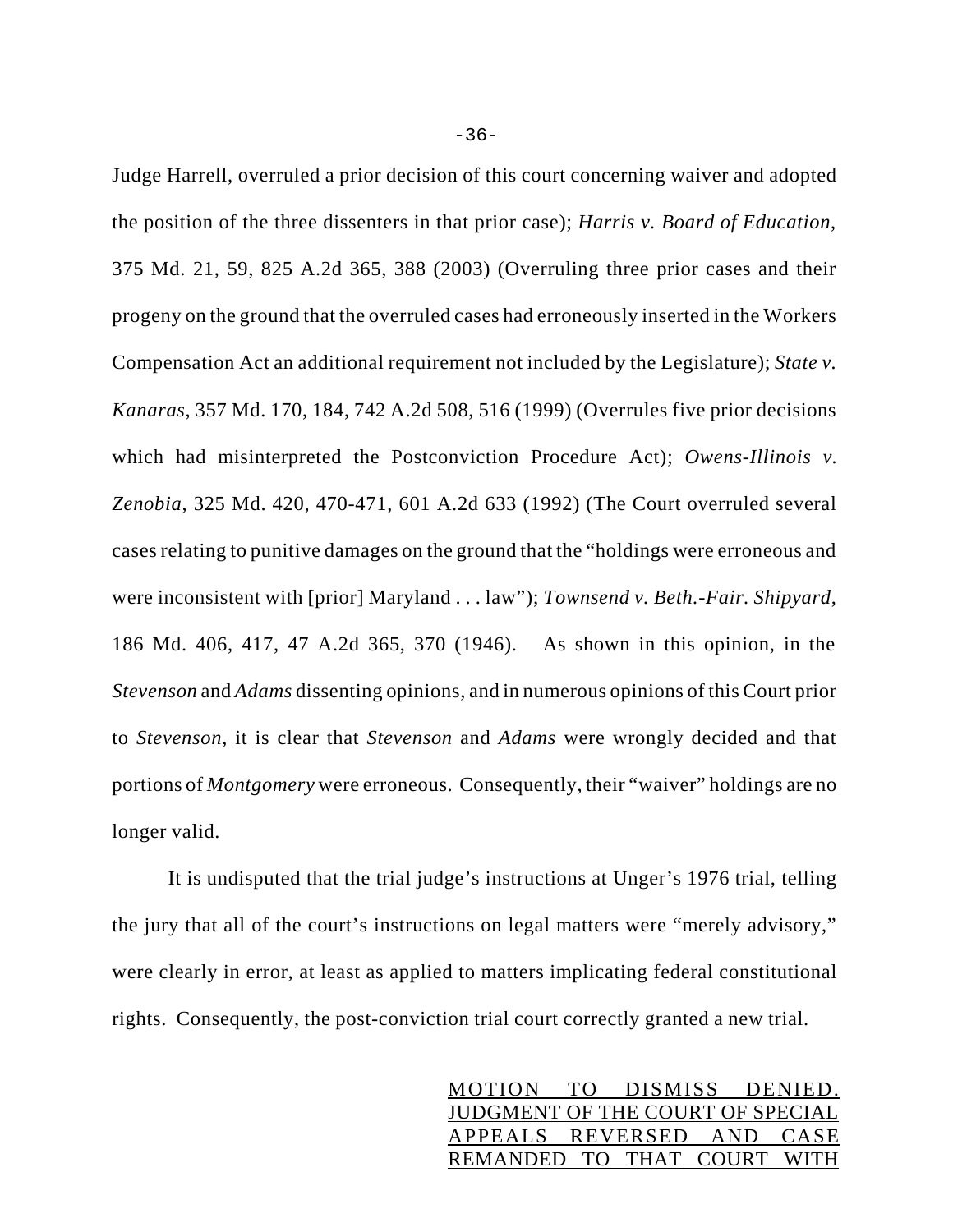INSTRUCTIONS TO AFFIRM THE JUDGMENT OF THE CIRCUIT COURT FOR WASHINGTON COUNTY. COSTS TO BE PAID BY THE RESPONDENT.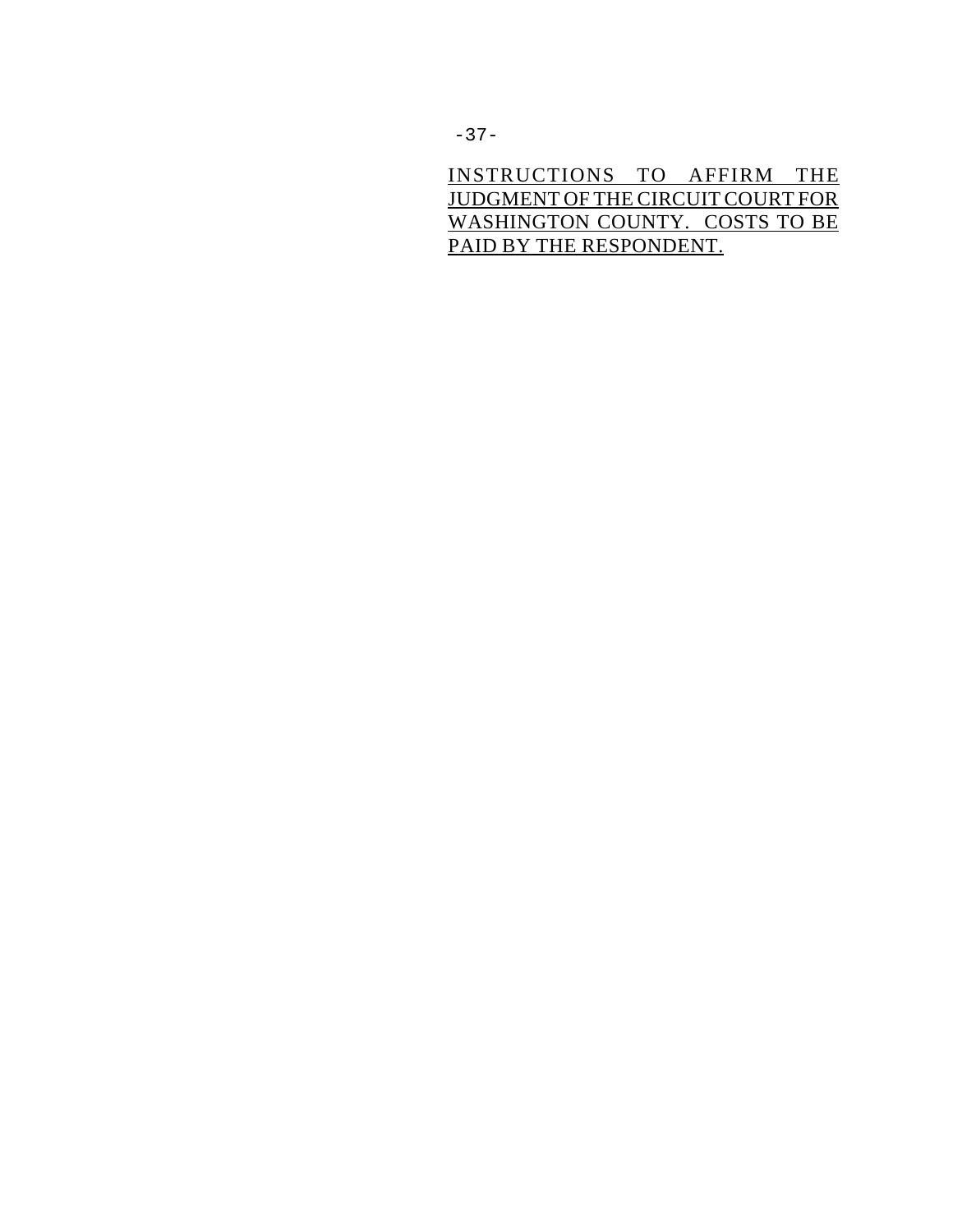## IN THE COURT OF APPEALS

## OF MARYLAND

# No. 111

September Term, 2009

 $\overline{a}$ 

 $\overline{a}$ 

 $\overline{a}$ 

 $\overline{\phantom{a}}$ 

## MERLE UNGER

v.

## STATE OF MARYLAND

 Bell, C.J., Harrell Battaglia Greene \*Murphy Adkins Eldridge, John C. (Retired, Specially Assigned),

JJ.

Concurring and Dissenting Opinion by Harrell, J., which Adkins, J., joins.

Filed: May 24, 2012

\*Murphy, J., now retired, participated in the hearing and conference of this case while an active member of this Court, but did not participate in the decision or adoption of this opinion.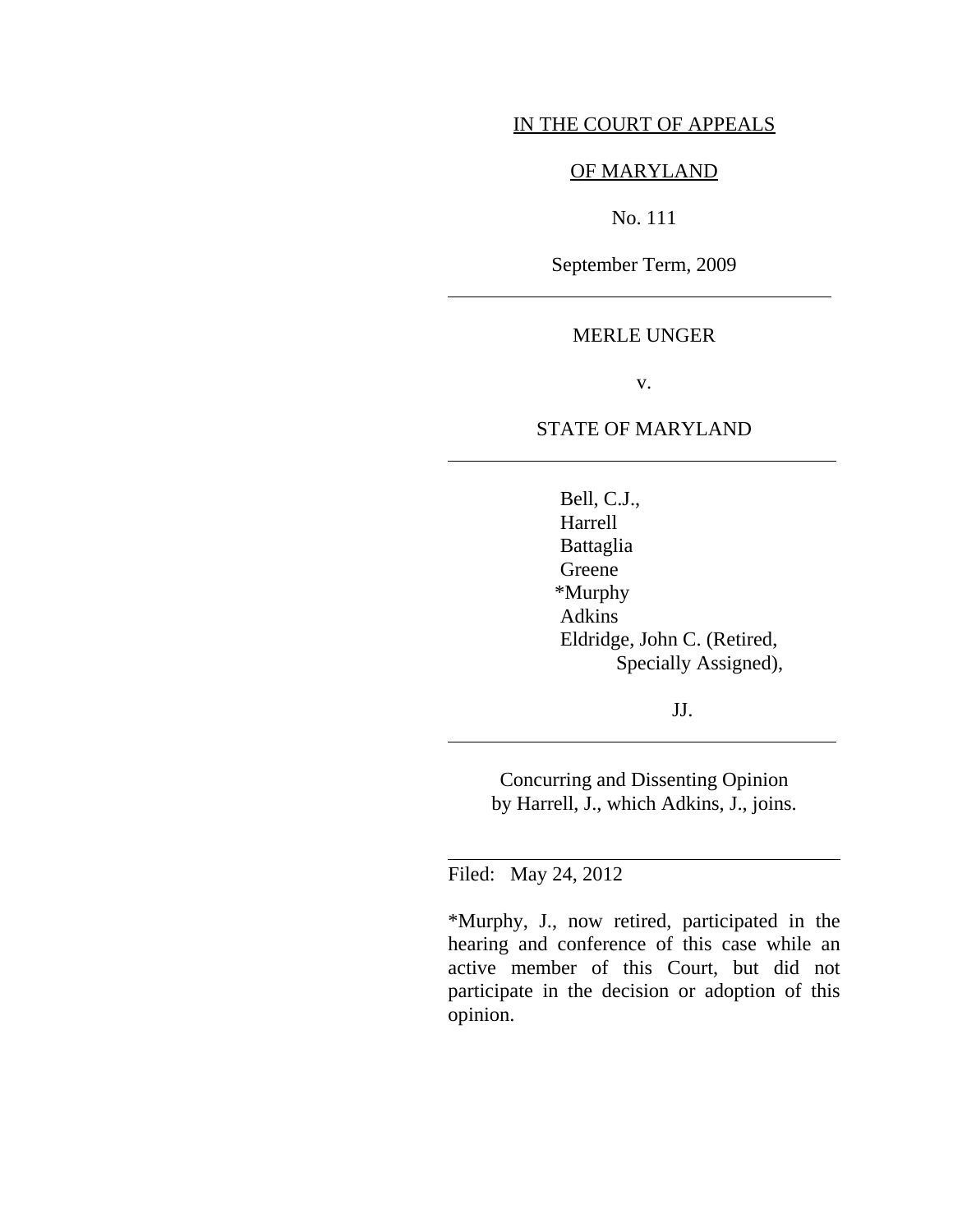Although I agree with the disposition in the Majority opinion of the State's motion to dismiss, I dissent otherwise. The Majority opinion ignores the long-standing principles of stare decisis and executes a relatively abrupt and unjustified about-face from our holding in *State v. Adams*, 406 Md. 240, 958 A.2d 295 (2008). The only thing that appears to have changed in the few intervening years between *Adams* and now is the composition of the Court. In addition, in order to overrule *Adams*, the Majority opinion exercises unwisely its discretion to decide waived contentions on the record of this case.

The Majority opinion concludes that our decisions in *Stevenson v. State*, 289 Md. 167, 423 A.2d 558 (1980), and *Montgomery v. State*, 292 Md. 84, 437 A.2d 654 (1981), "substantially changed the state constitutional standard embodied in Article 23" and, therefore, Unger's failure to object to the trial judge's advisory jury instructions was not a waiver under § 7-106(c)(2) of the Postconviction Procedures Act. *Unger v. State*, \_\_\_ Md.  $\underline{\hspace{1cm}}$ ,  $\underline{\hspace{1cm}}$ ,  $\underline{\hspace{1cm}}$  A.3d  $\underline{\hspace{1cm}}$ ,  $\underline{\hspace{1cm}}$  (2012) (Majority slip op. at 6). The Majority opinion suggests further that Unger's ineffective assistance of counsel (for failure to object to the advisory jury instructions) claim and the waiver of his objection to the jury instructions by counsel's failure to object "are so intertwined that they should be treated as a single issue for purposes of preservation." (Majority slip op. at 25). I disagree with these declarations. For reasons to be explained, I would affirm the judgment of the Court of Special Appeals and hold, albeit on different grounds than the intermediate appellate court, that Unger's objection was waived and that he failed to demonstrate that he received ineffective assistance of trial counsel.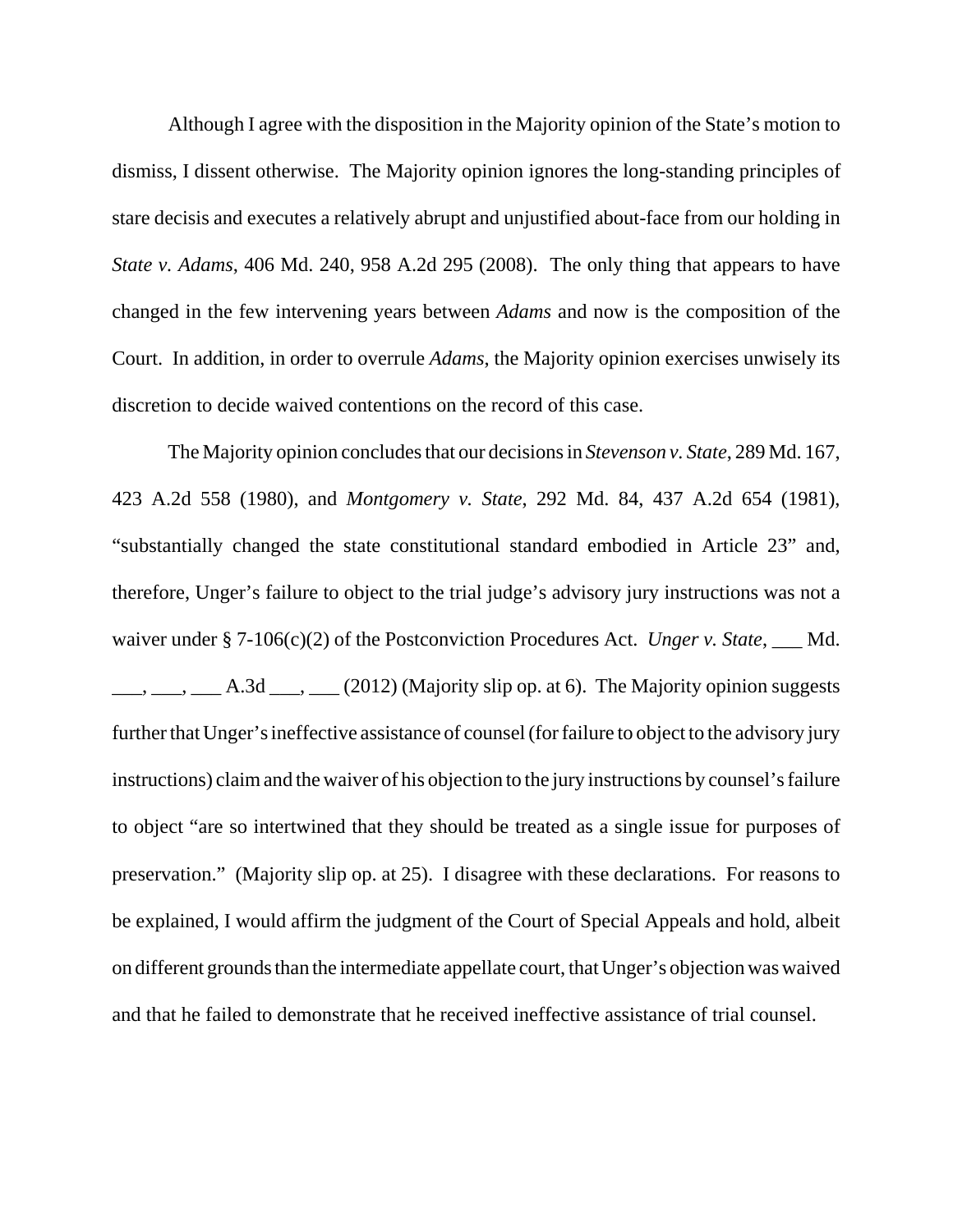#### **FACTS**

Although redundant in certain respects to the Majority opinion's recitation of the facts, I shall render my own "take" on them, which places emphasis on certain aspects given no consideration or short shrift by the Majority opinion. Unger was indicted in the Circuit Court for Washington County on one count of felony murder, one count of robbery with a deadly weapon, and two counts of use of a handgun in the commission of a crime of violence. The case was removed for trial to the Circuit Court for Talbot County, where Unger, represented by counsel, was tried by a jury. The trial took place over 22-24 November 1976.

Immediately after jury selection, the trial court made certain preliminary remarks to the jury regarding a notion of the jury's role in the trial process popular in Maryland circa 1976:

> Now, Mr. Foreman, and Ladies and Gentlemen of the Jury, it is now the duty of the Court to instruct you on the law applicable generally to criminal cases. Under the Constitution of Maryland, the jury in a criminal case is the Judge of the Law as well as the facts. Therefore, anything which I may say about the law, including any instructions which I may give you, is merely advisory and you are not in any way bound by it. You may feel free to reject my advice on the law and to arrive at your own independent conclusions.

Realizing that the jury panel had not yet been sworn, the trial court interrupted its preliminary statement to the jury so the courtroom clerk could swear the panel. The court resumed its remarks thereafter, repeating that the jurors were the judges of the law and that the court's instructions as to the law were not binding upon them: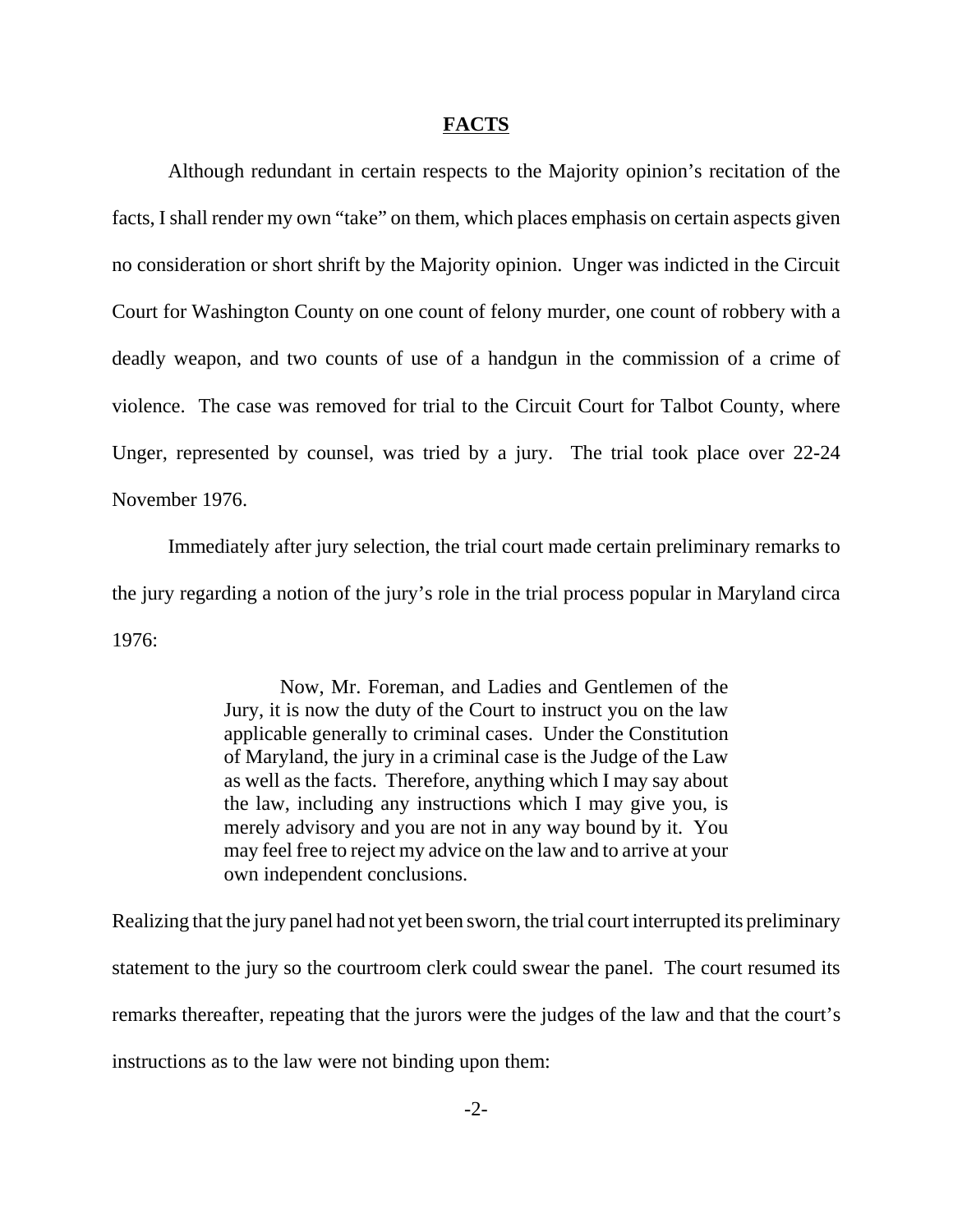Mr. Foreman, Ladies and Gentlemen of the Jury, it is now the duty of the Court to instruct you on the law applicable generally to criminal cases. Under the Constitution of Maryland, the jury in a criminal case is the Judge of the Law as well as the facts. Therefore, anything which I may say about the law, including any instructions which I may give you, is merely advisory and you are not in any way bound by it. You may feel free to reject my advice on the law and to arrive at your own independent conclusions.

In addition, the trial court provided the jury with an explanation of the "beyond a reasonable

doubt" burden of proof borne by the State.

The State's case against Unger was summarized aptly by the Court of Special Appeals

in its unreported opinion deciding his direct appeal from the convictions:

According to the evidence adduced at trial, on December 13, 1975, at approximately 9:00 p.m., a robber, wearing a CPO jacket and a ski mask, held up the owner of Kim's Corner General Store in Hagerstown, Maryland, taking all the money in the cash register, plus checks and currency carried by the owner. While the robbery was in progress, an off-duty member of the Hagerstown Police Force, Officer Daniel Donald Kline, entered the store. As the robber started to leave, the officer identified himself and ordered him to halt. The robber, however, continued through the door and into a passageway between two houses with the officer in pursuit.

Soon thereafter there were flashes of gunfire, and the officer staggered out of the passageway. An hour later the officer died in the hospital; he had been shot three times. Found at the scene were four .25 caliber shell casings, a .25 caliber handgun, and a ski mask. The bullets removed from the officer's body later proved to have been fired from the gun found at the scene. Maryland State Police canine dogs followed the scent of the ski mask to the cellar of a nearby house. There the troopers found [Unger] unconscious and badly wounded, wearing a navy blue CPO jacket. He had been shot with a .38 caliber bullet fired from the officer's service revolver. In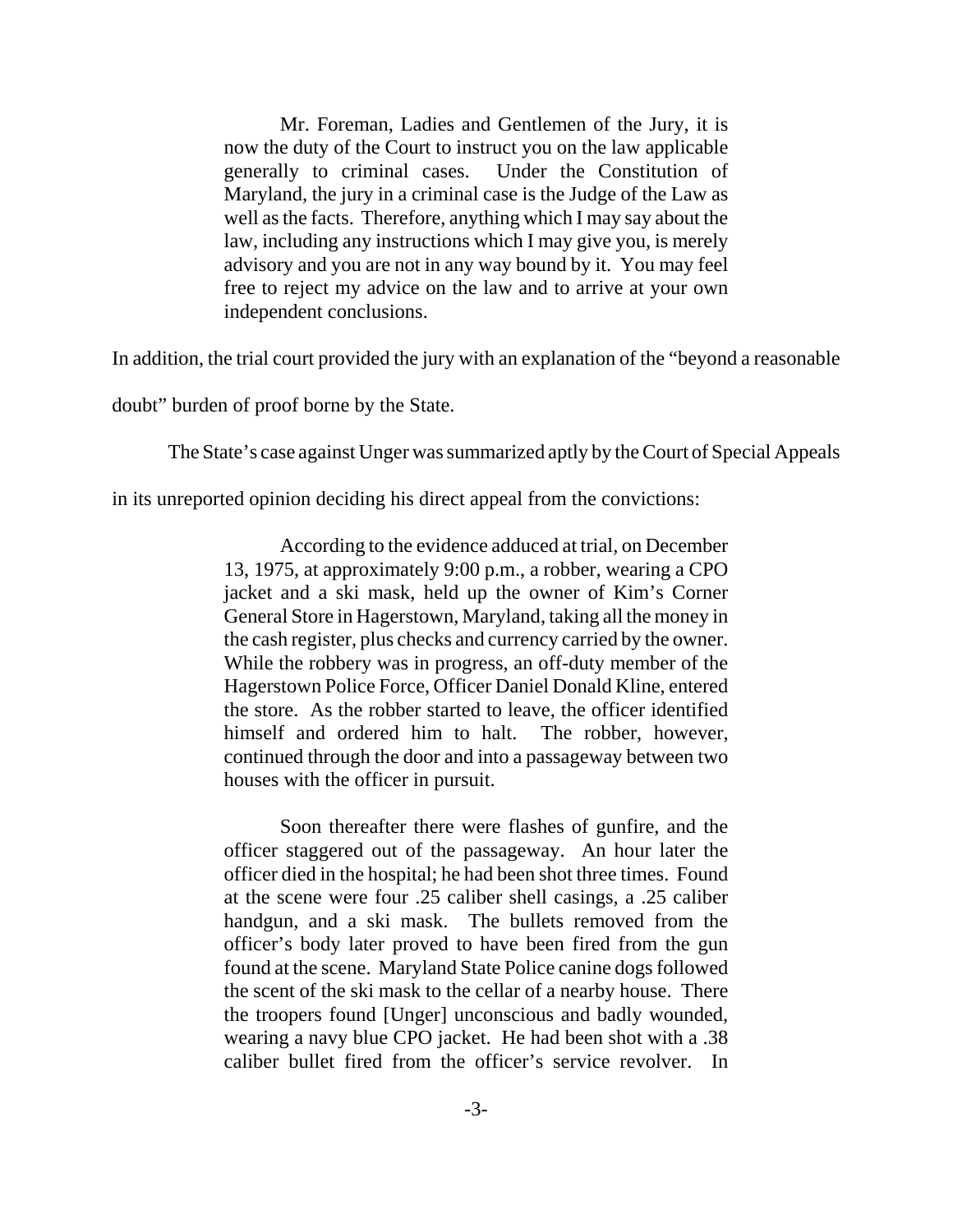[Unger's] pocket a large sum of money and checks were found, including a money order made payable to Kim's Corner.

The trial testimony reflected additionally that, following his arrest, Unger was treated in the intensive care unit of Washington County Hospital and then transferred to a private room for several days. During that time, Unger, during police questioning, waived his *Miranda*<sup>1</sup> rights on several occasions and made a number of incriminating statements, including admitting that the ski mask found in the alley next to Kim's Corner was his, acknowledging "his complicity in the robbery," and stating that he "did this thing." In total, during the presentation of its case, the State introduced 29 pieces of demonstrative evidence and called witnesses on approximately 32 occasions.

On the third day of trial, after the close of all of the evidence, the trial court gave its instructions to the jury. It began by reiterating that its instructions about the law were not binding:

> Mr. Foreman, Ladies and Gentlemen of the Jury, the time has now arrived for me to give you your final instructions on the law. These instructions are specific and pertinent to this case only, but are advisory only. And are no more binding upon you than the preliminary instructions that I have previously given you.

During its final instructions, the trial court did not repeat its earlier rendered definition of the reasonable doubt standard, instead referring the jury to its preliminary remarks. Unger's trial counsel did not object to the trial court's giving of any of the foregoing "advisory" jury

<sup>1</sup> *See Miranda v. Arizona*, 384 U.S. 436, 86 S. Ct. 1602, 16 L. Ed. 2d 694 (1966).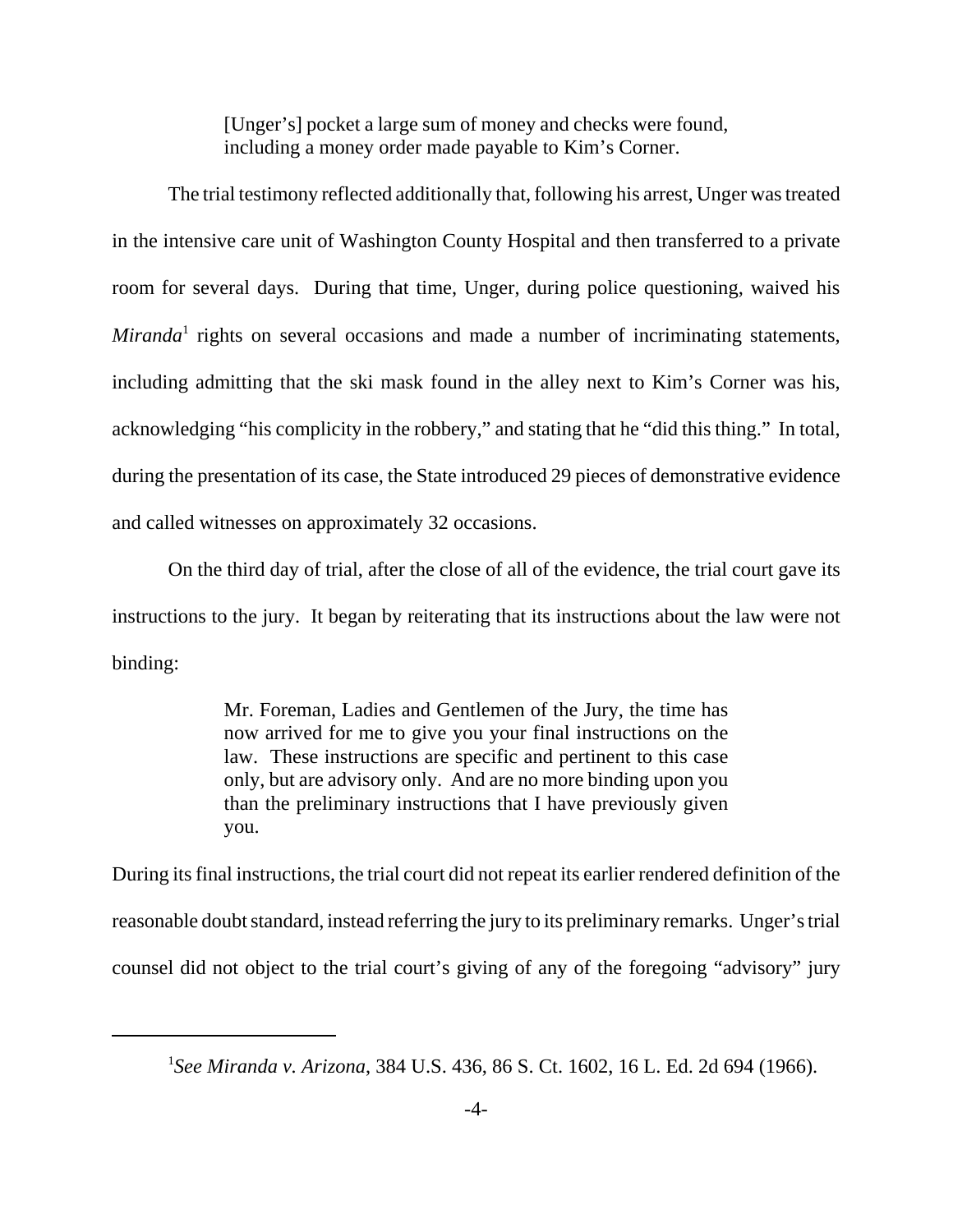instructions, nor did he request a reiterative explanation by the trial court at the close of the evidence of the meaning of reasonable doubt.

On 24 November 1976, the jury convicted Unger of felony murder, armed robbery, and use of a handgun in the commission of each of those offenses. The court sentenced Unger on 2 December 1976 to life in prison for felony murder, 20 years for armed robbery, five years for use of a handgun in the commission of armed robbery, and 15 years for use of a handgun in the commission of murder.

Unger noted timely an appeal from his convictions, contending that (1) the statements he gave to police were inadmissible and (2) the conviction and sentence for both felony murder and robbery violated the prohibition against double jeopardy. In an unreported opinion, filed on 2 September 1977, the Court of Special Appeals affirmed Unger's convictions for felony murder and for use of a handgun in the commission of murder.<sup>2</sup>

Exhibiting considerable patience, Unger waited 19 years before filing a selfrepresented post-conviction petition in the Circuit Court for Talbot County. The matter was transferred to the Circuit Court for Washington County on 8 December 1997, but a hearing never was held on his sketchy petition. It remained pending until 1 May 2006, when Unger, now represented by counsel, filed an amended petition for post-conviction relief in the

<sup>&</sup>lt;sup>2</sup> The intermediate appellate court reversed, however, Unger's conviction for armed robbery on the ground that the imposition of multiple punishments for felony murder and the underlying felony of armed robbery would violate the Double Jeopardy Clause of the Fifth Amendment to the United States Constitution. In addition, as Unger committed only one felony, the Court of Special Appeals reversed his conviction for use of a handgun in the commission of armed robbery.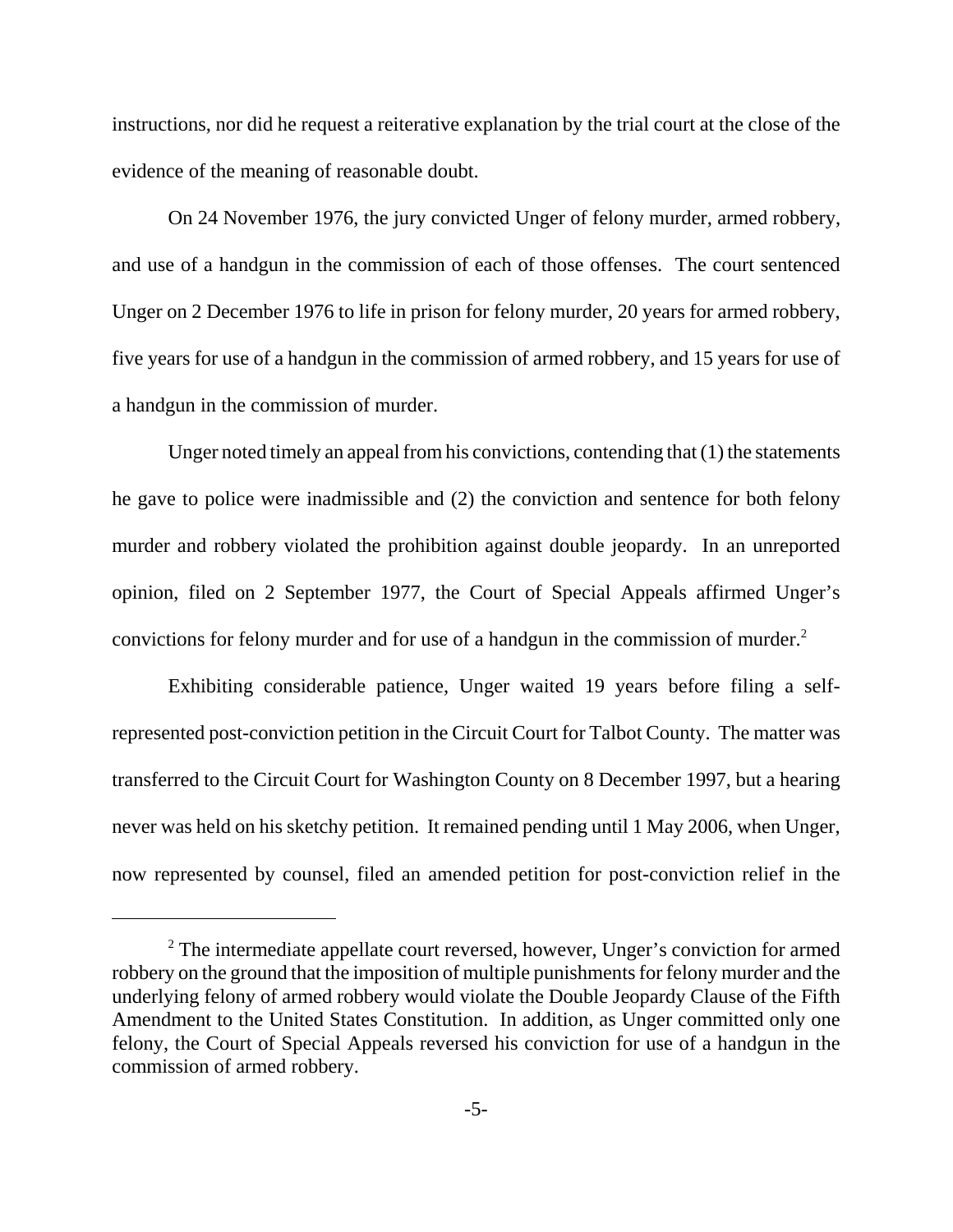Circuit Court for Washington County, alleging, among other things,<sup>3</sup> that the trial court erred in telling the jury that its instructions regarding the law were merely "advisory." The postconviction court held a hearing on Unger's amended petition on 8 December 2006, during which Unger presented no testimony. By memorandum opinion and order dated 16 March 2007, the post-conviction court vacated Unger's convictions and granted him a new trial, concluding that, under the Court of Special Appeals's then-recent decision in *State v. Adams*, 171 Md. App. 668, 912 A.2d 16 (2006), he had been denied due process as a result of the trial court's giving of unobjected-to "advisory" jury instructions at his trial.4

<sup>&</sup>lt;sup>3</sup> Unger's amended petition contained a lengthy list of claims, which, according to him, entitled him to post-conviction relief in the form of a new trial. Specifically, Unger's amended petition alleged that:

<sup>(1)</sup> Unger's appellate counsel provided ineffective assistance by failing to raise on direct appeal an issue regarding an improper amendment of the charging document;

<sup>(2)</sup> Unger's appellate counsel provided ineffective assistance by failing to raise on direct appeal an issue concerning the chain of custody;

<sup>(3)</sup> Unger's trial counsel provided ineffective assistance by permitting witnesses to remain in the courtroom, thus rendering them unavailable to testify about the voluntariness of his confession;

<sup>(4)</sup> Unger's trial counsel provided ineffective assistance by failing to request a reasonable doubt instruction following the conclusion of the evidence;

<sup>(5)</sup> the trial judge instructed improperly the jury that his instructions were "advisory only" and not binding on them; and, (6) the cumulative effect of trial counsel's errors prejudiced Unger's right to a fair trial.

<sup>&</sup>lt;sup>4</sup>In response, Unger filed a motion to alter or amend the judgment, observing that the (continued...)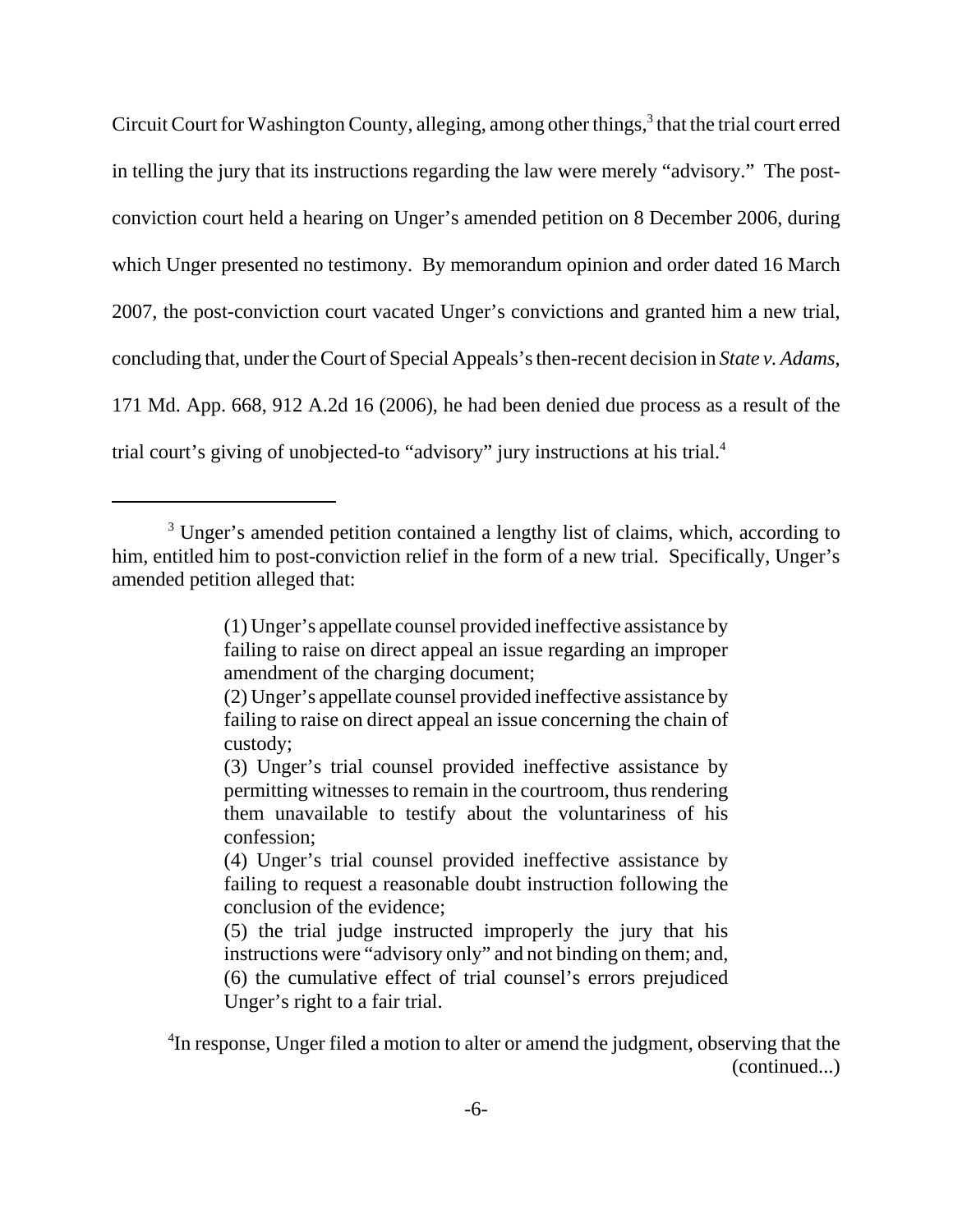On 16 April 2007, the State filed with the Court of Special Appeals an application for leave to appeal from the post-conviction court's grant of a new trial to Unger. In response, Unger filed, on 4 May 2007, an opposition and a conditional cross-application for leave to appeal. In the conditional cross-application, Unger challenged the post-conviction court's rejection of the argument that his trial counsel was ineffective by failing to request that the trial court provide the jury with an explanation of reasonable doubt at the close of the evidence.5 Shortly after this Court issued its decision in *Adams*, 406 Md. at 240, 958 A.2d at 295, which reversed in part the judgment of the Court of Special Appeals, on which the post-conviction court in the present case relied in granting Unger a new trial, Unger filed, on 12 November 2008, a supplement to his opposition to the State's application for leave to appeal and his conditional cross-application for leave to appeal, contending that, under this Court's decision in *Adams*, Unger's trial counsel provided ineffective representation by

<sup>4</sup> (...continued)

post-conviction court granted a new trial based solely on the advisory jury instructions issue, but failed to rule on the other contentions in his amended petition, in violation of *State v. Borchardt*, 396 Md. 586, 914 A.2d 1126 (2007). Accordingly, on 30 April 2007, the postconviction court issued a supplemental memorandum opinion in which it denied the remainder of Unger's claims.

<sup>&</sup>lt;sup>5</sup>In his conditional cross-application, as I read it, Unger contended that his trial counsel rendered ineffective assistance by failing to object to the trial court's failure to instruct the jury again on reasonable doubt following the close of the evidence. Unger's amended petition and the post-conviction court's ruling reflect, however, that Unger's claim in this regard was premised upon trial counsel's failure to request an explanation of the reasonable doubt standard after the close of the evidence. As such, I would consider Unger's claim in this regard to be framed properly as a challenge to trial counsel's failure to request that the trial court provide the jury with an explanation of the reasonable doubt standard.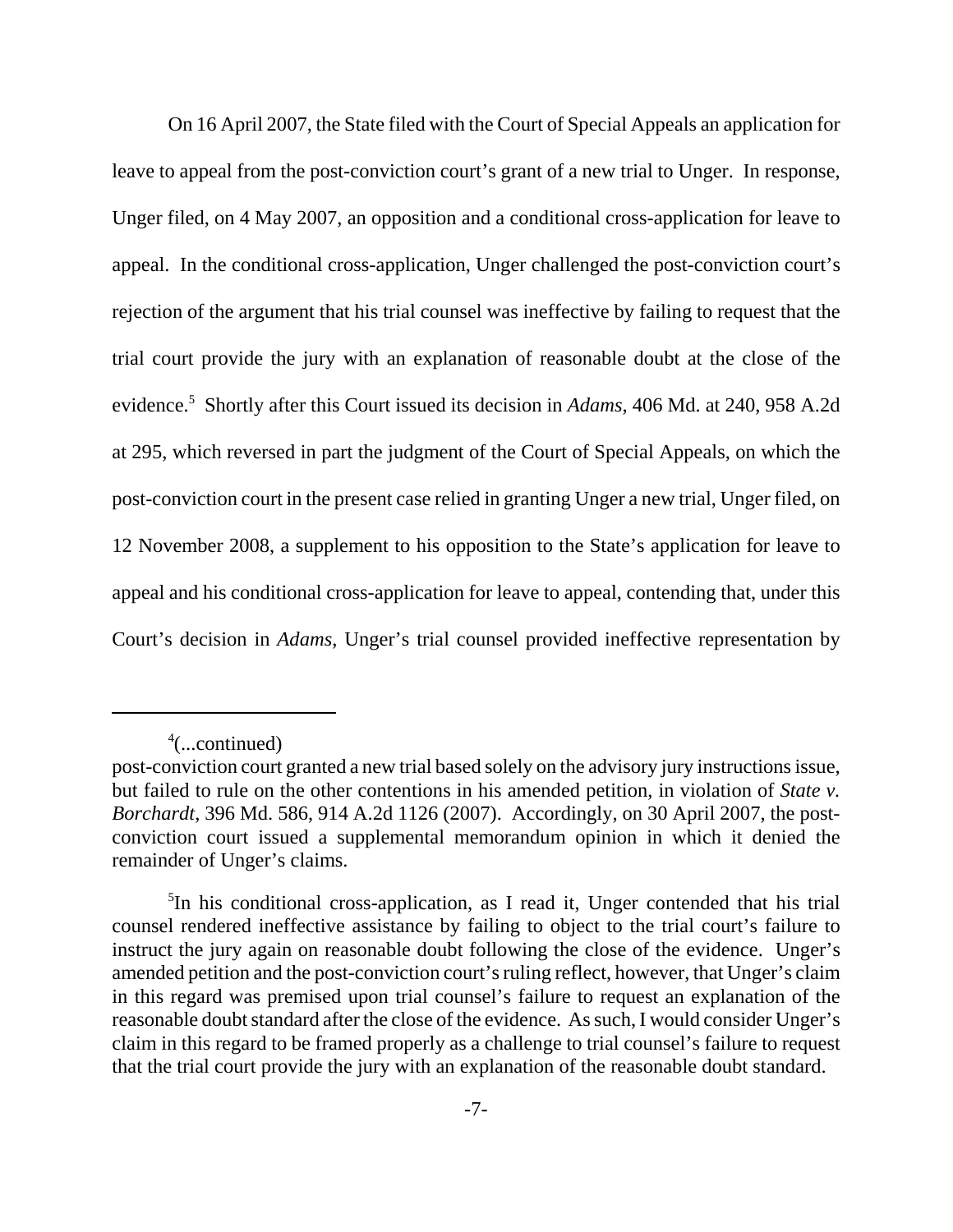failing to object to the advisory jury instructions that were given by the trial court.

On 6 July 2009, the Court of Special Appeals issued an unreported opinion in which it granted the State's application for leave to appeal and vacated the post-conviction court's order granting Unger a new trial, finding that, under this Court's decision in *Adams*, Unger's failure to object to the trial court's advisory jury instructions waived his right to postconviction relief on that issue. The intermediate appellate court denied also Unger's conditional cross-application for leave to appeal based on his claim that his trial counsel rendered ineffective assistance by failing to request an explanation of reasonable doubt at the close of the evidence, explaining that, at the time of Unger's trial, it was considered proper to give the reasonable doubt instruction only at the beginning of trial.

## **ANALYSIS**

As noted at the outset of this concurring and dissenting opinion, I agree with the Majority opinion's conclusion to deny the State's motion to dismiss. My focus hereafter is on presenting why the Majority opinion errs and my view of the proper disposition of Unger's ineffective assistance of counsel claim. Unger contends that his trial counsel rendered ineffective assistance by (1) failing to object to the trial court's giving of advisory jury instructions, and (2) failing to request, at the close of the evidence, an explanation of the reasonable doubt standard. I conclude, with regard to his first contention, that Unger waived any possibility of post-conviction relief by virtue of failing to present his claim to the postconviction court. With regard to Unger's second claim, I would hold that Unger failed to demonstrate that his trial counsel's failure to request an explanation of reasonable doubt at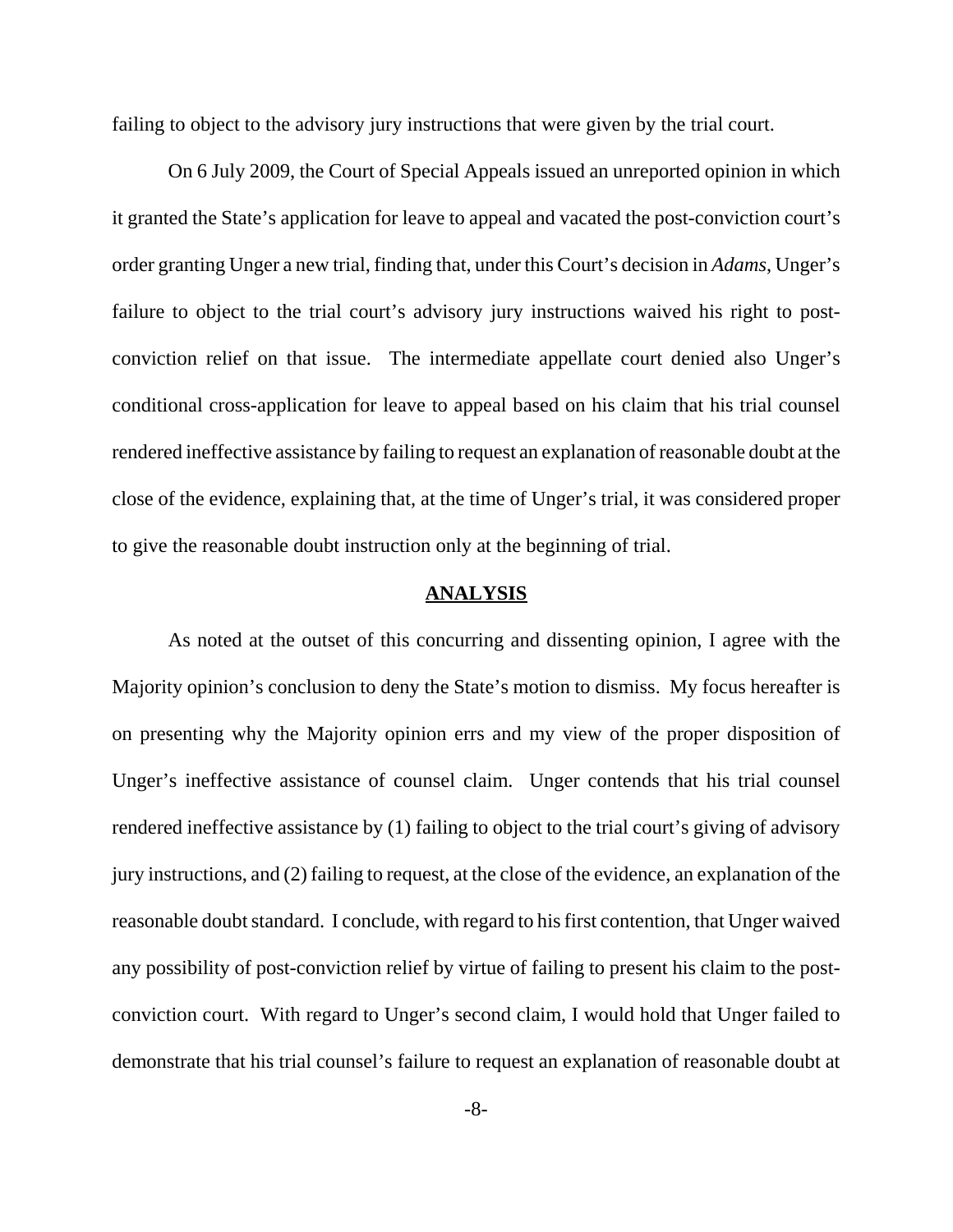the close of the evidence resulted in prejudice to his defense.

## **i. Trial Counsel's Failure to Object to Advisory Jury Instructions**

The Majority opinion relies to some degree on our recent opinions in *State v. Cates*, 417 Md. 678, 12 A.3d 116 (2011), and *Elliott v. State*, 417 Md. 413, 10 A3d 761 (2010), for the proposition that a convicted defendant in a criminal case is "ordinarily entitled to assert any ground shown by the record for upholding the trial court even though the ground was not relied on by the trial court and was perhaps not raised in the trial court by the parties," and, as such, Unger is entitled to have us reach the merits of the advisory-jury-instruction issue despite it being waived under § 7-106(b). (Emphasis and internal quotations and citations omitted.) The quotation from *Cates* (and the two other opinions utilizing this quoted passage – *State v. Bell*, 334 Md. 178, 187, 638 A.2d 107, 112 (1994), and *Grant v. State*, 299 Md. 47, 53, 472 A.2d 459, 462 (1984)) begins: "[a]n appellee . . . is *ordinarily* entitled to assert any ground . . . ." *Cates,* 417 Md. at 691-92, 12 A.3d at 124 (emphasis added). Invocation of the word "ordinarily" (in these cases and Rule 8-131(a)) indicates to me that this principle does not serve as an automatic entitlement to Unger to compel us to reach the merits of his advisory-jury-instruction claim, casting aside preservation principles. *See Bell*, 334 Md. at 187, 638 A.2d at 112 ("The use of the term . . . 'ordinarily' . . . impl[ies] that exceptions to these rules exist."). In fact, in *Bell*, the Court refused to address the merits of the question there. The Majority opinion here ignores the discretion involved in reaching its decision, proceeding as though Unger is entitled to have us reach the ineffective assistance of counsel claim.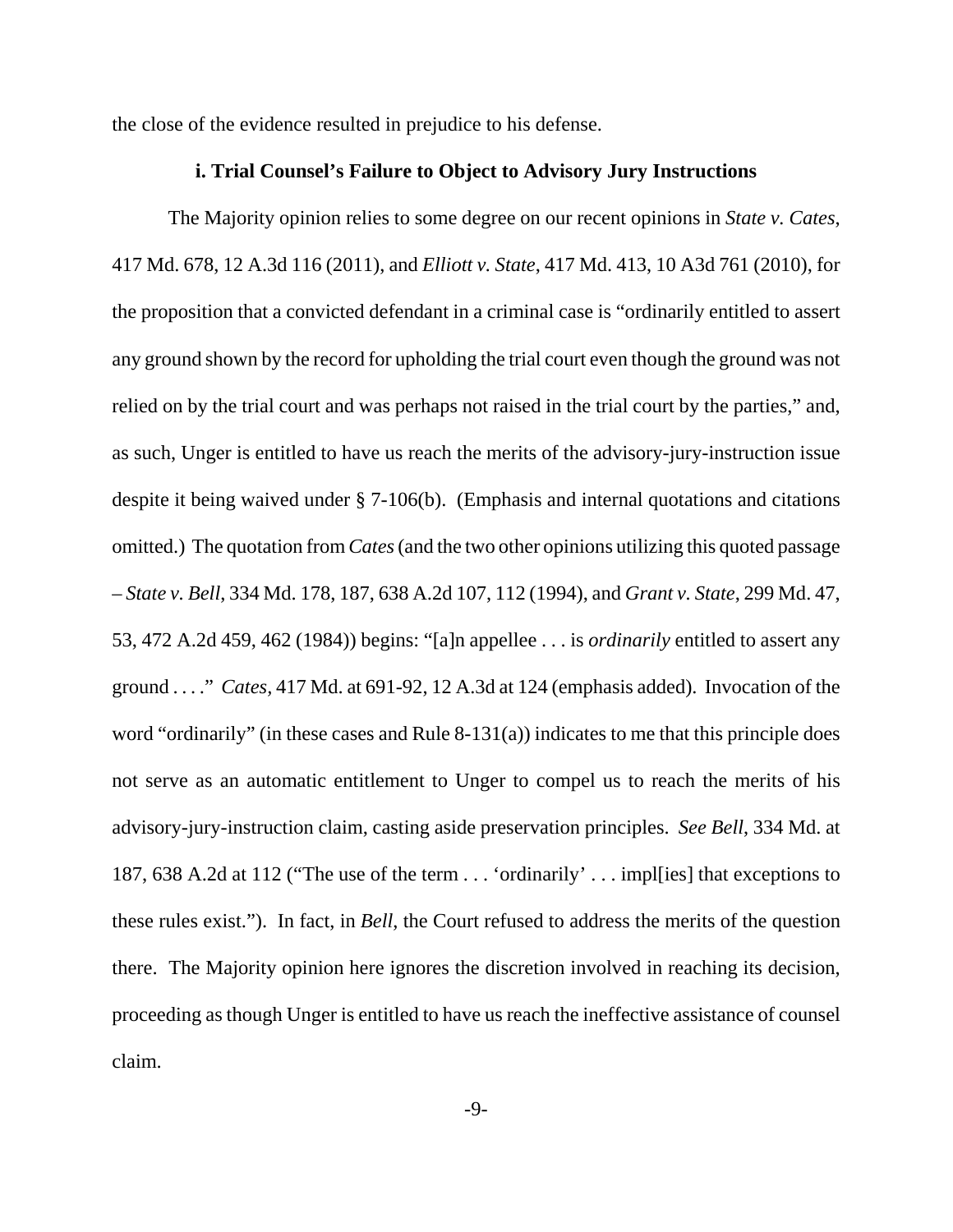Although I conclude that Unger enjoys no "entitlement" compelling us to reach the merits of the waived advisory-jury-instruction issue, this Court made clear in *Adams*, 406 Md. at 269, 958 A.2d at 313, that we "possesses discretion to excuse a waiver, outside of § 7-106, in a post-conviction proceeding." The basis for excusing such a waiver, we pointed out, is Maryland Rule 8-131(a). *See Adams*, 406 Md. at 269, 958 A.2d at 313; *Bell*, 334 Md. at 190 n.5, 638 A.2d at 113 n.5 ("The concept of fairness is necessarily implicit in any 'entitlement' that may ordinarily exist for the appellee, and again, the matter ultimately rests in the discretion of the appellate court under Rule 8-131(a)."). Thus, threshold the issue becomes actually whether we, *exercising our discretion* under Rule 8-131(a), should choose to address this argument, although waived under § 7-106.

It is well settled that the primary purpose of Rule 8-131(a) is "to ensure fairness for all parties in a case and to promote the orderly administration of law,"and that the Court's discretion should be exercised rarely and "should be exercised only when it is clear that it will not work an unfair prejudice to the parties or to the court." *Bell*, 334 Md. at 178, 181, 638 A.2d at 113 (internal citations omitted). To the touchstones of "fairness" and "prejudice," other jurisdictions have applied the doctrine of laches to bar postconviction claims coming many years after the asserted errors. *See, e.g.*, *McCray v. State*, 699 So. 2d 1366, 1368 (Fla. 1997) (applying the doctrine of laches to bar a petitioner's claim of ineffective assistance of counsel made 15 years after trial, calling such a delay "an abuse of the judicial process," considering that, over time, "records are destroyed, essential evidence may become tainted or disappear, memories of witnesses fade, and witnesses may die or be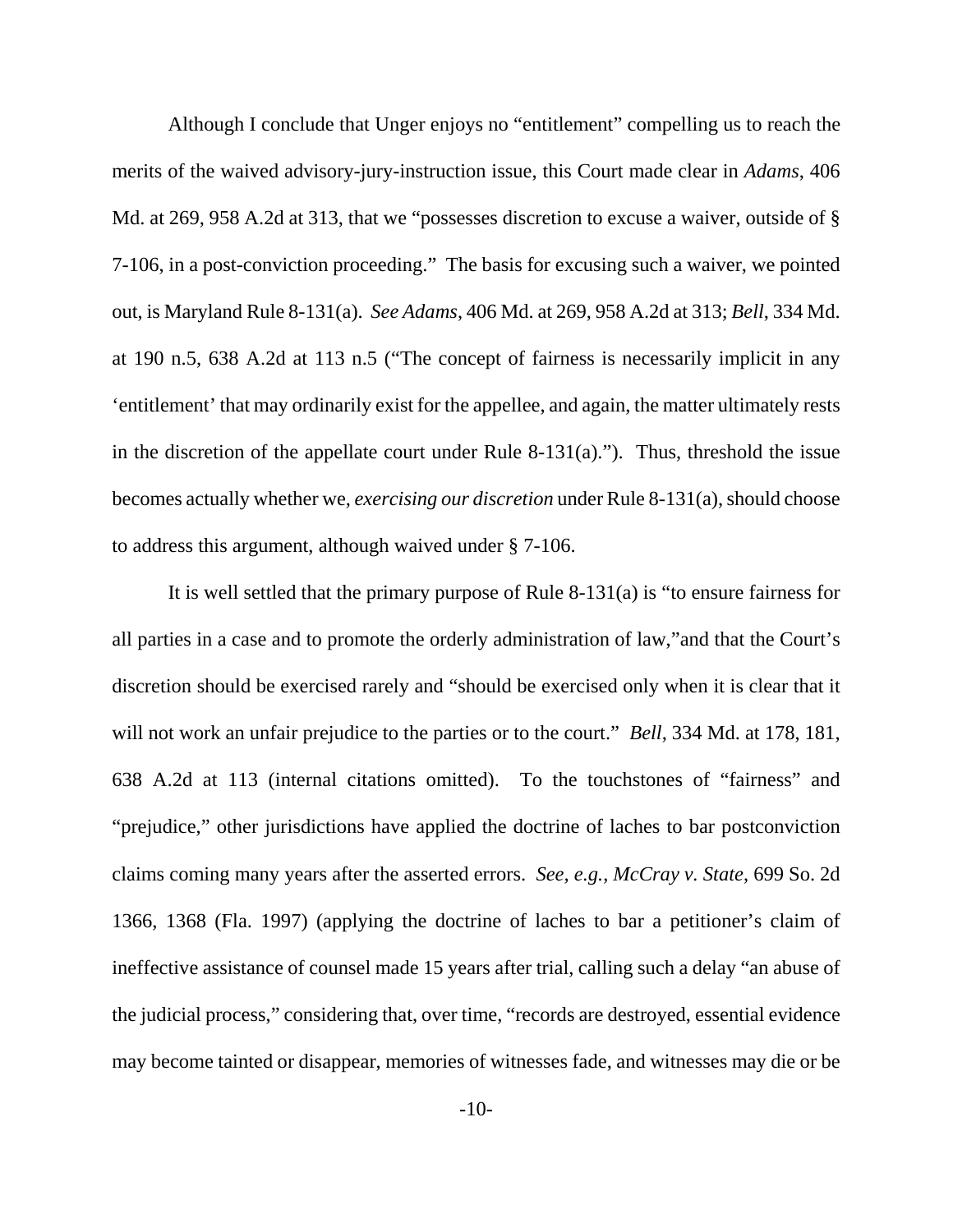otherwise unavailable"); *People v. Valdez*, 178 P.3d 1269, 1276 (Colo. App. 2007); *Woodberry v. State*, 101 P.3d 727, 731 (Kan. Ct. App. 2004). Although I do not rest my position on the applicability of the doctrine of laches in the present case, language from *Adams* is telling on this point:

> A delay of twenty-four years before asserting his waived arguments . . . may be a testimonial to patience, but the delay poses a real potential for serious hardship and prejudice to the State's ability to mount a new prosecution. This delay is particularly inexcusable because "[a]s originally enacted in 1958, the [Post-Conviction Procedure] Act did not place any limit on the number of post conviction petitions which a petitioner was entitled to file." *Mason v. State*, 309 Md. 215, 217-18, 522 A.2d 1344, 1345 (1987).

406 Md. at 283-84, 958 A.2d at 322. This reasoning applies with comparable force to the

present case to explain why I would decline to exercise discretion, under Md. Rule 8-131,

to reach the merits of Petitioner's waived advisory-jury-instruction claim. Here, Unger

waited 30 years after his conviction before activating a dormant petition for post-conviction

relief. To say that the prosecution would be prejudiced presumptively by this decades-long

delay would be an understatement. Accordingly, I would decline to exercise discretion under

Md. Rule 8-131(a) to excuse the waiver that occurred by operation of  $\S 7$ -106.<sup>6</sup>

(continued...)

<sup>6</sup> Section 7-106 of the Criminal Procedure Article, entitled "Allegation of error," provides in pertinent part:

<sup>(</sup>b) Waiver of allegation of error.–

<sup>(1) (</sup>i) Except as provided in subparagraph (ii) of this paragraph, an allegation of error is waived when a petitioner could have made but intelligently and knowingly failed to make the allegation: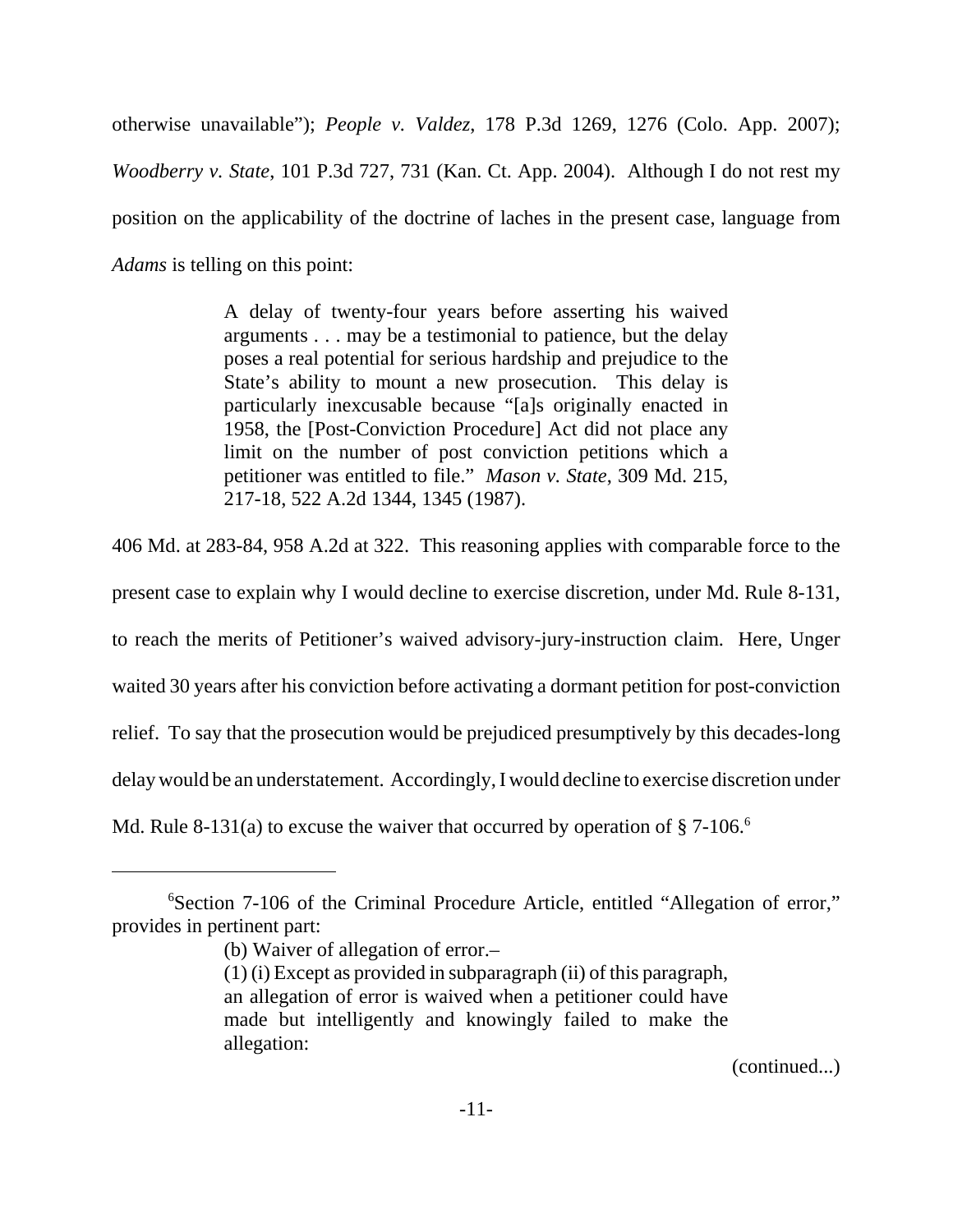In his amended petition for post-conviction relief, Unger, through counsel, claimed that his trial counsel rendered ineffective assistance (1) when counsel failed to request sequestration of witnesses who could have offered testimony relevant to the voluntariness of Unger's confession, and (2) when counsel failed to request that the trial court provide an explanation of the reasonable doubt standard at the conclusion of the evidence. Although

 $6$ (...continued)

2. at trial;

3. on direct appeal, whether or not the petitioner took an appeal;

4. in an application for leave to appeal a conviction based on a guilty plea;

5. in a habeas corpus or coram nobis proceeding began by the petitioner;

6. in a prior petition under this subtitle; or

7. in any proceeding that the petitioner began.

(ii) 1. Failure to make an allegation of error shall be excused if special circumstances exist.

2. The petitioner has the burden of proving that special circumstances exist.

(2) When a petitioner could have made an allegation of error at a proceeding set forth in paragraph (1)(i) of this subsection but did not make an allegation of error, there is a rebuttable presumption that the petitioner intelligently and knowingly failed to make the allegation.

§ 7-106(b). Thus, § 7-106(b) establishes that, where a petitioner has the opportunity to raise a claim in his or her post-conviction petition, but fails to do so, the right to rely upon that issue in a subsequent appeal may be considered waived. *See Brown v. Warden of Md. Penitentiary*, 236 Md. 621, 622, 203 A.2d 905, 905 (1964) ("A third issue, that he was not informed of his right to appeal, was not raised below, and hence is not properly before us."); *Davis v. Warden of Md. Penitentiary*, 235 Md. 637, 639, 201 A.2d 672, 673 (1964) ("Claims first presented on application for leave to appeal are not properly before us for consideration.").

<sup>1.</sup> before trial;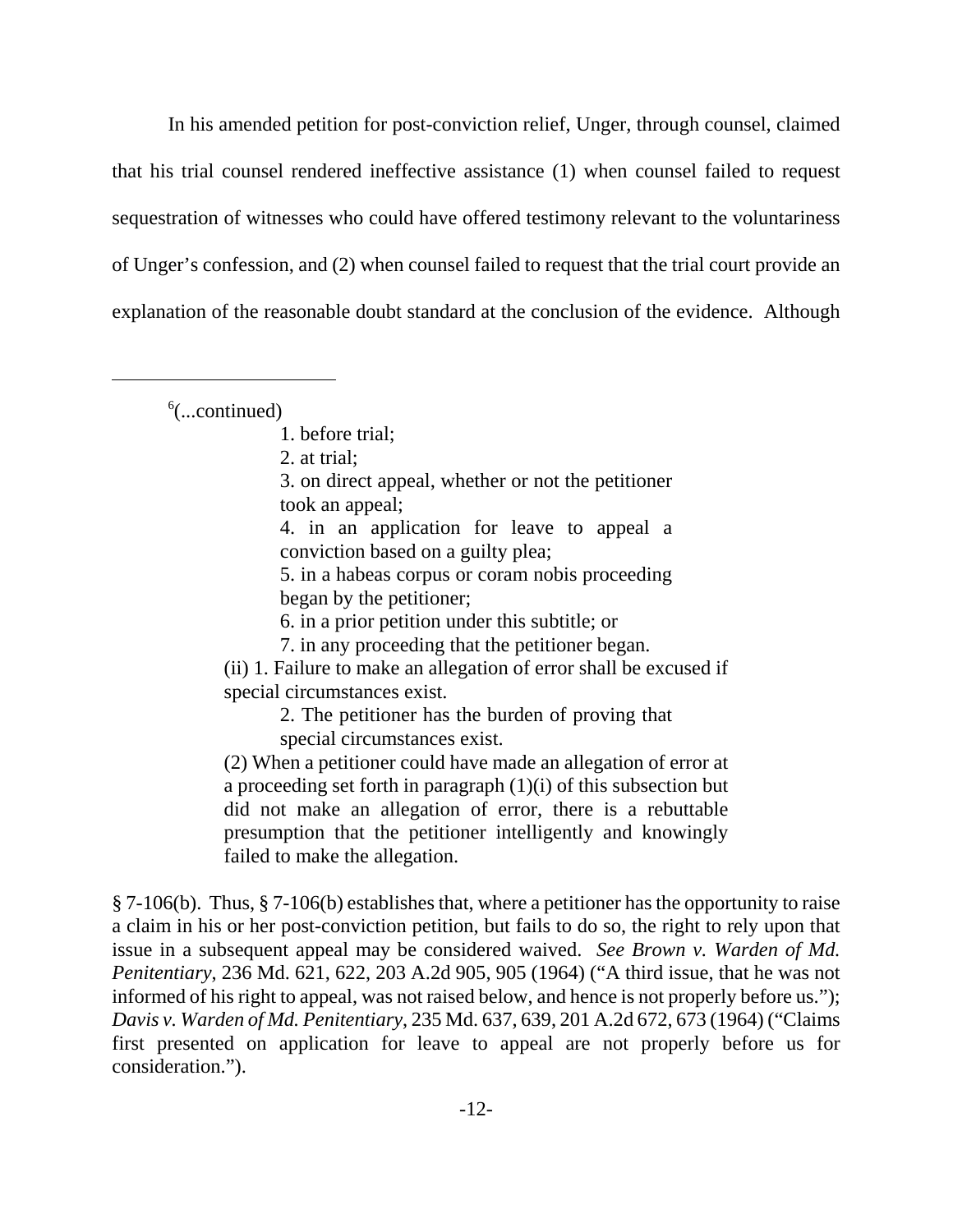Unger's amended petition alleged additionally that "[t]he trial judge improperly instructed the jury that his instructions were advisory only and not binding on them," he did not contend that his trial counsel rendered ineffective assistance by failing to object to the advisory jury instructions. Accordingly, in neither its 16 March 2007 memorandum opinion nor its 30 April 2007 supplemental memorandum opinion did the post-conviction court (nor could it) address the question of whether Unger's counsel was ineffective for failing to object to the trial court's advisory jury instructions.

In Unger's conditional cross-application for leave to appeal from the post-conviction court's judgment, he similarly did not raise any contention with regard to his trial counsel's alleged ineffectiveness for failing to object to the trial court's advisory jury instructions. Only after this Court issued its opinion in *Adams* did Unger allege, in his supplement to his conditional cross-application for leave to appeal, that his trial counsel provided ineffective representation by failing to object to the trial court's advisory jury instructions. In response to *Adams*, the holding of which, as noted by the Court of Special Appeals here, undermined significantly Unger's original contention by finding that a defendant's failure to object to advisory jury instructions waives a future post-conviction claim alleging the error of such instructions, Unger shifted his position to allege, for the first time, that his trial counsel provided ineffective assistance by failing to object to the trial court's advisory jury instructions. Nonetheless, the Court of Special Appeals, in its unreported opinion, made no mention of whether Unger's trial counsel rendered ineffective assistance by failing to object to the trial court's advisory jury instructions.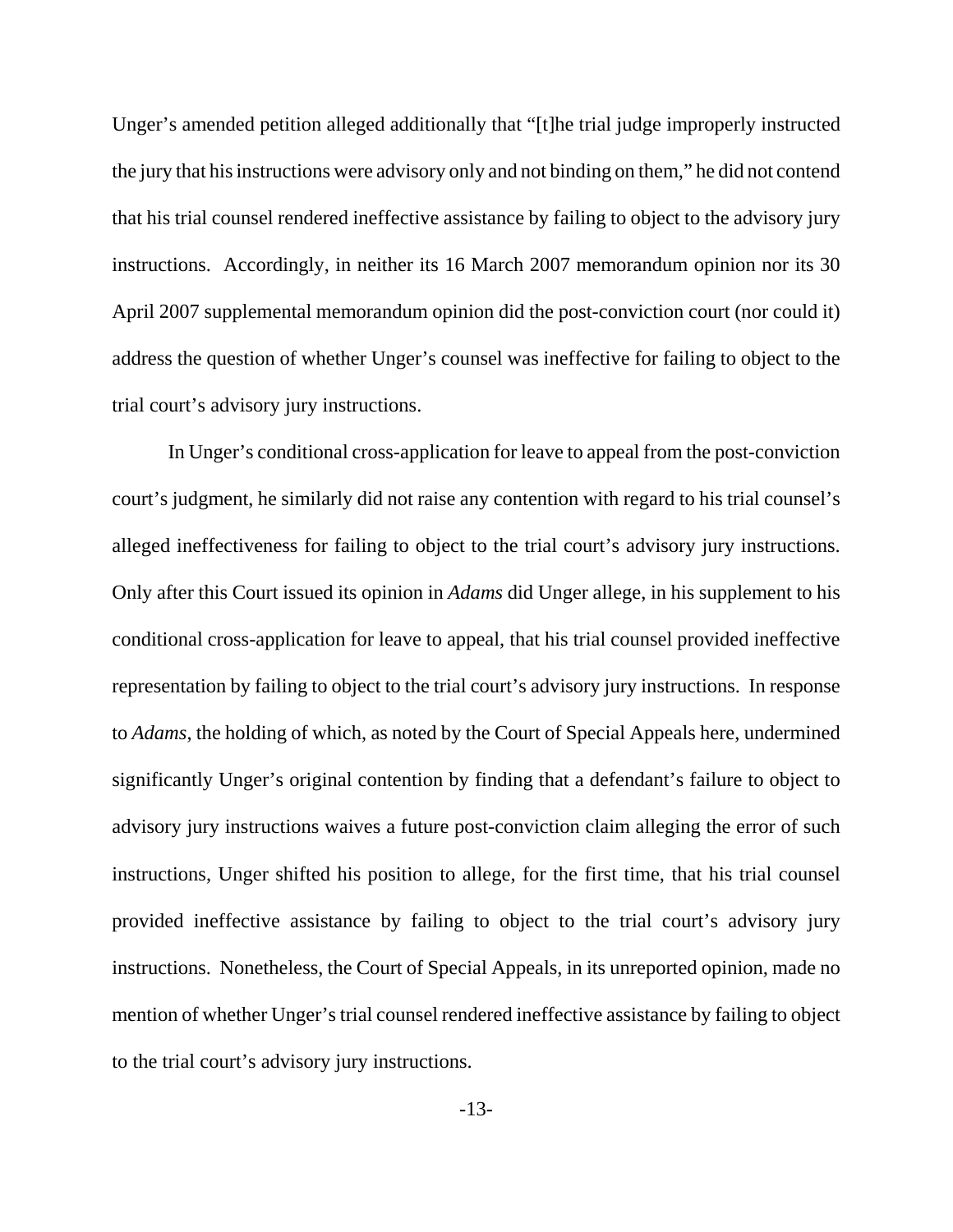It is clear that, by failing to raise in the post-conviction court his claim that his trial counsel rendered ineffective assistance by failing to object to the trial court's giving of advisory jury instructions, Unger waived, pursuant to § 7-106, any possible post-conviction relief based upon that issue. As such, I would not consider the merits of this aspect of Unger's ineffective assistance of counsel claims.

The Majority opinion posits that whether there was a waiver of the advisory jury instruction challenge and whether Unger suffered from ineffective assistance of counsel are issues so inextricably intertwined or "dependent" that they must be considered together for the purposes of preservation. (Majority slip op. at 25). The Majority opinion uses the "inextricably intertwined" characterization as rhetorical cover to bootstrap its revisitation (see the dissent in *Adams*) of the already decided question of whether *Stevenson* and *Montgomery* set forth a new constitutional rule. *Id.* Indeed, the Majority opinion goes so far as to present this as an open question requiring an answer, which, based on our holding in *Adams*, it clearly is not. *Id.*

The "inextricably intertwined" invocation proffered by the Majority opinion, while applicable admittedly in some cases, is flawed fundamentally here. In the cases cited by the Majority opinion, in support of its assertion, the Court addressed an issue related closely, or one rising from the same operative facts, but only after the related issue was *preserved properly*. (Majority slip op. at 25-26) (citing, among others, *J.P. Delphy Ltd. P'ship v. Mayor & City of Frederick*, 396 Md. 180, 196 n.15, 913 A.2d 28, 38 n.15 (2006); *Ross v. State Bd. of Elections*, 387 Md. 649, 659, 876 A.2d 692, 698 (2005)). That is not the case here. The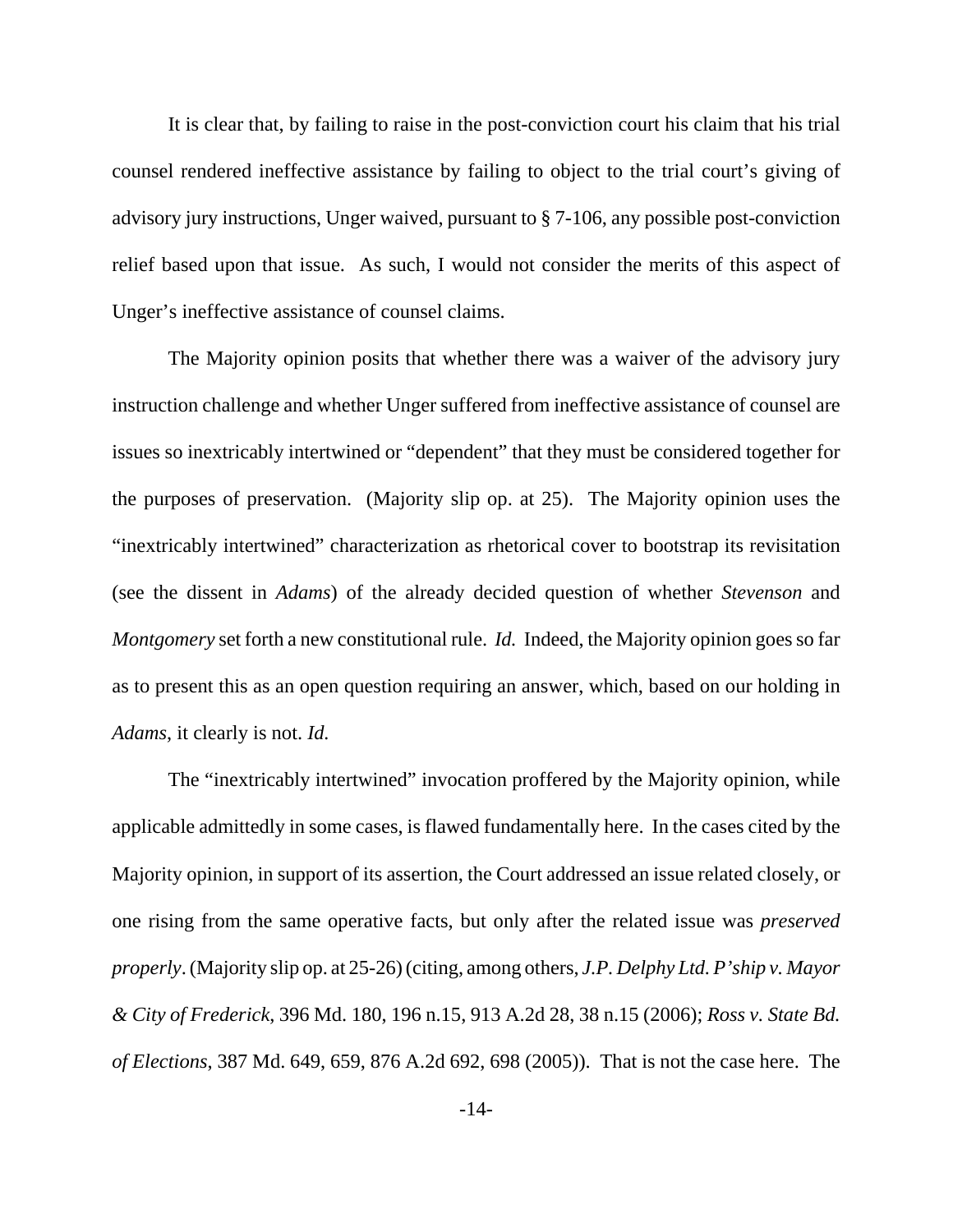first issue, whether Unger was prejudiced by the trial judge's advisory jury instructions, was waived by Unger's failure to object timely. This is based on our decisions in *Adams*, *Stevenson*, and *Montgomery*. The second issue, whether Unger received ineffective assistance of counsel based on his trial attorney's failure to object to the advisory jury instructions was waived because Unger failed to present this argument to the post-conviction court. Two wrongs, in this case, do not make a right. Unlike the cases relied on in the Majority opinion, there is no issue preserved properly to anchor a common issue for the intertwining claimed by the Majority. The Majority opinion uses the "inextricably intertwined" analysis simply as a chimera for renewing and elevating its attack (expressed previously as a dissent) on the Court's holding in *Adams*.

Conceptually, I can understand disagreement on the issue of whether this Court should excuse Unger's waiver, by exercise of the Court's power of discretion to decide the issue of ineffective assistance of counsel for failure to object to the advisory jury instructions. I can not excuse, however, the Majority opinion's abrogation of the principles of stare decisis in order to overturn directly the holding of *Adams* that *Stevenson* and *Montgomery* did not announce a new principle of state constitutional law.

The members of this Court in the Majority bear the burden of upholding the stare decisis principles that ensure a predictable, even-handed development of common law.<sup>7</sup>

 $7$  To be sure, three members of the Majority here reiterate views consistent with their dissent in *Adams*. Nonetheless, I submit more is required, before deviating from stare decisis, than simply re-potting those dissenting views as a Majority opinion here.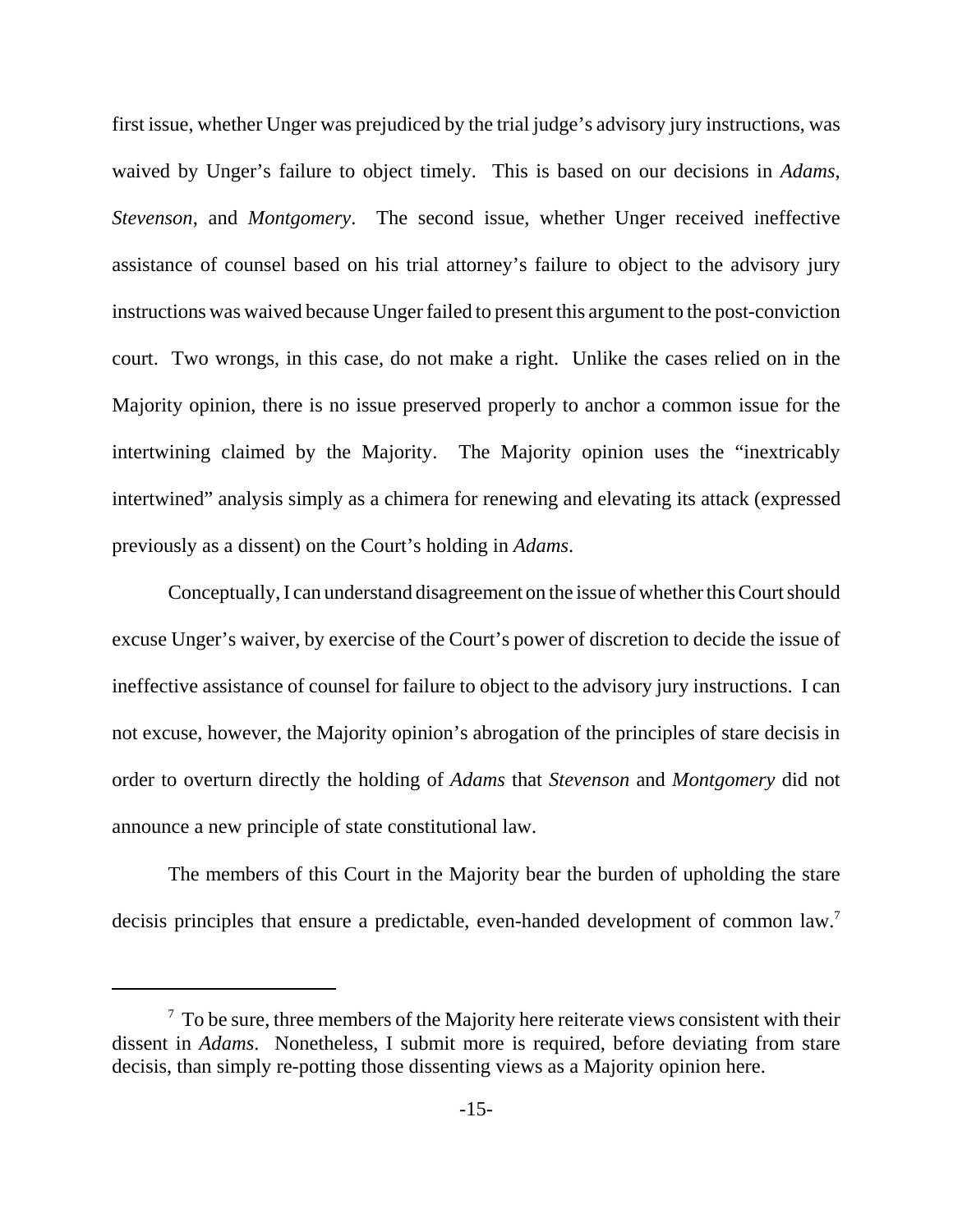Although most of them expressed previously their disagreement with the reasoning and result in *Adams*, that alone does not justify the 180 degree turn the Court takes today. The Majority opinion should articulate clearly why this was necessary. A mere *ipse dixit* that the waiver holdings of *Adams* and *Stevenson* are "erroneous" and "wrongly decided" does not satisfy the required justification for departure from stare decisis. Maj. Slip op. at 37-38.<sup>8</sup>

Stare decisis means to stand by the thing decided and provides "evenhanded, predictable, and consistent development of legal principles, fosters reliance on judicial decisions, and contributes to the actual and perceived integrity of the judicial process." *Livesay v. Baltimore Cnty.*, 384 Md. 1, 14, 862 A.2d 33, 40-41 (2004) (quoting *Payne v. Tennessee*, 501 U.S. 808, 827, 111 S. Ct. 2597, 2609, 115 L. Ed 2d 720, 737 (1991)). We noted the Supreme Court's teaching that stare decisis "'permits society to presume that bedrock principles are founded in the law rather than in the *proclivities of individuals*, and

<sup>&</sup>lt;sup>8</sup> The select cases relied upon by the Majority opinion in support of its departure from stare decisis are puzzling. While *Townsend v. Bethlehem-Fairfield Shipyard, Inc.*, is cited often for the proposition that "it is sometimes advisable to correct a decision or decisions wrongly made in the first instance," the ultimate conclusion in that case was that it was "more important that the law should remain settled as it is than another interpretation possibly more logical should now, after all these years, be given to it." 186 Md. 406, 417, 422, 47 A.2d 365, 370, 372 (1946). In *Cure v. State*, 421 Md. 300, 318-19, 26 A.2d 899, 910 (2011), these Court's opinion explained clearly and fully why ambiguity in the holding of a prior decision necessitated revisiting an earlier question. The other cases cited by the Majority opinion illustrate examples of prior *inconsistent* holdings from the Court which required correction. These decisions set forth clearly the rationale for doing so. *See Harris v. Bd. of Educ.*, 375 Md. 21, 825 A.2d 365 (2003); *State v. Kanaras*, 357 Md. 170, 742 A.2d 508 (1999); *Owens-Illinois v. Zenobia*, 325 Md. 420, 601 A.2d 633 (1992). I am not advancing here the view that stare decisis is absolute, only that proper deviation from its principles requires adequate justification, which is lacking in the Majority opinion here.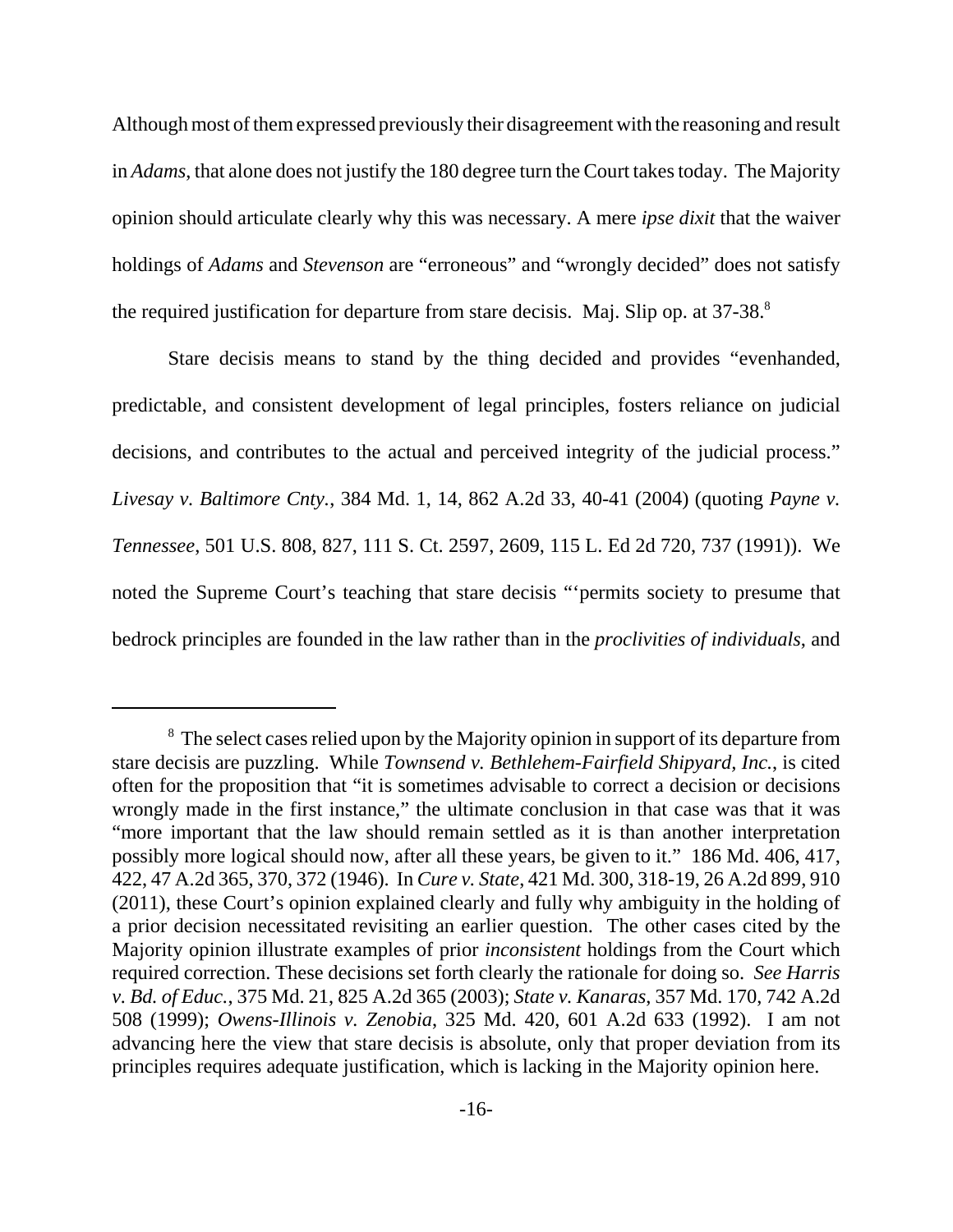thereby contributes to the integrity of our constitutional system of government, both in appearance and in fact.'" *Livesay*, 384 Md. at 15, 862 A.2d 41 (quoting *Vasquez v. Hillery*, 474 U.S. 254, 265-66, 106 S. Ct. 617, 624, 88 L. Ed. 2d 598, 610 (1986)) (emphasis added). A fixed, established body of law provides citizens with certainty, "not subject to change because some judge or judges think differently." *Perry v. State*, 357 Md. 37, 97, 741 A.2d 1162, 1194 (1999).

Acknowledging that stare decisis is not an inexorable command, deviation from its principles should be done only in extraordinary circumstances, when this Court finds changed circumstances (not just personnel), or increased knowledge that "the rule has become unsound in the circumstances of modern life, a vestige of the past, no longer suitable to our people." *Harrison v. Montgomery Cnty. Bd. of Educ.*, 295 Md. 442, 459, 456 A.2d 894, 903 (1983). In cases where this Court has upset its previous decisions in contravention of stare decisis, we have done so with great care, taking the time to set forth a clear justification for our action. *See e.g. Price v. State*, 405 Md. 10, 23, 949 A.2d 619, 627 (2008) (where Judge Eldridge justified at great length upsetting Maryland's longstanding acceptance of legally inconsistent jury verdicts in criminal cases); *Bozman v. Bozman*, 376 Md. 461, 496, 830 A.2d 450, 471 (2003) (noting the "overwhelming weight of authority" supporting a reversal of interspousal immunity, "a vestige of the past, whose time has come and gone."); *Boblitz v. Boblitz*, 296 Md. 242, 462 A.2d 506 (1983) (finding no firm public policy reason for retaining an earlier created judicial immunity). This Court may deviate also from the principles of stare decisis when a prior decision is erroneous clearly. *Perry*, 357 Md. at 97,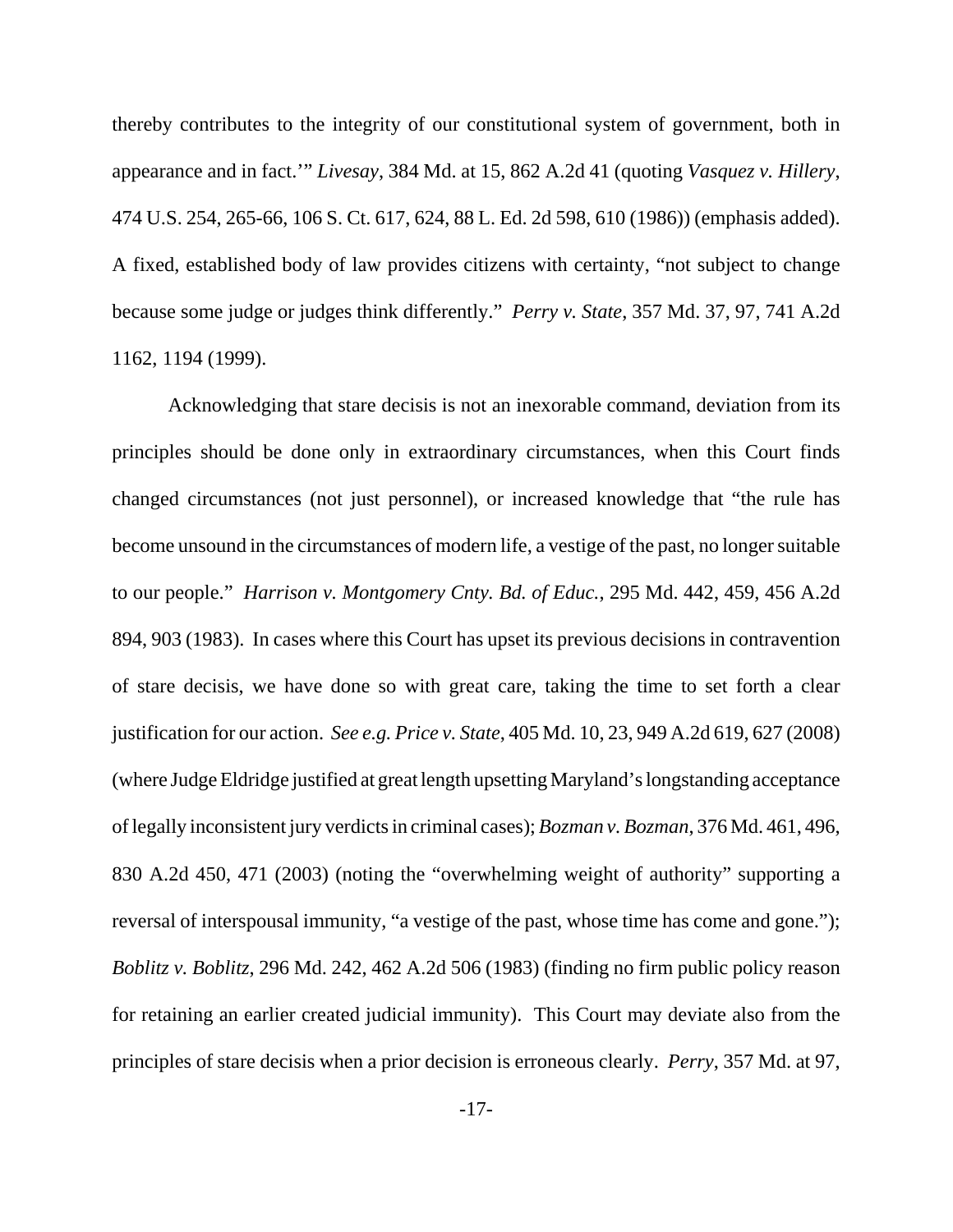741 A.2d 1194 ("it is sometimes advisable to correct a decision or decision wrongly made in the first instance, if it is found that the decision is clearly wrong and contrary to other established principles").

We do not have before us here a situation where society has evolved to such a new order that requires us to disrupt or dispute the long ago holdings of *Stevenson* and *Montgomery*. What we have here is simply the resurrection of previously rejected views. Whether *Stevenson* and *Montgomery* announced a new constitutional standard is not before the Court properly in this case. *Hillery*, 474 U.S. at 265, 106 S. Ct. at 624, 88 L. Ed. 2d at 610 (Stare decisis ensures that "the law will not merely change erratically, but will develop in a principled and intelligible fashion.").

The Majority opinion, concluding that the issue of ineffective assistance of counsel for failure to object to the advisory jury instructions was preserved properly and is before the Court, does not proceed to analyze the merits of that issue. Instead the opinion diverts to whether *Stevenson* and *Montgomery* announced a new state constitutional standard and concludes that Unger did not waive his right to appeal the advisory jury instructions under 7-106(c)(2). Indeed, this departure into overturning *Adams* may surprise the parties here, both of which briefed the issue of ineffective assistance of counsel under the *Strickland* standard*, infra*, and relied upon the holding in *Adams* as a basis undergirding the claim. Unger's surprise at the Majority's twist will undoubtedly be somewhat more muted than that of the State.

## **ii. Failure to Request Reasonable Doubt Instruction at Close of Evidence**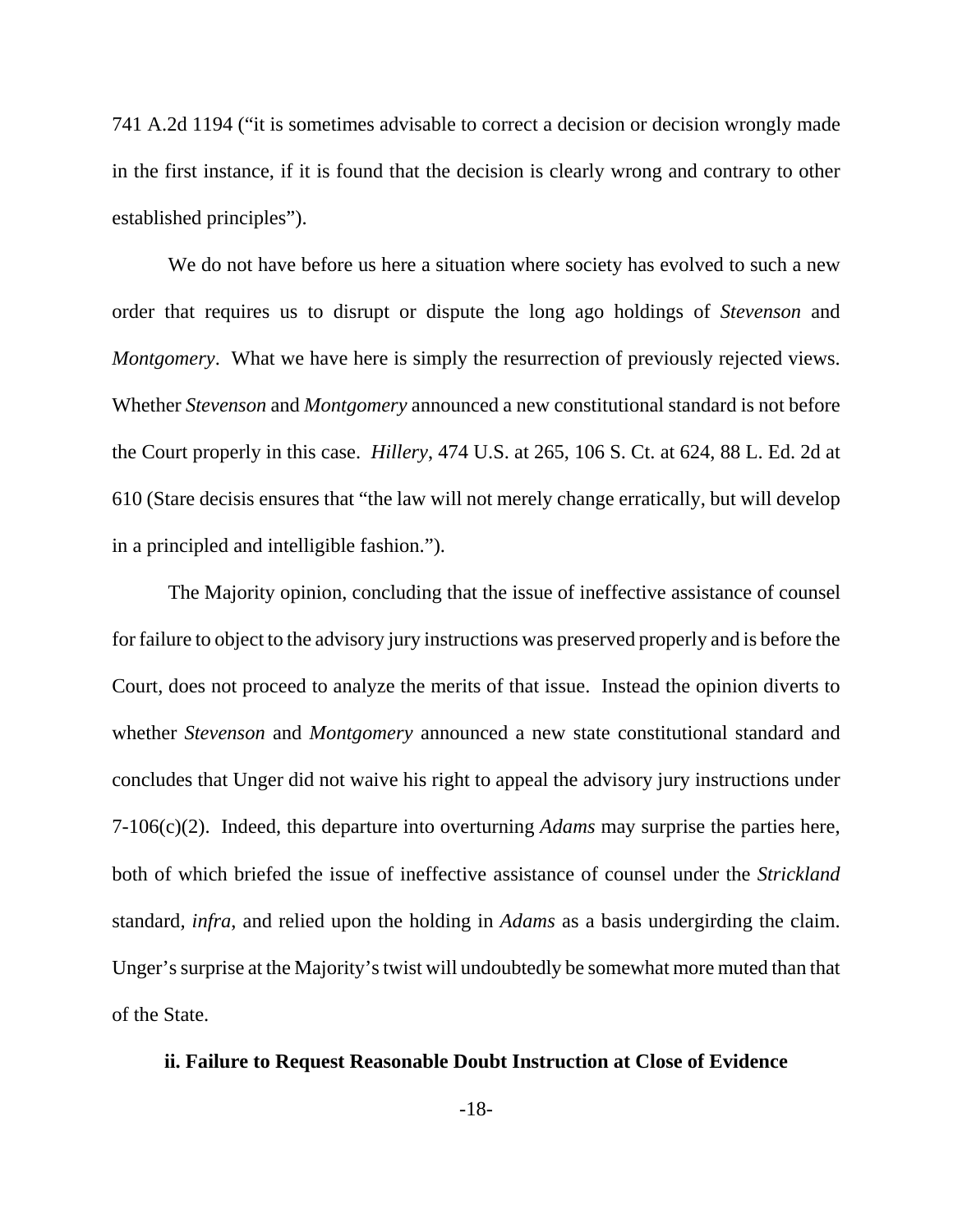In *Strickland v. Washington*, 466 U.S. 668, 104 S. Ct. 2052, 80 L. Ed. 2d 674 (1984),

the Supreme Court established the standard in criminal cases for reviewing a defendant's allegation that he or she received ineffective assistance of counsel. At the outset, the Court observed that "[t]he benchmark for judging any claim of ineffectiveness must be whether counsel's conduct so undermined the proper functioning of the adversarial process that the trial cannot be relied on as having produced a just result." *Strickland*, 466 U.S. at 686, 104 S. Ct. at 2064, 80 L. Ed. 2d at 692-93. The Court outlined a two-pronged test to be applied in determining whether the defendant's right to effective assistance of counsel has been violated:

> A convicted defendant's claim that counsel's assistance was so defective as to require reversal of a conviction or death sentence has two components. First, the defendant must show that counsel's performance was deficient. This requires showing that counsel made errors so serious that counsel was not functioning as the "counsel" guaranteed the defendant by the Sixth Amendment. Second, the defendant must show that the deficient performance prejudiced the defense. This requires showing that counsel's errors were so serious as to deprive the defendant of a fair trial, a trial whose result is reliable. Unless a defendant makes both showings, it cannot be said that the conviction or death sentence resulted from a breakdown in the adversary process that renders the result unreliable.

*Strickland*, 466 U.S. at 687, 104 S. Ct. at 2064, 80 L. Ed. 2d at 693.

In order to satisfy the performance prong of the test, a defendant alleging ineffective assistance of counsel "must show that counsel's representation fell below an objective standard of reasonableness." *Strickland*, 466 U.S. at 687-88, 104 S. Ct. at 2064, 80 L. Ed. 2d at 693. "The proper measure of attorney performance remains simply reasonableness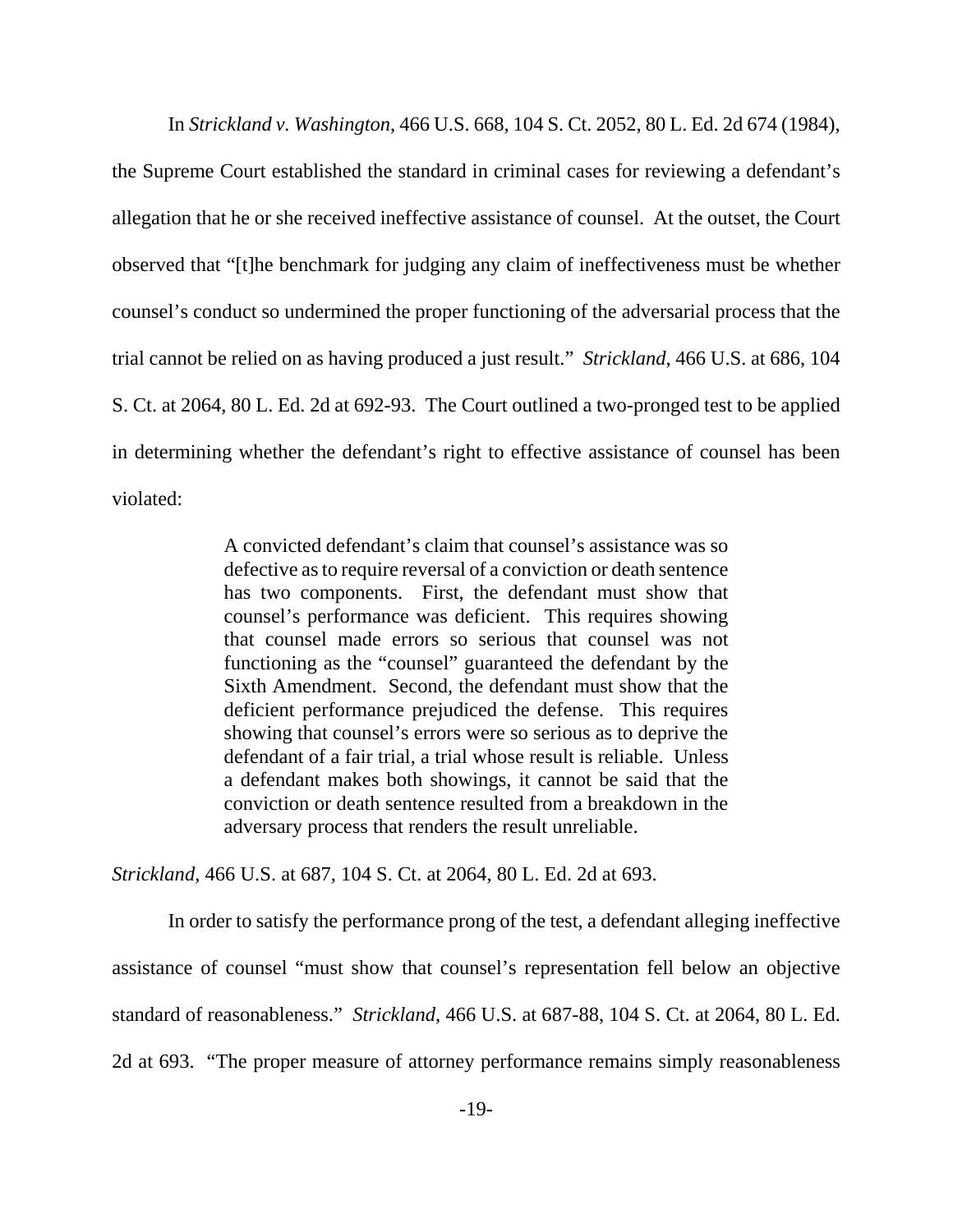under prevailing professional norms." *Strickland*, 466 U.S. at 688, 104 S. Ct. at 2065, 80 L. Ed. 2d at 694. "Judicial scrutiny of counsel's performance must be highly deferential" and should recognize "the wide latitude counsel must have in making tactical decisions." *Strickland*, 466 U.S. at 689, 104 S. Ct. at 2065, 80 L. Ed. 2d at 694. In addition, a reviewing court must be careful "to eliminate the distorting effects of hindsight, to reconstruct the circumstances of counsel's challenged conduct, and to evaluate the conduct from counsel's perspective at the time." *Id.* Finally, a reviewing court "must indulge a strong presumption that counsel's conduct falls within the wide range of reasonable professional assistance; that is, the defendant must overcome the presumption that, under the circumstances, the challenged action 'might be considered sound trial strategy.'" *Strickland*, 466 U.S. at 689, 104 S. Ct. at 2065, 80 L. Ed. 2d at 694-95 (quoting *Michel v. Louisiana*, 350 U.S. 91, 101, 76 S. Ct. 158, 164, 100 L. Ed. 83, 93 (1955)).

Regarding the prejudice prong of the ineffectiveness inquiry, "[i]t is not enough for the defendant to show that the errors had some conceivable effect on the outcome of the proceeding." *Strickland*, 466 U.S. at 693, 104 S. Ct. at 2067, 80 L. Ed. 2d at 697. On the other hand, "a defendant need not show that counsel's deficient conduct more likely than not altered the outcome in the case." *Strickland*, 466 U.S. at 693, 104 S. Ct. at 2068, 80 L. Ed. 2d at 697. Rather, in order to satisfy the prejudice prong of the test, "[t]he defendant must show that there is a reasonable probability that, but for counsel's unprofessional errors, the result of the proceeding would have been different. A reasonable probability is a probability sufficient to undermine confidence in the outcome." *Strickland*, 466 U.S. at 694, 104 S. Ct.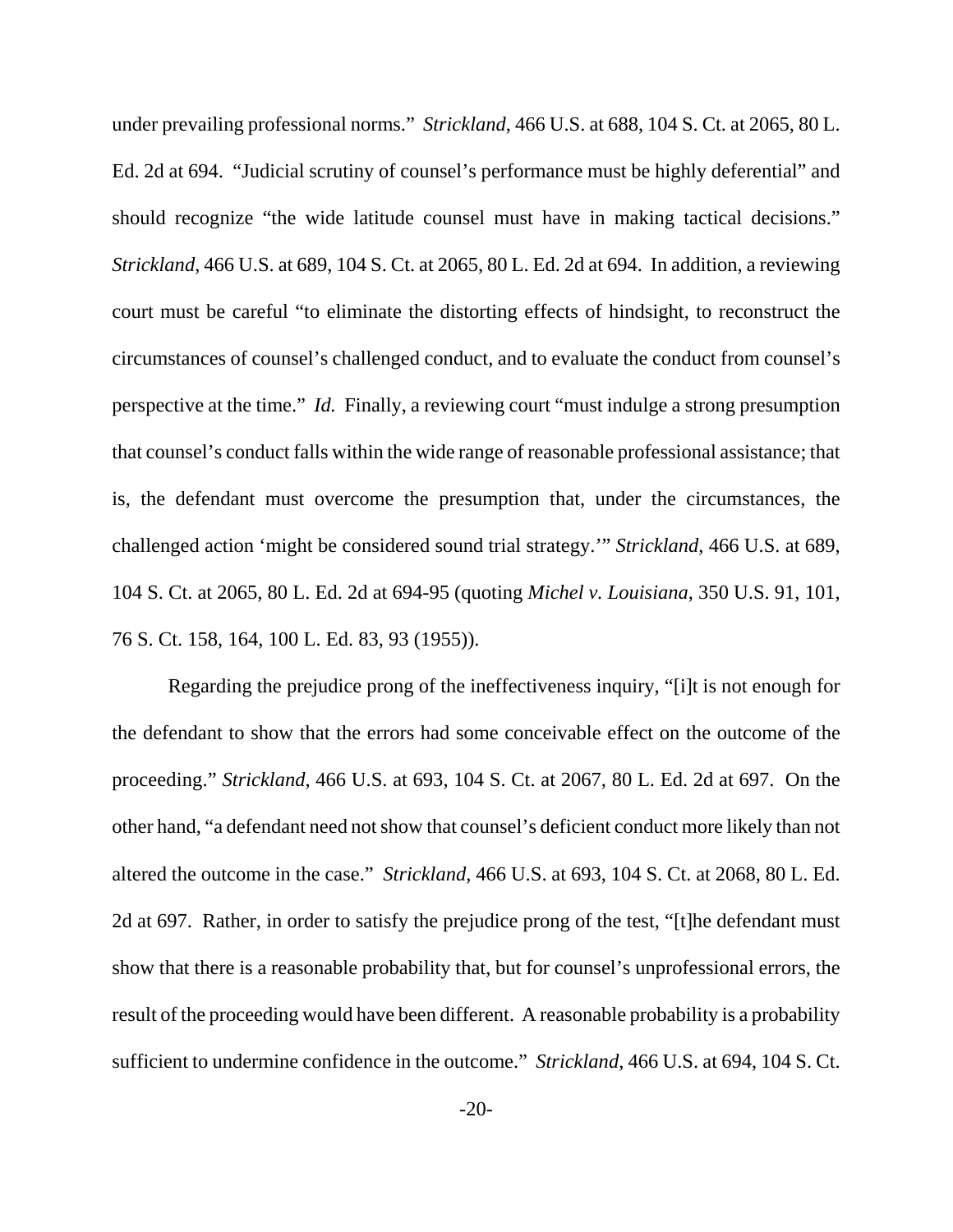2068, 80 L. Ed. 2d at 698. In other words, "[w]hen a defendant challenges a conviction, the question is whether there is a reasonable probability that, absent the errors, the factfinder would have had a reasonable doubt respecting guilt." *Strickland*, 466 U.S. at 695, 104 S. Ct. at 2068-69, 80 L. Ed. 2d at 698. In making such a determination, the reviewing court "should presume, absent challenge to the judgment on grounds of evidentiary insufficiency, that the judge or jury acted according to law." *Strickland*, 466 U.S. at 694, 104 S. Ct. at 2068, 80 L. Ed. 2d at 698. Additionally, the reviewing court "must consider the totality of the evidence before the judge or jury," remembering that "[s]ome errors will have had a pervasive effect on the inferences to be drawn from the evidence, altering the entire evidentiary picture, and some will have had an isolated, trivial effect." *Strickland*, 466 U.S. at 695-96, 104 S. Ct. at 2069, 80 L. Ed. 2d at 698-99.

The Supreme Court, illuminating the prejudice component of the ineffectiveness inquiry, noted that, "[i]n certain Sixth Amendment contexts, prejudice is presumed." *Strickland*, 466 U.S. at 692, 104 S. Ct. at 2067, 80 L. Ed. 2d at 696. Prejudice will be presumed in situations where the defendant suffers "[a]ctual or constructive denial of the assistance of counsel altogether" or where the State engages in "interference with counsel's assistance." *Id.* In those circumstances, prejudice "is so likely that case-by-case inquiry into prejudice is not worth the cost." *Id.* Moreover, "such circumstances involve impairments of the Sixth Amendment right that are easy to identify and, for that reason and because the prosecution is directly responsible, easy for the government to prevent." *Id.* A more limited presumption of prejudice also is applicable "when counsel is burdened by an actual conflict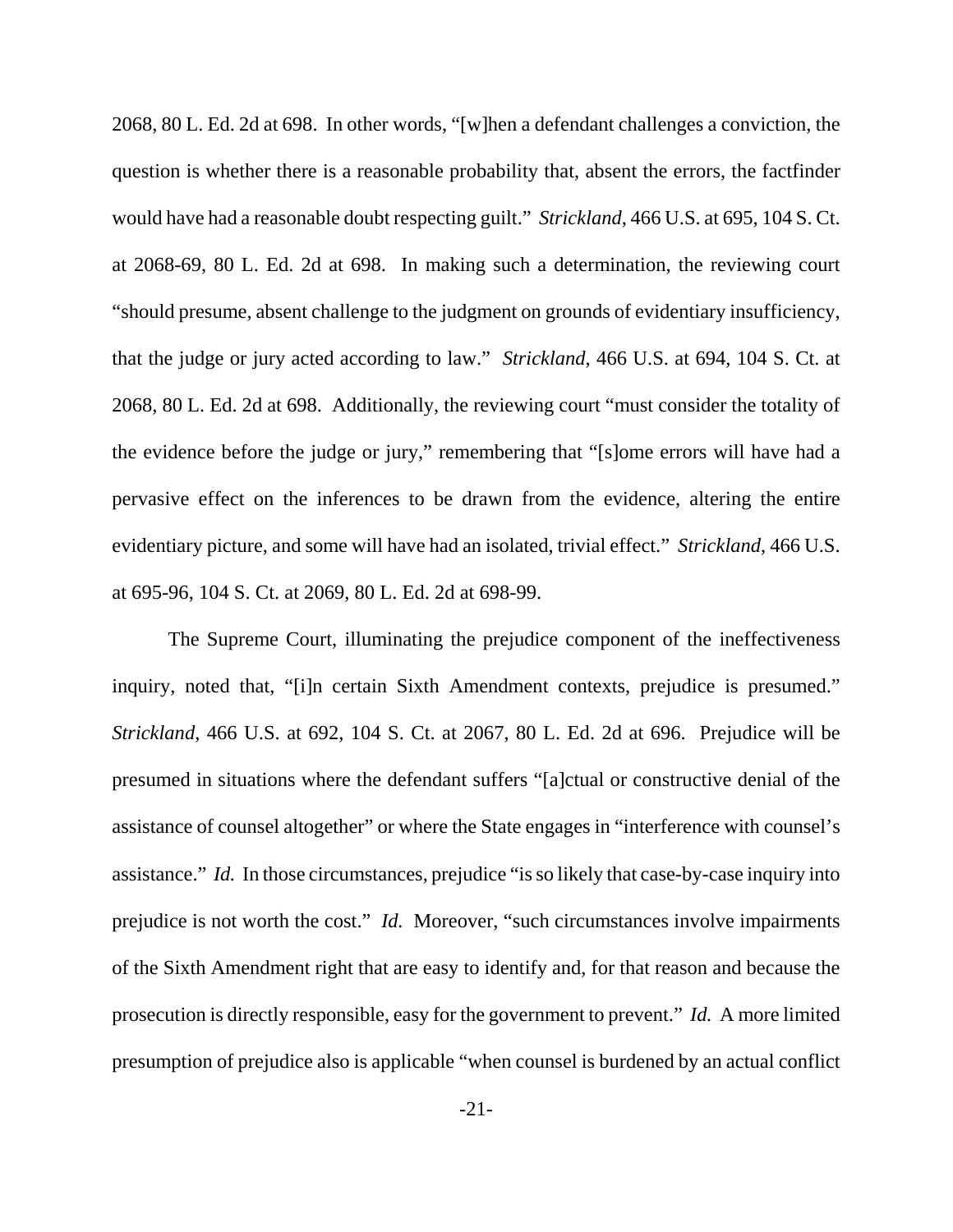of interest." *Id.* Absent the actual or constructive denial of the assistance of counsel, or a conflict of interest situation, however, "actual ineffectiveness claims alleging a deficiency in attorney performance are subject to a general requirement that the defendant affirmatively prove prejudice." *Strickland*, 466 U.S. at 693, 104 S. Ct. at 2067, 80 L. Ed. 2d at 697.

As observed by the Supreme Court, "there is no reason for a court deciding an ineffective assistance claim to approach the inquiry in the same order or even to address both components of the inquiry if the defendant makes an insufficient showing on one." *Strickland*, 466 U.S. at 697, 104 S. Ct. at 2069, 80 L. Ed. 2d at 699. "If it is easier to dispose of an ineffectiveness claim on the ground of lack of sufficient prejudice, which . . . will often be so, that course should be followed." *Id.* I would find that Unger failed to satisfy his burden of demonstrating actual prejudice resulting from his trial counsel's failure to request a reasonable doubt instruction at the close of the evidence, and, therefore, not address whether trial counsel's alleged failure in this regard constituted deficient performance.

In addressing the prejudice prong of the *Strickland* analysis, Unger eschews any attempt to demonstrate actual prejudice resulting from his trial counsel's failure to request that the trial court provide a reiterative explanation of the reasonable doubt standard after the conclusion of the evidence. In other words, Unger does not contend that there is a "reasonable probability that, but for counsel's unprofessional errors, the result of the proceedings would have been different." This is likely due to the fact that, as noted by the State in its brief, the evidence of Unger's culpability in the robbery of Kim's Corner and the murder of Officer Kline was overwhelming. Rather, Unger maintains that his trial counsel's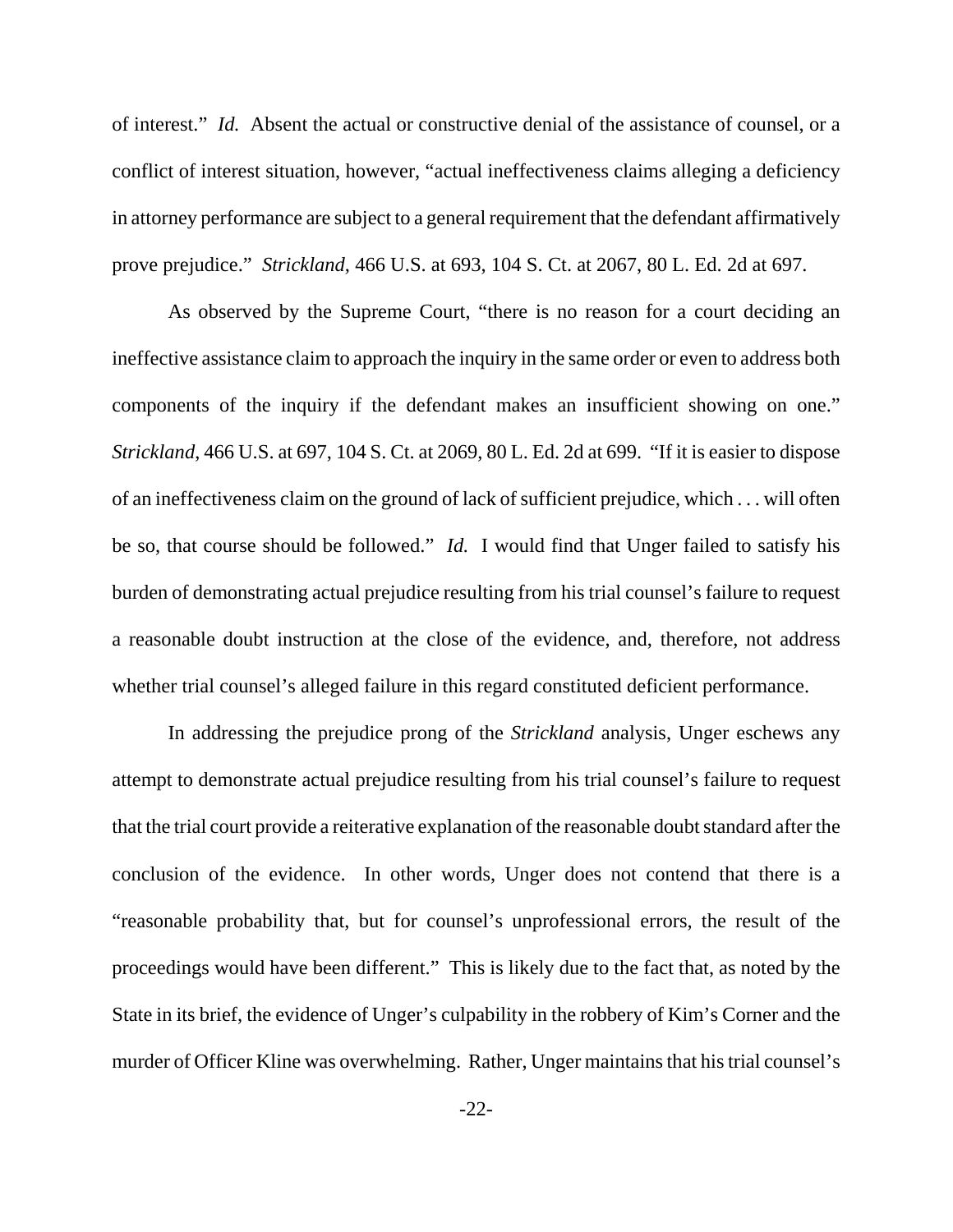alleged error resulted in "structural error,"<sup>9</sup> which, according to Unger, relieves him of his burden of showing actual prejudice under *Strickland*. This dog will not hunt, as the aphorism goes.

Unger directs our attention to a number of cases from federal Courts of Appeal in support of his contention that "[i]f a defendant meets his burden with regard to the first prong of *Strickland* and, as in [Unger's] case, a 'structural error' results from counsel's deficient performance, then the defendant 'need not establish actual prejudice' in order to prove his claim of ineffective assistance of counsel." *See Owens v. United States*, 483 F.3d 48, 64 (1st Cir. 2007); *Becht v. United States*, 403 F.3d 541, 549 (8th Cir. 2005); *Sustache-Rivera v. United States*, 221 F.3d 8, 17 (1st Cir. 2000); *McGurk v. Stenberg*, 163 F.3d 470, 475 (8th Cir. 1998); *United States v. Canady*, 126 F.3d 352, 364 (2nd Cir. 1997). In response, the State proffers *Purvis v. Crosby*, 451 F.3d 734 (11th Cir. 2006), as an example that the federal courts remain divided on the issue. *See Purvis*, 451 F.3d at 740 ("It is one thing to recognize

 $9A$  "structural error" has been described as one which "affect[s] the framework within which the trial proceeds, rather than simply an error in the trial process itself." *Arizona v. Fulminante*, 499 U.S. 279, 310, 111 S. Ct. 1246, 1265, 113 L. Ed. 2d 302, 331 (1991). Stated another way, a "structural error" is one that "transcends the criminal process." *Fulminante*, 499 U.S. at 311, 111 S. Ct. at 1265, 113 L. Ed. 2d at 332. Examples include "the total deprivation of the right to counsel at trial," "a judge who was not impartial," "unlawful exclusion of members of the defendant's race from a grand jury," "the right to self-representation at trial," and "the right to public trial." *Fulminante*, 499 U.S. at 309-10, 111 S. Ct. at 1265, 113 L. Ed. 2d at 331. As the Supreme Court observed, "'[w]ithout these basic protections, a criminal trial cannot reliably serve its function as a vehicle for determination of guilt or innocence, and no criminal punishment may be regarded as fundamentally fair.'" *Fulminante*, 499 U.S. at 310, 111 S. Ct. at 1265, 113 L. Ed. 2d at 331 (quoting *Rose v. Clark*, 478 U.S. 570, 577-78, 106 S. Ct. 3101, 3106, 92 L. Ed. 2d 460, 470 (1986)).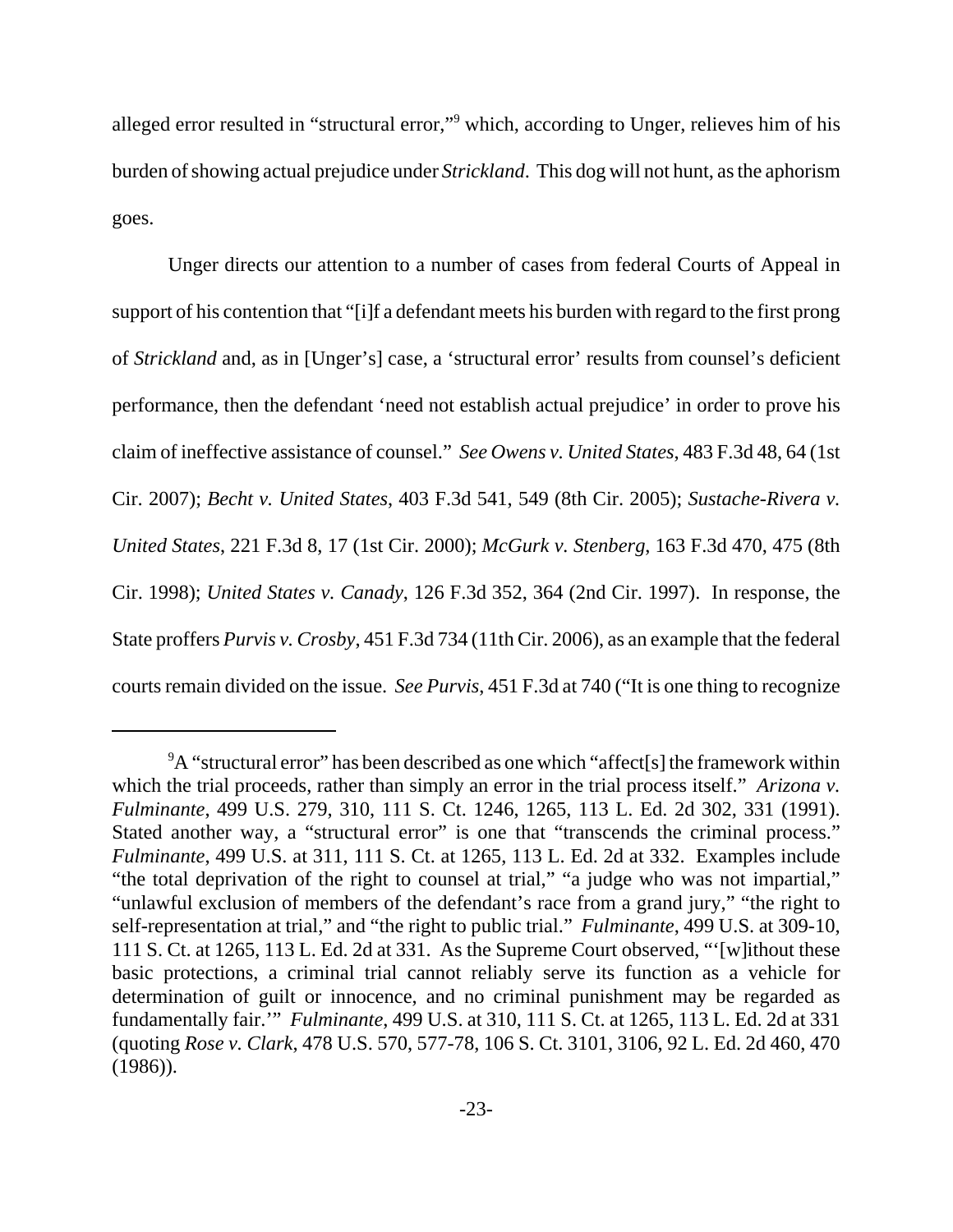that structural errors and defects obviate any requirement that prejudice be shown on direct appeal and rule out an application of the harmless error rule in that context. It is another matter entirely to say that they vitiate the prejudice requirement for an ineffective assistance claim.").

Despite some disagreement among the federal appellate courts, the decision of the Supreme Court in *Strickland* suggests convincingly that prejudice satisfying the second prong of the ineffective assistance of counsel inquiry will be presumed only in the narrow situations described by the Court, namely, where there is evidence of actual or constructive denial of the assistance of counsel or actual conflict of interest. *Strickland*, 466 U.S. at 692-93, 104 S. Ct. at 2067, 80 L. Ed. 2d at 696-97. Such a conclusion is buttressed by *United States v. Cronic*, 466 U.S. 648, 104 S. Ct. 2039, 80 L. Ed. 2d 657 (1984), decided the same day as *Strickland*, in which the Supreme Court described the situations in which prejudice in an ineffective assistance of counsel claim will be presumed as including (1) where the accused is subjected to "the complete denial of counsel," (2) where "counsel entirely fails to subject the prosecution's case to meaningful adversarial testing," and (3) where, "although counsel is available to assist the accused during trial, the likelihood that any lawyer, even a fully competent one, could provide effective assistance is so small that a presumption of prejudice is appropriate without inquiry into the actual conduct of the trial." *Cronic*, 466 U.S. at 659- 60, 104 S. Ct. at 2047, 80 L. Ed. 2d at 668; *see also Walker v. State*, 391 Md. 233, 246-47, 892 A.2d 547, 554-55 (2006) (noting the presumed prejudice situations described in *Cronic*). The Supreme Court went on to state that "[a]part from circumstances of that magnitude,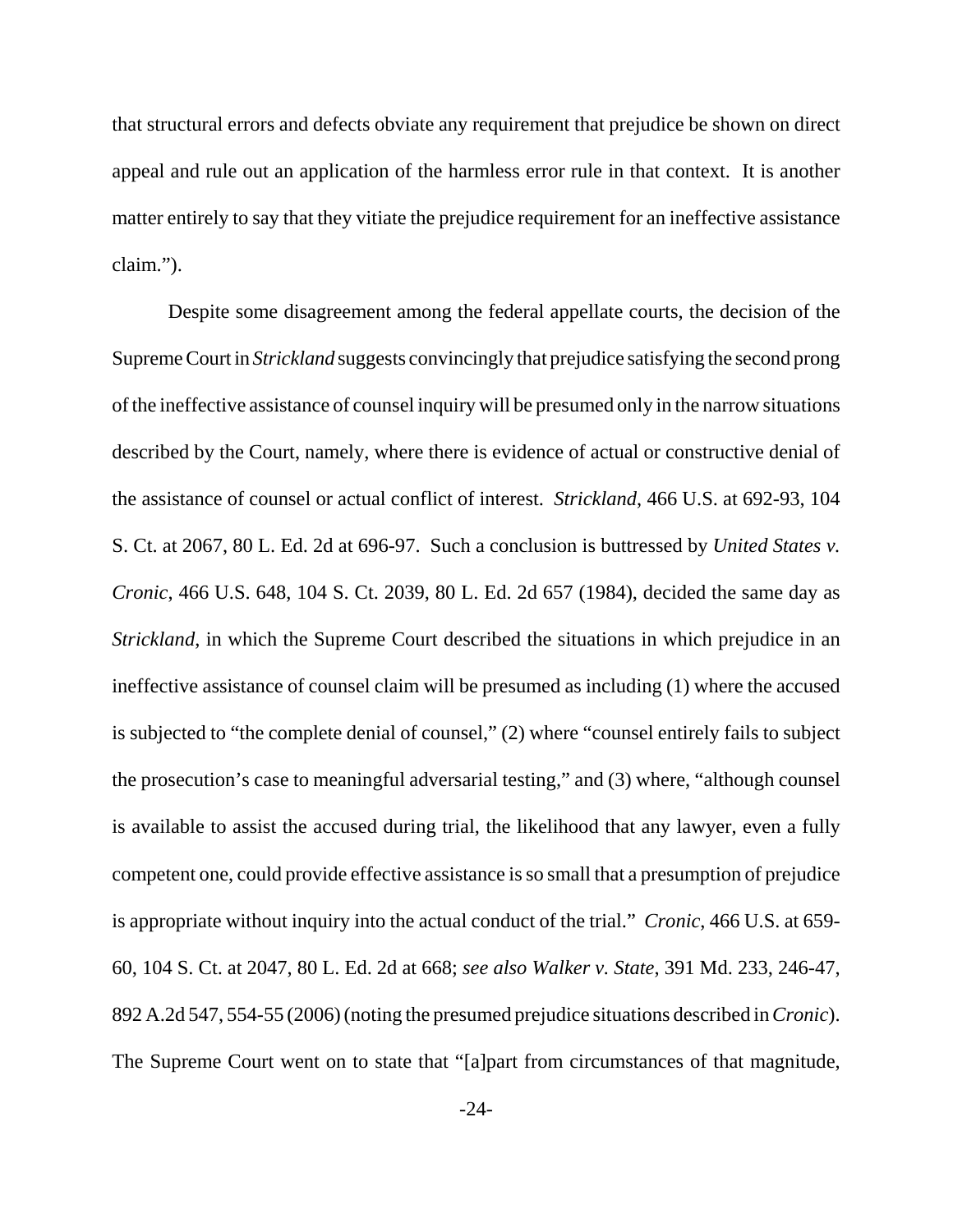however, there is generally no basis for finding a Sixth Amendment violation unless the accused can show how specific errors of counsel undermined the reliability of the finding of guilt." *Cronic*, 466 U.S. at 659 n.26, 104 S. Ct. at 2047 n.26, 80 L. Ed. 2d at 668 n.26. *See also Walker*, 391 Md. at 247, 892 A.2d at 555 ("With the exception of these three situations, a defendant must articulate 'how specific errors of counsel undermined the reliability of the finding of guilt,' *i.e.*, the defendant must prove actual prejudice." (quoting *Cronic*, 466 U.S. at 659 n.26, 104 S. Ct. at 2047 n.26, 80 L. Ed. 2d at 668 n.26)); *Bowers v. State*, 320 Md. 416, 425, 578 A.2d 734, 738 (1990) ("As to the prejudice component, putting aside those few situations in which prejudice is presumed (actual or constructive denial of counsel and actual conflict of interest), the defendant must show that the particular and unreasonable errors of counsel 'actually had an adverse effect on the defense.'" (quoting *Strickland*, 466 U.S. at 693, 104 S. Ct. at 2067, 80 L. Ed. 2d at 697)). I reiterate here our observations in *Walker* and *Bowers* that, in Maryland, unless the error of which the defendant complains falls into the categories of error for which the Supreme Court has declared that prejudice under *Strickland* will be presumed, the defendant must demonstrate that he or she suffered actual prejudice as the result of counsel's deficient performance.

The error of counsel identified by Unger in this case as constituting deficient performance is that trial counsel failed to request that the trial court provide the jury, at the conclusion of the evidence, with a redundant explanation of the reasonable doubt standard. It is beyond dispute, and Unger does not contend otherwise, that that "error" does not constitute either the actual or constructive denial of counsel contemplated by the Supreme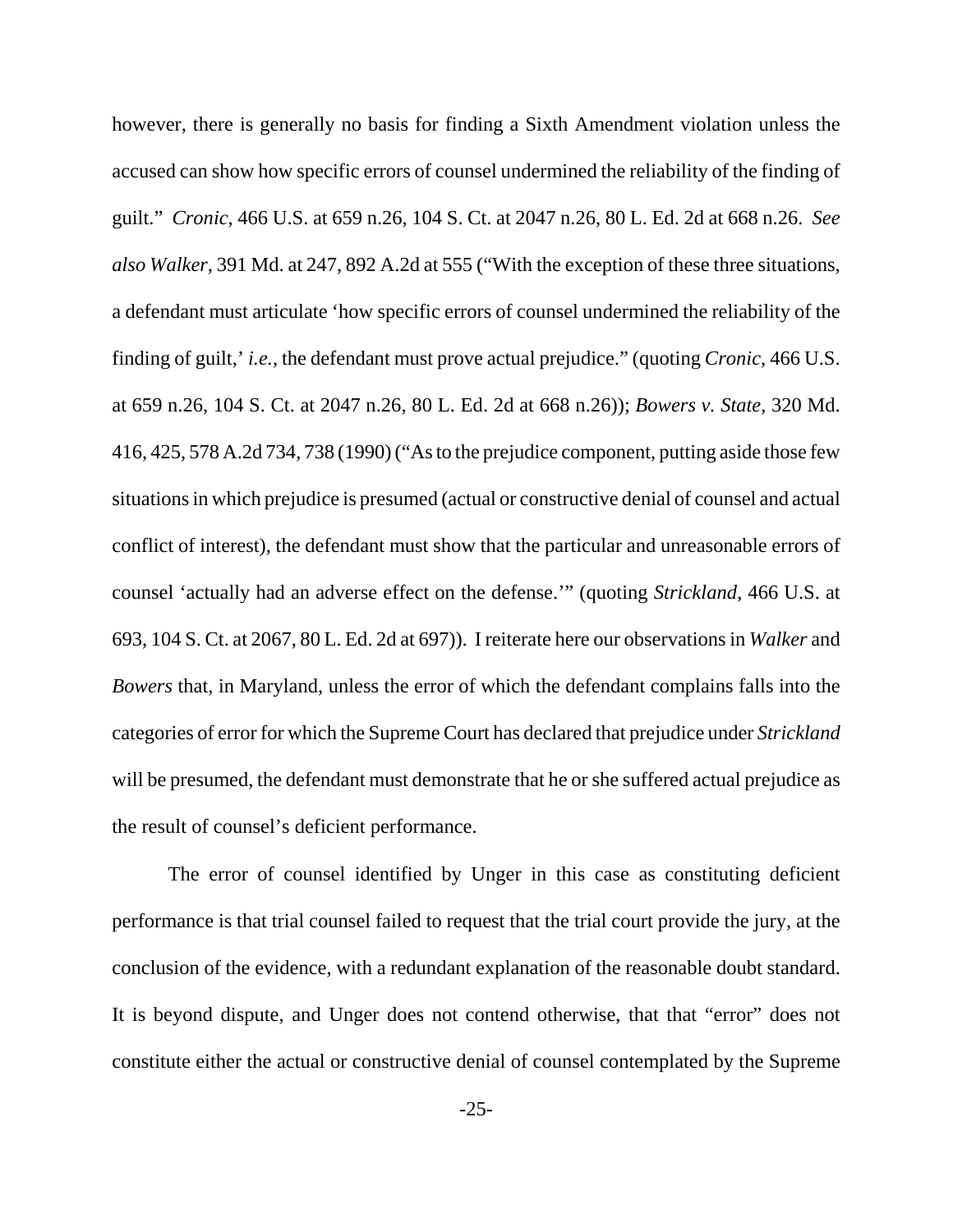Court in *Strickland* and *Cronic*, nor does it present any conflict of interest concerns. As such, under the clear dictates of the Supreme Court, the "error" of which Unger complains is not one that would give rise to a presumption of prejudice for purposes of an ineffective assistance of counsel claim. Likewise, counsel's "failure" in this regard is not of a similar magnitude to the narrow categories of presumed prejudice situations described by the Supreme Court, particularly in light of the fact that the trial court, in its initial remarks to the jury, outlined specifically the beyond a reasonable doubt standard and provided an explanation regarding the meaning of "reasonable doubt," and referred the jury back to those initial remarks at the close of the evidence, advising the jury that it "must be convinced beyond a reasonable doubt as herein before defined that the State has proven each and every element required by law to constitute the offense charged."10 Because Unger seeks to fulfill the prejudice prong of *Strickland* solely by the application of the presumption of prejudice (which we have found inapplicable in the present case and which we have held may not be satisfied by so-called "structural error") and makes no contentions that counsel's failure

 $10$ Unger seems to suggest in his brief that, because preliminary remarks are not "instructions," the trial court, in essence, failed to give the jury a reasonable doubt instruction, which, I acknowledge, might rise to the magnitude of an error justifying the presumption of prejudice under *Strickland*. This is not, however, what happened at Unger's trial. Rather, the trial court instructed the jury numerous times that, to convict Unger, it was required to find his guilt beyond a reasonable doubt, and provided in its initial remarks a thorough explanation of reasonable doubt. The only potential "error" that Unger reasonably may claim resulting from trial counsel's failure to request an explanation of reasonable doubt at the conclusion of the evidence is that the jury did not have the concept of reasonable doubt re-explained to them prior to their deliberations. Such an "error" pales in comparison to the actual or constructive denial of counsel or an actual conflict of interest.